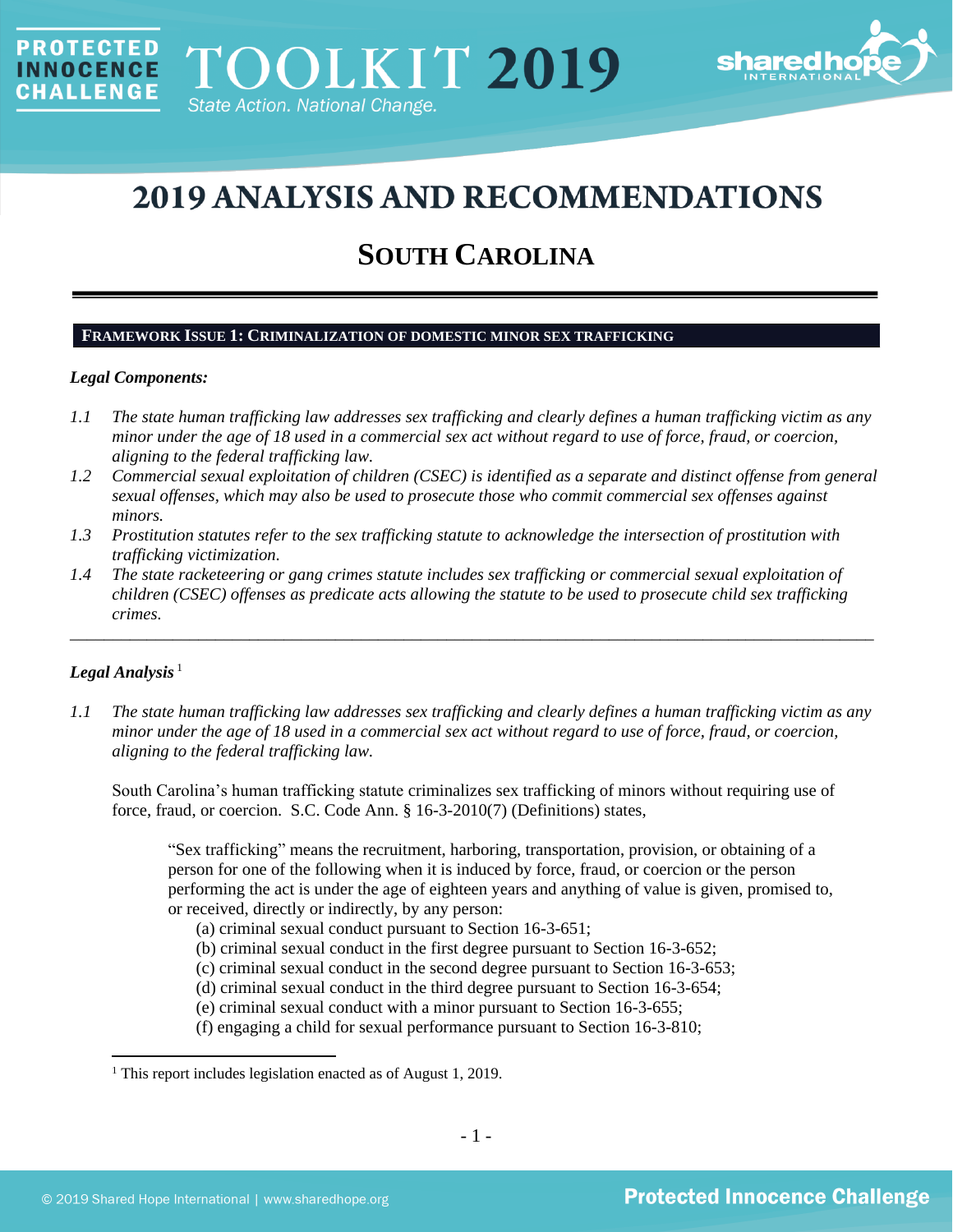(g) producing, directing or promoting sexual performance by a child pursuant to Section 16- 3-820;

(h) sexual battery pursuant to Section 16-3-651;

(i) sexual conduct pursuant to Section 16-3-800; or

(j) sexual performance pursuant to Section 16-3-800.

S.C. Code Ann. § 16-3-2020 (Trafficking in persons; penalties; defenses) states,

(A) A person is guilty of trafficking in person if he:

(1) recruits, entices, solicits, isolates, harbors, transports, provides, or obtains, or so attempts, a victim, knowing that the victim will be subjected to, or for the purposes of, sex trafficking . . . through any means or who benefits, financially or by receiving anything of value, from participation in a venture which has engaged in an act described in this subsection, is guilty of trafficking in persons.

(2) aids, abets, or conspires with another person to violate the criminal provisions of this section, or

(3) knowingly gives, agrees to give, or offers to give anything of value so that any person may engage in commercial sexual activity with another person when he knows that the other person is a victim of human trafficking.

. . . .

(D) A business owner who uses his business<sup>2</sup> in a way that participates in a violation of this article, upon conviction, must be imprisoned for not more than ten years in addition to the penalties provided in this section for each violation.

. . . .

(F) In a prosecution of a person who is a victim of trafficking in persons, it is an affirmative defense that he was under duress or coerced into committing the offenses for which he is subject to prosecution, if the offenses were committed as a direct result of, or incidental or related to, trafficking. A victim of trafficking in persons convicted of a violation of this article or prostitution may motion the court to vacate the conviction and expunge the record of the conviction. The court may grant the motion on a finding that the person's participation in the offense was a direct result of being a victim.

(G) If the victim was a minor at the time of the offense, the victim of trafficking in persons may not be prosecuted in court pursuant to this article or a prostitution offense, if it is determined after investigation that the victim committed the offense as a direct result of, or incidental or related to, trafficking.

. . . .

(I) Evidence of the following facts or conditions do not constitute a defense in a prosecution for a violation of this article, nor does the evidence preclude a finding of a violation:

(1) the victim's sexual history or history of commercial sexual activity, the specific instances of the victim's sexual conduct, opinion evidence of the victim's sexual conduct, and reputation evidence of the victim's sexual conduct;

(2) the victim's connection by blood or marriage to a defendant in the case or to anyone involved in the victim's trafficking;

(3) the implied or express consent of a victim to acts which violate the provisions of this section do not constitute a defense to violations of this section;

(4) age of consent to sex, legal age of marriage, or other discretionary age; and

(5) mistake as to the victim's age, even if the mistake is reasonable.

(J) A person who violates the provisions of this section may be prosecuted by the State Grand

<sup>&</sup>lt;sup>2</sup> "'Business' means a corporation, partnership, proprietorship, firm, enterprise, franchise, organization, or selfemployed individual." S.C. Code Ann. § 16-3-2010(1).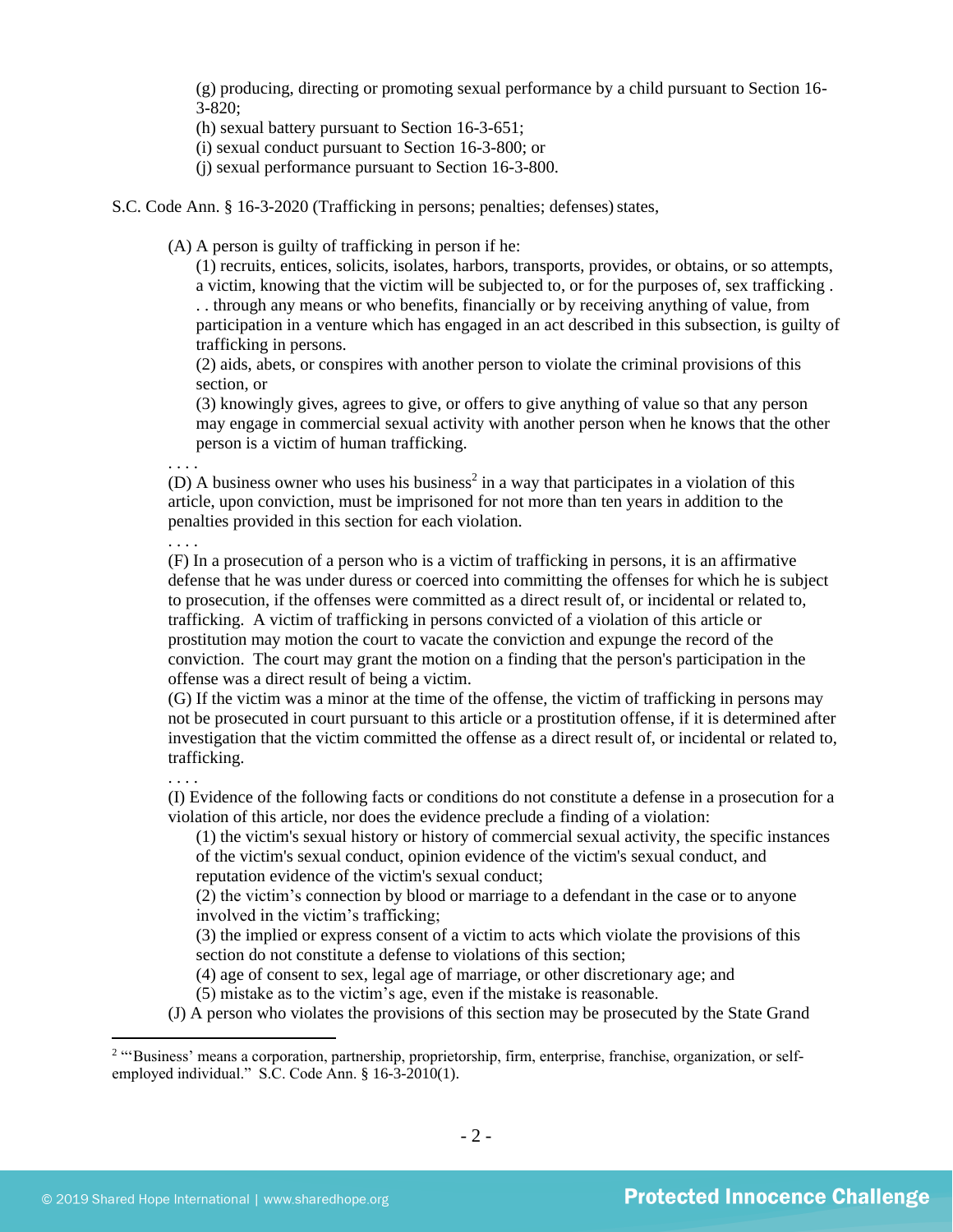Jury, pursuant to Section 14-7-1600 when a victim is trafficked in more than one country or a trafficker commits the offense of trafficking in persons in more than one county.

A first offense is a felony punishable by up to 30 years imprisonment, while subsequent convictions are felonies punishable by up to 45 years imprisonment. S.C. Code Ann. § 16-3-2020(C).

*1.2 Commercial sexual exploitation of children (CSEC) is identified as a separate and distinct offense from general sexual offenses, which may also be used to prosecute those who commit commercial sex offenses against minors.*

South Carolina has several statutes specifically criminalizing the commercial sexual exploitation of children<sup>3</sup>. The following laws criminalize CSEC in South Carolina:

- 1. S.C. Code Ann. § 16-15-415 (Promoting prostitution of a minor defined; defenses; penalties) states in subsection (A) that "[a]n individual commits the offense of promoting prostitution of a minor if he knowingly: (1) entices, forces, encourages, or otherwise facilitates a minor to participate in prostitution; or (2) supervises, supports, advises, or promotes the prostitution of or by a minor." This crime is a Class C felony. S.C. Code Ann. § 16-1-90(C). A conviction under this section is punishable by imprisonment for 3–20 years without eligibility for parole or suspended sentence for the first 3 years. S.C. Code Ann. §§ 16- 15-415(C), 16-1-20(A)(3).
- 2. S.C. Code Ann. § 16-15-425(A) (Participating in prostitution of a minor defined; defenses; penalties) states, "An individual commits the offense of participating in the prostitution of a minor if he is not a minor and he patronizes a minor prostitute," which includes "(1) soliciting or requesting a minor to participate in prostitution; (2) paying or agreeing to pay a minor, either directly or through the minor's agent, to participate in prostitution; or (3) paying a minor, or the minor's agent, for having participated in prostitution, pursuant to a prior agreement." This crime is a Class F felony punishable by imprisonment for 2–5 years, and the offender is not eligible for parole or suspended sentence for the first 2 years. S.C. Code Ann. §§ 16-15-425(C), 16-1-90(F), 16-1-20(A)(6).
- 3. S.C. Code Ann. § 16-15-395(A) (First degree sexual exploitation of a minor defined; presumptions; defenses; penalties) states,

An individual commits the offense of first degree sexual exploitation of a minor if, knowing the character or content of the material or performance, he:

(1) uses, employs, induces, coerces, encourages, or facilitates a minor to engage in or assist others to engage in sexual activity or appear in a state of sexually explicit nudity when a reasonable person would infer the purpose is sexual stimulation for a live performance or for the purpose of producing material that contains a visual representation depicting this activity or a state of sexually explicit nudity when a reasonable person would infer the purpose is sexual stimulation;

(2) permits a minor under his custody or control to engage in sexual activity or appear in a state of sexually explicit nudity when a reasonable person would infer the purpose is sexual stimulation for a live performance or for the purpose of producing material that contains a visual representation depicting this activity or a state of sexually explicit nudity when a reasonable person would infer the purpose is sexual stimulation;

(3) transports or finances the transportation of a minor through or across this State with the intent that the minor engage in sexual activity or appear in a state of sexually explicit nudity when a reasonable person would infer the purpose is sexual stimulation for a live performance or for the

<sup>3</sup> Pursuant to S.C. Code Ann. § 63-19-20(1), "child" or "juvenile" is defined as, "a person less than eighteen years of age."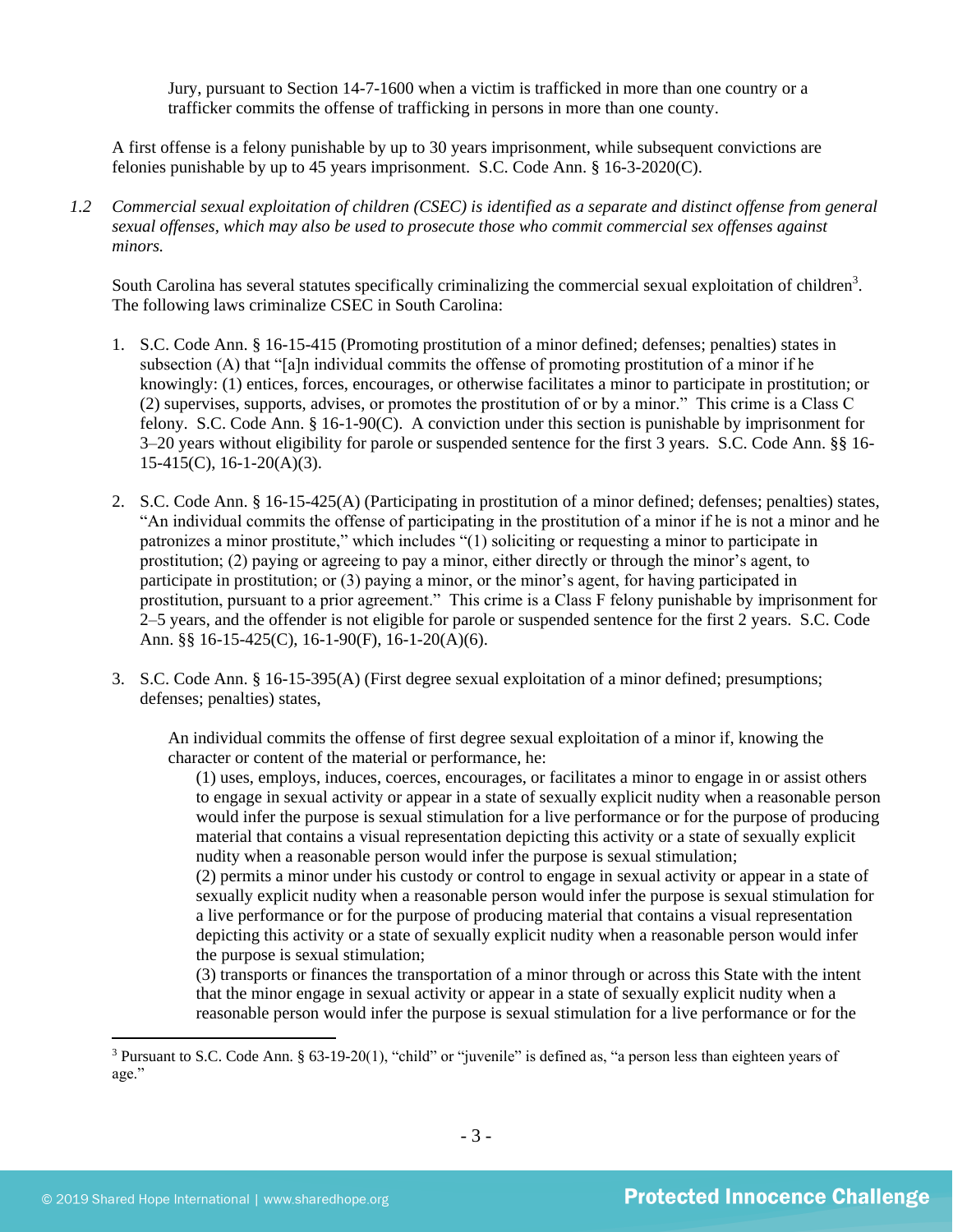purpose of producing material that contains a visual representation depicting this activity or a state of sexually explicit nudity when a reasonable person would infer the purpose is sexual stimulation; or

(4) records, photographs, films, develops, duplicates, produces, or creates a digital electronic file for sale or pecuniary gain material that contains a visual representation depicting a minor engaged in sexual activity or a state of sexually explicit nudity when a reasonable person would infer the purpose is sexual stimulation.

This crime is a Class C felony punishable by imprisonment for 3–20 years and the offender is not eligible for parole or suspended sentence for the first 3 years. S.C. Code Ann. §§ 16-15-395(D), 16-1-90(C), 16-1-  $20(A)(3)$ .

- 4. S.C. Code Ann. § 16-3-820 (Producing, directing or promoting sexual performance by child; penalty) states, "It is unlawful for any person to produce, direct, or promote a performance that includes sexual conduct by a child younger than eighteen years of age." These acts constitute third degree criminal sexual conduct, a Class E felony punishable by imprisonment up to 10 years. S.C. Code Ann. §§ 16-3-820(b), 16-3-654(2),  $16-1-90(E)$ ,  $16-1-20(A)(5)$ .
- 5. S.C. Code Ann. § 16-15-387 (Employment of person under eighteen to appear in public in state of sexually explicit nudity; mistake of age, penalties). Pursuant to this statute, "[i]t is unlawful for a person to employ a person under the age of eighteen years to appear in a state of sexually explicit nudity, as defined in Section 16-15-375(6),<sup>4</sup> in a public place." S.C. Code Ann. § 16-15-387(A). This crime is a class E felony punishable by imprisonment up to 10 years, a fine up to \$5,000, or both. S.C. Code Ann. §§ 16-15-387(B), 16-1-90(E), 16-1-20(A)(5).
- 6. S.C. Code Ann. § 16-15-405(A) (Second degree sexual exploitation of a minor defined; presumptions; defenses; penalties) states,

An individual commits the offense of second degree sexual exploitation of a minor if, knowing the character or content of the material, he:

(1) records, photographs, films, develops, duplicates, produces, or creates digital electronic file material that contains a visual representation of a minor engaged in sexual activity or appearing in a state of sexually explicit nudity when a reasonable person would infer the purpose is sexual stimulation; or

(2) distributes, transports, exhibits, receives, sells, purchases, exchanges, or solicits material that contains a visual representation of a minor engaged in sexual activity or appearing in a state of sexually explicit nudity when a reasonable person would infer the purpose is sexual stimulation.

This crime is a class E felony punishable by imprisonment for 2–10 years and the offender is not eligible for parole or suspended sentence for the first 2 years. S.C. Code Ann. §§ 16-15-405(D), 16-1-90(E), 16-1-  $20(A)(5)$ .

7. S.C. Code Ann. § 16-3-810 (Engaging child for sexual performance; penalty) provides that "[i]t is unlawful for any person to employ, authorize, or induce a child younger than eighteen years of age to engage in a sexual performance." S.C. Code Ann. § 16-3-810(a). This crime qualifies as second degree criminal sexual conduct, a Class C felony, and is punishable by imprisonment up to 20 years. S.C. Code Ann. §§ 16-3- 810(b), 16-3-653(2), 16-1-90(C), 16-1-20(A)(3).

<sup>4</sup> S.C. Code Ann. § 16-15-375(6) defines "sexually explicit nudity" as "the showing of: (a) uncovered, or less than opaquely covered human genitals, pubic area, or buttocks, or the nipple or any portion of the areola of the human female breast; or (b) covered human male genitals in a discernibly turgid state."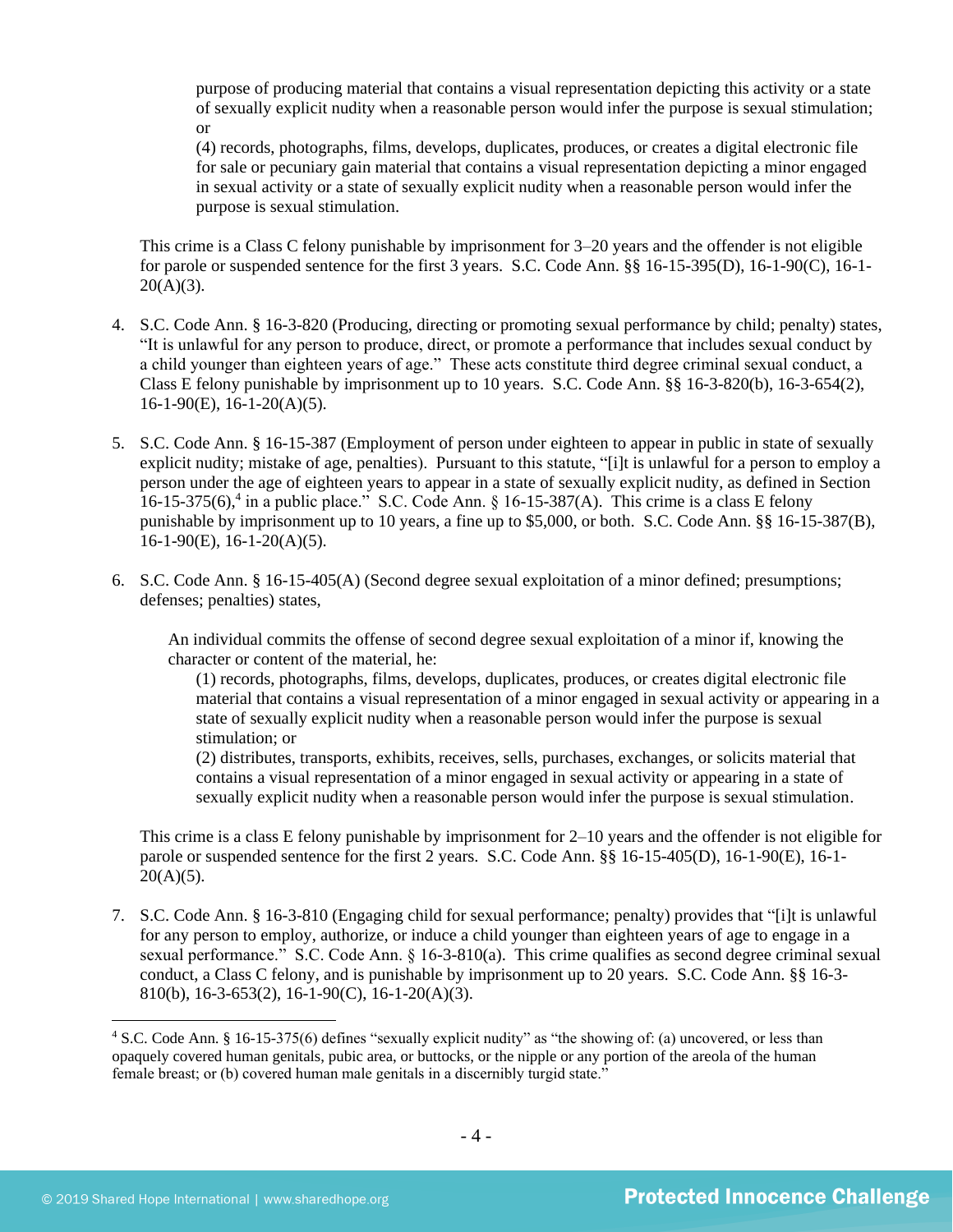Other crimes against children that are not specifically targeted at commercial sexual exploitation but may be used in a case of domestic minor sex trafficking include the following:

- 1. S.C. Code Ann. § 16-15-342 (Criminal solicitation of a minor; defenses; penalties) states in subsection (A), "A person eighteen years of age or older commits the offense of criminal solicitation of a minor if he knowingly contacts or communicates with, or attempts to contact or communicate with, a person who is under the age of eighteen, or a person reasonably believed to be under the age of eighteen, for the purpose of or with the intent of persuading, inducing, enticing, or coercing the person to engage or participate in a sexual activity as defined in Section  $16-15-375(5)^5$ ... or with the intent to perform a sexual activity in the presence of the person under the age of eighteen, or person reasonably believed to be under the age of eighteen." This crime is a Class E felony punishable by imprisonment for 10 years, a fine up to \$5,000, or both. S.C. Code Ann. §§ 16-15-342(E), 16-1-90(E), 16-1-20(A)(5).
- 2. Pursuant to S.C. Code Ann. § 16-15-335 (Permitting minor to engage in any act constituting violation of this article prohibited; penalties), a crime is committed when a person at least 18 years of age "knowingly hires, employs, uses, or permits a person under the age of eighteen years to do or assist in doing an act or thing constituting an offense pursuant to this article [Obscenity, material harmful to minors, child exploitation, and child prostitution] and involving any material, act, or thing he knows or reasonably should know to be obscene within the meaning of Section 16-15-305." This crime is a Class E felony punishable by imprisonment up to 10 years. S.C. Code Ann. §§ 16-15-335, 16-1-90(E), 16-1-20(A)(5).
- *1.3 Prostitution statutes refer to the sex trafficking statute to acknowledge the intersection of prostitution with trafficking victimization.*

South Carolina's prostitution statute, S.C. Code Ann. § 16-15-90 (Prostitution; lewdness, assignation and prostitution generally), does not refer to the trafficking in persons law when a minor is involved in prostitution.

However, South Carolina's sex trafficking law, S.C. Code Ann. § 16-3-2020(G) (Trafficking in persons; penalties; defenses) provides a specific exception for victims of sex trafficking to prosecution for prostitution offenses, thus acknowledging the interplay between prostitution and sex trafficking. S.C. Code Ann. § 16-3-2020(G) states in part,

If the victim was a minor at the time of the offense, the victim of trafficking in persons may not

- (d) an act or condition that depicts bestiality, sado-masochistic abuse, meaning flagellation or torture by or upon a person who is nude or clad in undergarments or in a costume which reveals the pubic hair, anus, vulva, genitals, or female breast nipples, or the condition of being fettered, bound, or otherwise physically restrained on the part of the one so clothed;
- (e) excretory functions;

<sup>5</sup> Pursuant to S.C. Code Ann. § 16-15-375(5),

<sup>&</sup>quot;Sexual activity" includes any of the following acts or simulations thereof:

<sup>(</sup>a) masturbation, whether done alone or with another human or animal;

<sup>(</sup>b) vaginal, anal, or oral intercourse, whether done with another human or an animal;

<sup>(</sup>c) touching, in an act of apparent sexual stimulation or sexual abuse, of the clothed or unclothed genitals, pubic area, or buttocks of another person or the clothed or unclothed breasts of a human female;

<sup>(</sup>f) the insertion of any part of a person's body, other than the male sexual organ, or of any object into another person's anus or vagina, except when done as part of a recognized medical procedure.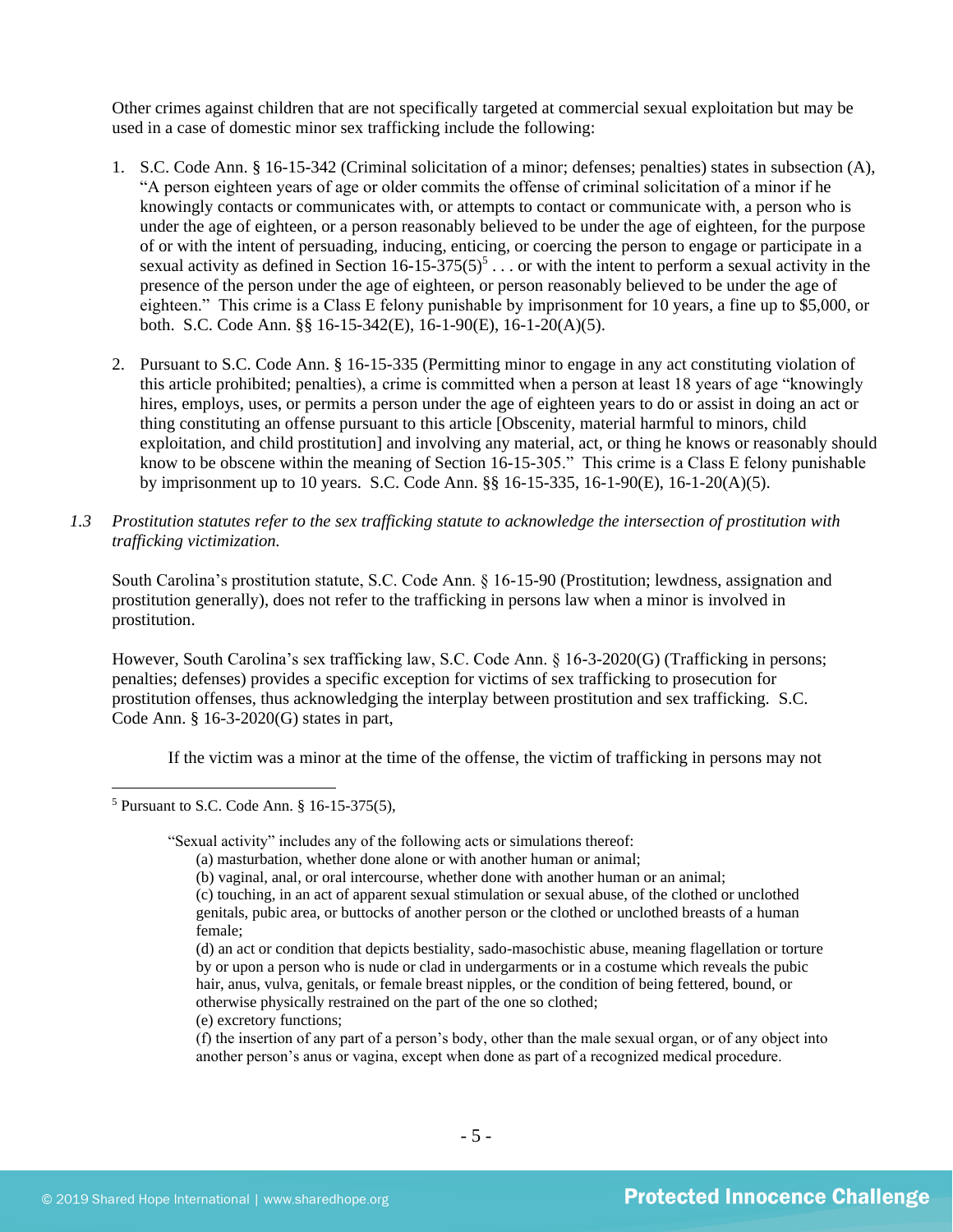be prosecuted in court pursuant to this article or a prostitution offense, if it is determined after investigation that the victim committed the offense as a direct result of, or incidental or related to, trafficking.

## *1.4 The state racketeering or gang crimes statute includes sex trafficking or commercial sexual exploitation of children (CSEC) offenses as predicate acts allowing the statute to be used to prosecute child sex trafficking crimes.*

South Carolina has not enacted a racketeering statute, but patterns of criminal activity committed by groups of five or more associates<sup>6</sup> may be prosecuted under the Criminal Gang Prevention Act. S.C. Code Ann. § 16-8-210 to 340 under which prohibited acts include the use of force or coercion related to participation or continued participation in gang activity (§ 16-8-240 (Use of or threat of physical violence by criminal gang member; penalties)) and witness intimidation (§ 16-8-250 (Preventing witness or victim from testifying; penalty; coerced person's right to bring civil action)).

Under S.C. Code Ann. § 16-8-230(4) (Definitions), "pattern of criminal gang activity" is defined as "the commission or attempted commission of, commission as an accessory before or after the fact to, or solicitation or conspiracy to commit, by a criminal gang member, while knowingly and actively participating in criminal gang activity, four or more of the following offenses occurring within a two-year period, provided that at least three of these offenses occurred after July 1, 2007." The offenses listed include "a violent offense as defined in Section 16-1-60 committed as a part of criminal gang activity." S.C. Code Ann. § 16-8-230(4)(a). S.C. Code Ann. § 16-1-60 (Violent crimes defined) states,

For purposes of definition under South Carolina law, a violent crime includes the offenses of: ... criminal sexual conduct in the first and second degree (Sections 16-3-652 and 16-3-653); criminal sexual conduct with minors, first and second degree (Section 16-3-655); assault with intent to commit criminal sexual conduct, first and second degree (Section 16-3-656) . . . kidnapping (Section 16-3-910); trafficking in persons (Section 16-3-2020) . . . engaging a child for a sexual performance (Section 16-3-810) . . . producing, directing, or promoting sexual performance by a child (Section 16-3-820); lewd act upon a child under sixteen (Section 16-15-140 - repealed); sexual exploitation of a minor first degree (Section 16-15-395); sexual exploitation of a minor second degree (Section 16-15-405); promoting prostitution of a minor (Section 16-15-415); participating in prostitution of a minor (Section 16-15-425) . . . and attempt to commit any of the above offenses (Section 16-1-80). Only those offenses specifically enumerated in this section are considered violent offenses.

Financial penalties are also provided under S.C. Code Ann. § 16-8-260(2), (3) (Seizure of firearms, ammunition, electronic records, money, etc.; forfeiture actions), which is part of the "Criminal Gang Prevention Act" and states,

(2) Any written or electronic communications, records, money, negotiable instruments, or valuables may be seized by a law enforcement officer or agency when the law enforcement officer or agency reasonably believes that the written or electronic communications, records, money, negotiable instruments, or valuables have been used in a pattern of criminal gang activity

<sup>6</sup> *See* S. C. Code Ann. § 16-8-230(2), which states,

<sup>&</sup>quot;Criminal gang" means a formal or informal ongoing organization, association, or group that consists of five or more persons who form for the purpose of committing criminal activity and who knowingly and actively participate in a pattern of criminal gang activity.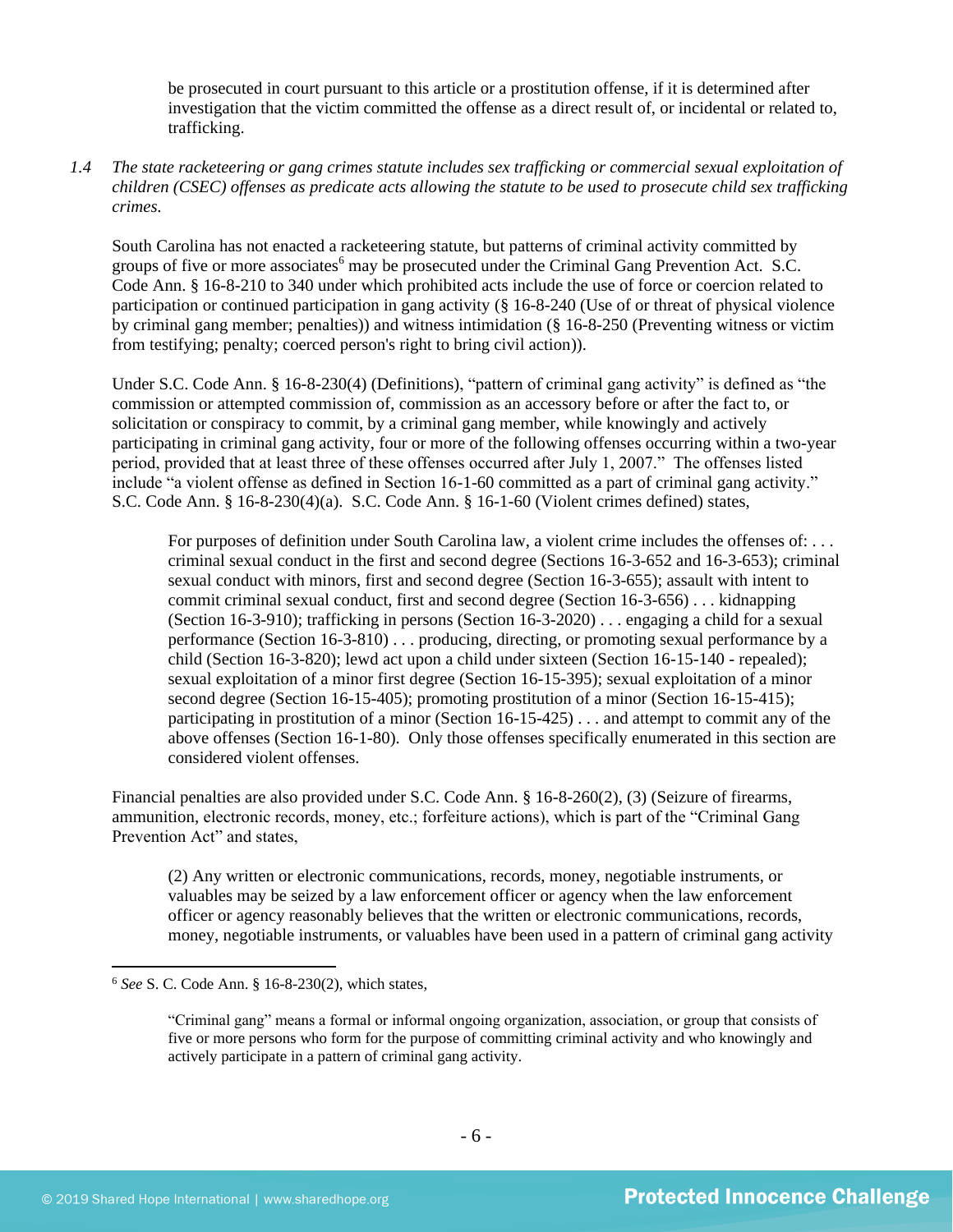or have been used for the purpose of benefiting, promoting, or furthering the interests of a criminal gang.

(3) Any contraband, as defined in Section  $16-8-230$ ,<sup>7</sup> or other asset owned or titled in the name of the gang or an individual gang member may be seized by a law enforcement officer or agency when the law enforcement officer or agency reasonably believes that the contraband or asset has been used in a pattern of criminal gang activity or has been used for the purpose of benefiting, promoting, or furthering the interests of a criminal gang.

<sup>7</sup> "Contraband" is defined in S.C. Code Ann. § 16-8-230(1) as "any real or personal property, including money, that is owned by, in the possession of, or subject to the control of a criminal gang member and which is acquired by, derived from, or traceable to criminal gang activity."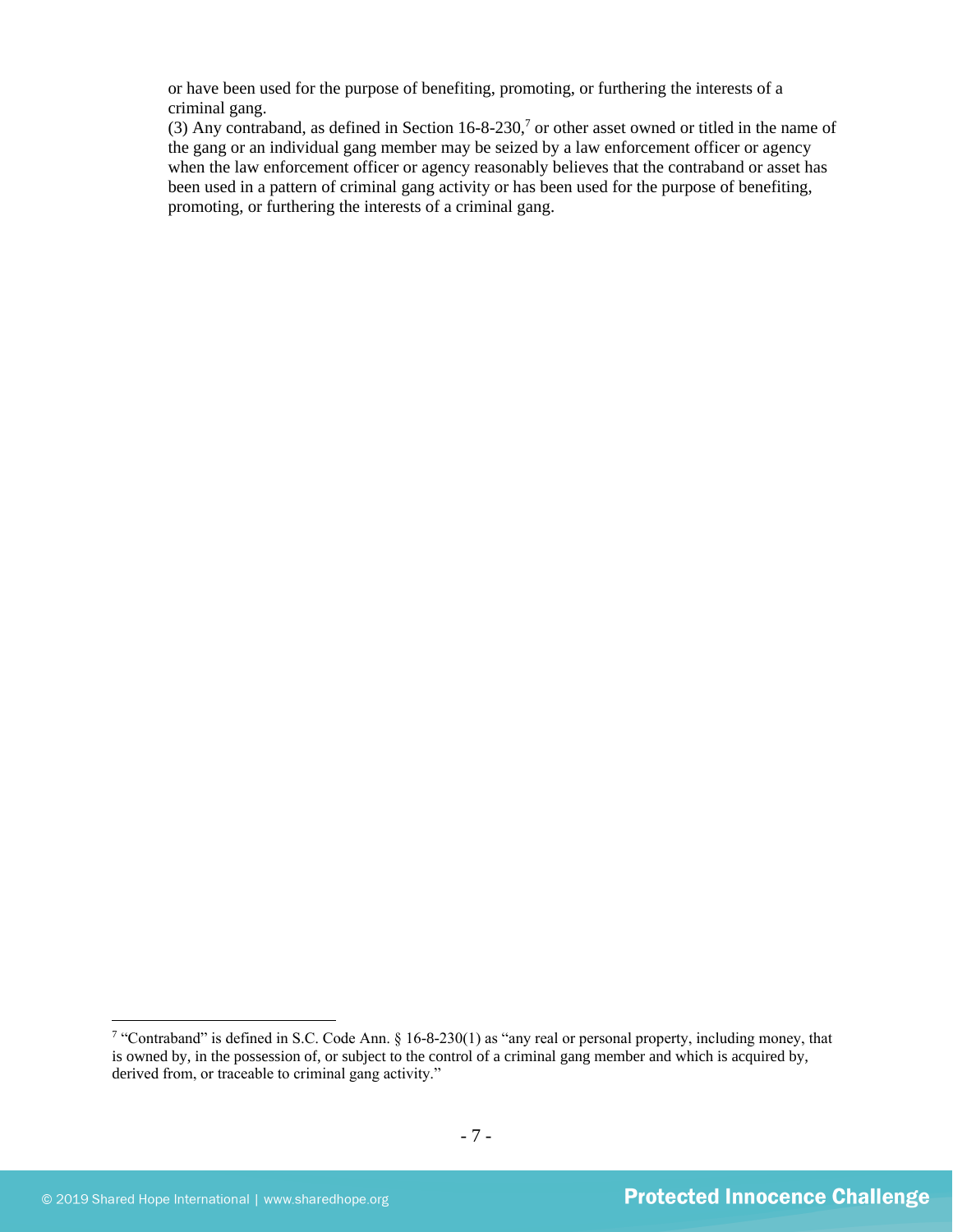#### **FRAMEWORK ISSUE 2: CRIMINAL PROVISIONS ADDRESSING DEMAND**

#### *Legal Components:*

- *2.1 The state sex trafficking law can be applied to buyers of commercial sex acts with a minor.*
- *2.2 Buyers of commercial sex acts with a minor can be prosecuted under commercial sexual exploitation of children (CSEC) laws.*
- *2.3 Solicitation laws differentiate between soliciting sex acts with an adult and soliciting sex acts with a minor under 18.*
- *2.4 Penalties for buyers of commercial sex acts with minors are as high as federal penalties.*
- *2.5 Using the Internet or electronic communications to lure, entice, or purchase, or attempt to lure, entice, or purchase commercial sex acts with a minor is a separate crime or results in an enhanced penalty for buyers.*
- *2.6 No age mistake defense is permitted for a buyer of commercial sex acts with any minor under 18.*
- *2.7 Base penalties for buying sex acts with a minor under 18 are sufficiently high and not reduced for older minors.*

\_\_\_\_\_\_\_\_\_\_\_\_\_\_\_\_\_\_\_\_\_\_\_\_\_\_\_\_\_\_\_\_\_\_\_\_\_\_\_\_\_\_\_\_\_\_\_\_\_\_\_\_\_\_\_\_\_\_\_\_\_\_\_\_\_\_\_\_\_\_\_\_\_\_\_\_\_\_\_\_\_\_\_\_\_\_\_\_\_\_\_\_\_\_

- *2.8 Financial penalties for buyers of commercial sex acts with minors are sufficiently high to make it difficult for buyers to hide the crime.*
- *2.9 Buying and possessing child sexual abuse material (CSAM) carries penalties as high as similar federal offenses.*
- *2.10 Convicted buyers of commercial sex acts with minors are required to register as sex offenders*.

## *Legal Analysis:*

*2.1 The state sex trafficking law can be applied to buyers of commercial sex acts with a minor.*

Buyers of sex with minors face criminal liability under two separate provisions of South Carolina's human trafficking law. Applying to buyers through the term "solicits" and, following federal precedent, through the term "obtains,"  $8$  S.C. Code Ann.  $8$  16-3-2020(A)(1) (Trafficking in persons; penalties; defenses)states, "[a] person who recruits, entices, solicits, isolates, harbors, transports, provides, or obtains, or so attempts, a victim, knowing that the victim will be subjected to, or for the purpose of, sex trafficking . . . [or] for the purposes of sex trafficking . . . is guilty of trafficking in persons." Under S.C. Code Ann. § 16-3-2010(7) (Definitions), "sex trafficking" is defined as, "the recruitment, harboring, transportation, provision, or obtaining of a person for one of the following $9$  when it is induced by force,

<sup>8</sup> *See United States v. Jungers*, 702 F.3d 1066 (8th Cir. 2013). In this case, the Eighth Circuit held that the federal sex trafficking law, 18 U.S.C. § 1591 (Sex trafficking of children or by force, fraud, or coercion) applies to buyers of sex with minors. Reversing a District of South Dakota ruling that Congress did not intend the string of verbs constituting criminal conduct under 18 U.S.C. § 1591(a)(1) ("recruits, entices, harbors, transports, provides, obtains, or maintains") to reach the conduct of buyers (United States v. Jungers, 834 F. Supp. 2d 930, 931 (D.S.D. 2011)), the Eighth Circuit concluded that 18 U.S.C. § 1591 does not contain "a latent exemption for purchasers" because buyers can "engage in at least some of the prohibited conduct." Jungers, 702 F. 3d 1066, 1072. Congress codified Jungers clarifying that the federal sex trafficking law is intended to apply to buyers in the Justice for Victims of Trafficking Act (JVTA) of 2015 Pub. L. No. 114-22, 129 Stat 227), enacted on May 29, 2015. The JVTA adds the terms "patronize" and "solicit" to the list of prohibited conduct and expressly states, "section 108 of this title amends section 1591 of title 18, United States Code, to add the words 'solicits or patronizes' to the sex trafficking statute making absolutely clear for judges, juries, prosecutors, and law enforcement officials that criminals who purchase sexual acts from human trafficking victims may be arrested, prosecuted, and convicted as sex trafficking offenders when this is merited by the facts of a particular case." Id. at Sec. 109. The Eighth Circuit decision in *United States v. Jungers* and the federal sex trafficking law as amended by the Justice for Victims of Trafficking Act establish persuasive authority when state courts interpret the string of verbs constituting prohibited conduct in state sex trafficking laws (in particular the term "obtains") to the extent such interpretation does not conflict with state case law.

<sup>9</sup> *See supra* Component1.1 for list of enumerated offenses.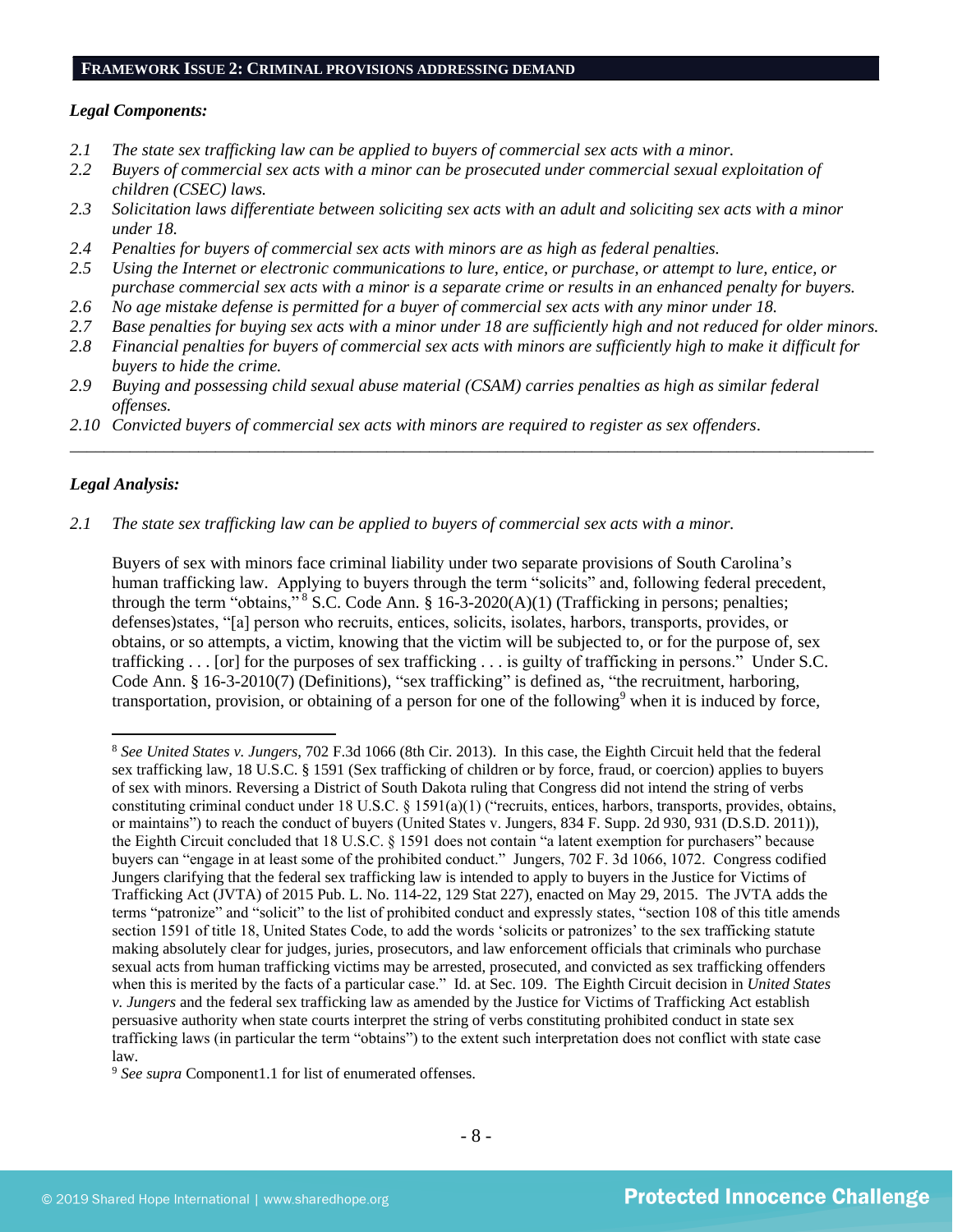fraud, or coercion or the person performing the act is under the age of eighteen years and anything of value is given, promised to, or received, directly or indirectly, by any person."

Additionally, buyers face additional, albeit narrower, criminal liability under S.C. Code Ann.§ 16-3-  $2020(A)(3)$ , which criminalizes a person who, "knowingly gives, agrees to give, or offers to give anything of value so that any person may engage in commercial sexual activity with another person when he knows that the other person is a victim of human trafficking." However, under this provision, only buyers who know that the child is a victim of trafficking victim would face liability under the trafficking law. Resultantly, S.C. Code Ann. § 16-3-2020(A)(3) likely requires the minor victim to be under the control of a trafficker or controlling third party.

*2.2 Buyers of commercial sex acts with a minor can be prosecuted under commercial sexual exploitation of children (CSEC) laws.*

S.C. Code Ann. § 16-15-425 (Participating in prostitution of a minor defined; defense; penalties) specifically targets those who buy sex with minors under 18. The statute states that "[a]n individual commits the offense of participating in the prostitution of a minor if he is not a minor and he patronizes a minor prostitute." S.C. Code Ann. § 16-15-425(A). The statute defines "patronizing a minor prostitute" as "(1) soliciting or requesting a minor to participate in prostitution; (2) paying or agreeing to pay a minor, either directly or through the minor's agent, to participate in prostitution; or (3) paying a minor, or the minor's agent, for having participated in prostitution, pursuant to a prior agreement." S.C. Code Ann. § 16-15-425(A). A minor is defined as a person under 18. S.C. Code Ann. § 16-15-375(3).

*2.3 Solicitation laws differentiate between soliciting sex acts with an adult and soliciting sex acts with a minor under 18.*

South Carolina's solicitation laws differentiate between soliciting sex acts with an adult and soliciting sex acts with a minor, with the crimes appearing in different code title sections. S.C. Code Ann. § 16-15-425 (Participating in prostitution of a minor defined; defenses; penalties) appears in Chapter 15, Article 3 (Obscenity, material harmful to minors, child exploitation, and child prostitution), whereas S.C. Code Ann. § 16-15-90 (Prostitution; lewdness, assignation and prostitution generally) falls within Chapter 15, Article 1, (Miscellaneous offenses). Soliciting sex with a minor is punishable as a Class F felony by imprisonment for 2–5 years, with the convicted offender ineligible for parole or a suspended sentence in the first two years. S.C. Code Ann. §§ 16-15-425(C), 16-1-90(F), 16-1-20(A)(6). In contrast, the punishment for soliciting an adult for the purpose of prostitution is punishable by a fine not to exceed \$200 or imprisonment up to 30 days for the first offense. S.C. Code Ann. § 16-15-110(1). For third and subsequent offenses, the crime is punishable by a fine not to exceed \$3,000, imprisonment for a minimum of one year, or both. S.C. Code Ann. § 16-15-110(3).

*2.4 Penalties for buyers of commercial sex with minors are as high as those for federal trafficking offenders of domestic minor sex trafficking.*

A conviction for buying sex with a minor under S.C. Code Ann. § 16-15-425 (Participating in prostitution of a minor defined; defenses; penalties) is punishable by imprisonment for 2–5 years without eligibility for parole for 2 years. A buyer convicted of child sex trafficking under S.C. Code § 16-3-2020(A) (Trafficking in persons; penalties; defenses) would face up to 30 years for a first conviction and up to 45 years for a second or subsequent conviction. S.C. Code § 16-3-2020(C).

In comparison, if the victim is under the age of 14, a conviction under the TVPA for child sex trafficking is punishable by 15 years to life imprisonment and a fine not to exceed \$250,000. 18 U.S.C. §§  $1591(b)(1)$ ,  $3559(a)(1)$ ,  $3571(b)(3)$ . If the victim is between the ages of  $14-17$ , a conviction is punishable by 10 years to life imprisonment and a fine not to exceed \$250,000. 18 U.S.C. §§ 1591(b)(2), 3559(a)(1),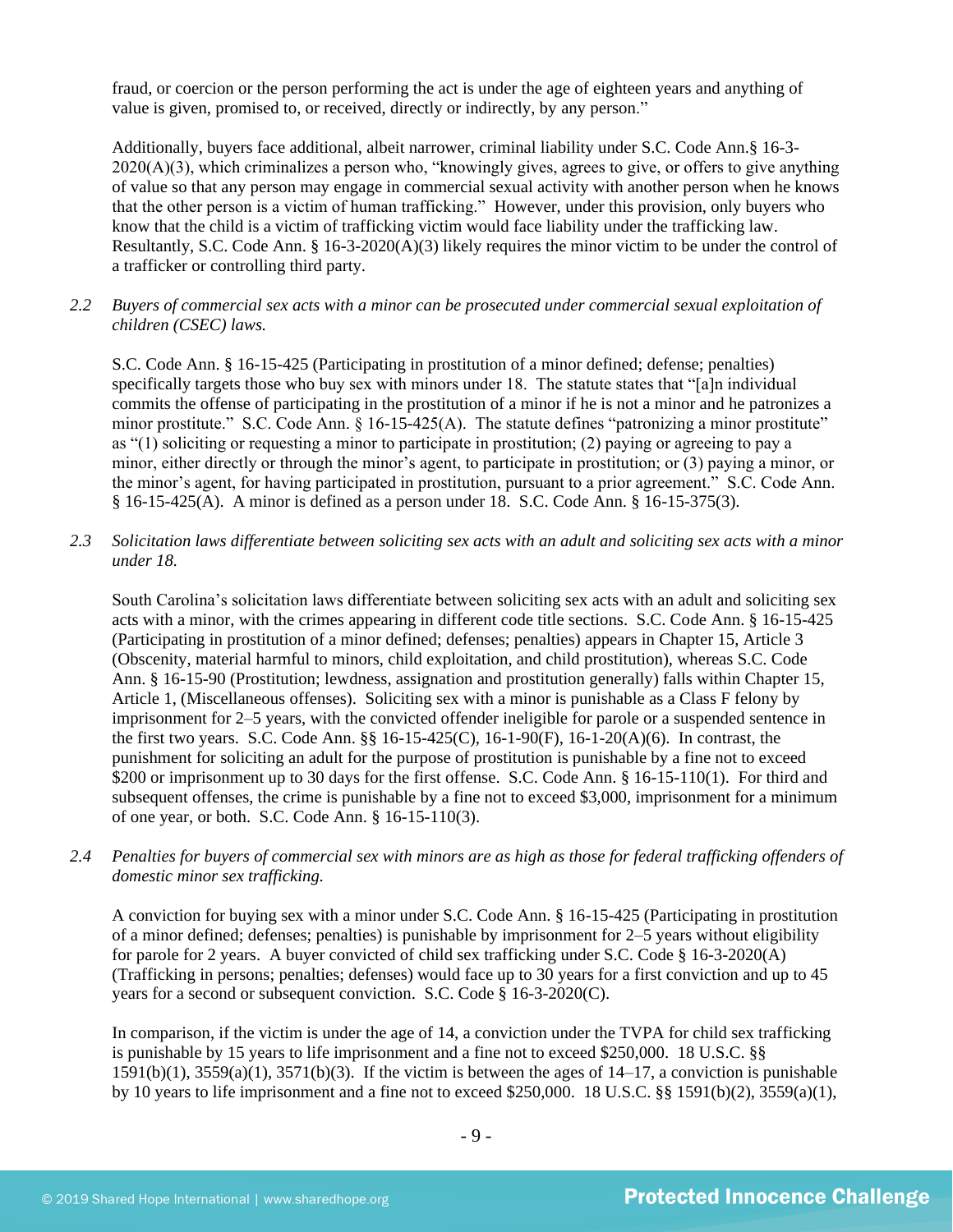<span id="page-9-0"></span>3571(b)(3). A conviction is punishable by mandatory life imprisonment, however, if the buyer has a prior conviction for a federal sex offense<sup>10</sup> against a minor. 18 U.S.C. § 3559(e)(1). To the extent buyers can be prosecuted under other federal CSEC laws,<sup>11</sup> a conviction is punishable by penalties ranging from a fine not to exceed \$250,000 to life imprisonment and a fine not to exceed \$250,000.<sup>12</sup>

*2.5 Using the Internet or electronic communications to lure, entice, or purchase, or attempt to lure, entice, or purchase commercial sex acts with a minor is a separate crime or results in an enhanced penalty for buyers.*

Although not specific to Internet offenses, the criminal solicitation statute, S.C. Code Ann. § 16-15- 342(A) (Criminal solicitation of a minor; defenses; penalties), could be used to prosecute a buyer who uses electronic communications to engage a minor in sexual activity. It states in part,

A person eighteen years of age or older commits the offense of criminal solicitation of a minor if he knowingly contacts or communicates with, or attempts to contact or communicate with, a person who is under the age of eighteen, or a person reasonably believed to be under the age of eighteen, for the purpose of or with the intent of persuading, inducing, enticing, or coercing the person to engage or participate in a sexual activity as defined in Section 16-15-375(5) . . . or with the intent to perform a sexual activity in the presence of the person under the age of eighteen, or person reasonably believed to be under the age of eighteen.

A conviction under this section is punishable as a Class E felony by imprisonment up to 10 years, a fine up to \$5,000, or both. S.C. Code Ann. §§ 16-15-342(E), 16-1-90(E), 16-1-20(A)(5).

*2.6 No age mistake defense is permitted for a buyer of commercial sex acts with any minor under 18.*

S.C. Code Ann. § 16-15-425(B) (Participating in prostitution of a minor defined; defenses; penalties) precludes a mistake of age defense, stating "[m]istake of age is not a defense to a prosecution under this section." Likewise, S.C. Code Ann. § 16-15-405(C) (Second degree sexual exploitation of a minor defined; presumptions; defenses; penalties) provides, "[m]istake of age is not a defense to a prosecution under this section."

<sup>&</sup>lt;sup>10</sup> Pursuant to 18 U.S.C. § 3559(e)(2), "federal sex offense" is defined as,

<sup>[</sup>A]n offense under section 1591 [18 USCS § 1591] (relating to sex trafficking of children), 2241 [18 USCS § 2241] (relating to aggravated sexual abuse), 2242 [18 USCS § 2242] (relating to sexual abuse),  $2244(a)(1)$  [18 USCS §  $2244(a)(1)$ ] (relating to abusive sexual contact), 2245 [18 USCS § 2245] (relating to sexual abuse resulting in death), 2251 [18 USCS § 2251] (relating to sexual exploitation of children), 2251A [18 USCS § 2251A] (relating to selling or buying of children), 2422(b) [18 USCS § 2422(b)] (relating to coercion and enticement of a minor into prostitution), or 2423(a) [18 USCS § 2423(a)] (relating to transportation of minors).

<sup>11</sup> 18 U.S.C. §§ 2251A(b) (Selling or buying of children), 2251(a) (Sexual exploitation of children), 2423(a) (Transportation of a minor with intent for minor to engage in criminal sexual activity), 2422(a) (Coercion and enticement), 2252(a)(2), (a)(4) (Certain activities relating to material involving the sexual exploitation of minors). <sup>12</sup> 18 U.S.C. §§ 2251A(b) (conviction punishable by imprisonment for 30 years to life and a fine), 2251(e) (conviction punishable by imprisonment for 15–30 years and a fine), 2423(a) (conviction punishable by imprisonment for 10 years to life and a fine), 2422(a) (conviction punishable by a fine, imprisonment up to 20 years, or both), 2252(b) (stating that a conviction under subsection (a)(2) is punishable by imprisonment for  $5-20$  years and a fine, while a conviction under subsection (a)(4) is punishable by imprisonment up to 10 years, a fine, or both); *see also* 18 U.S.C §§ 3559(a)(1) (classifying all of the above listed offenses as felonies), 3571(b)(3) (providing a fine up to \$250,000 for any felony conviction).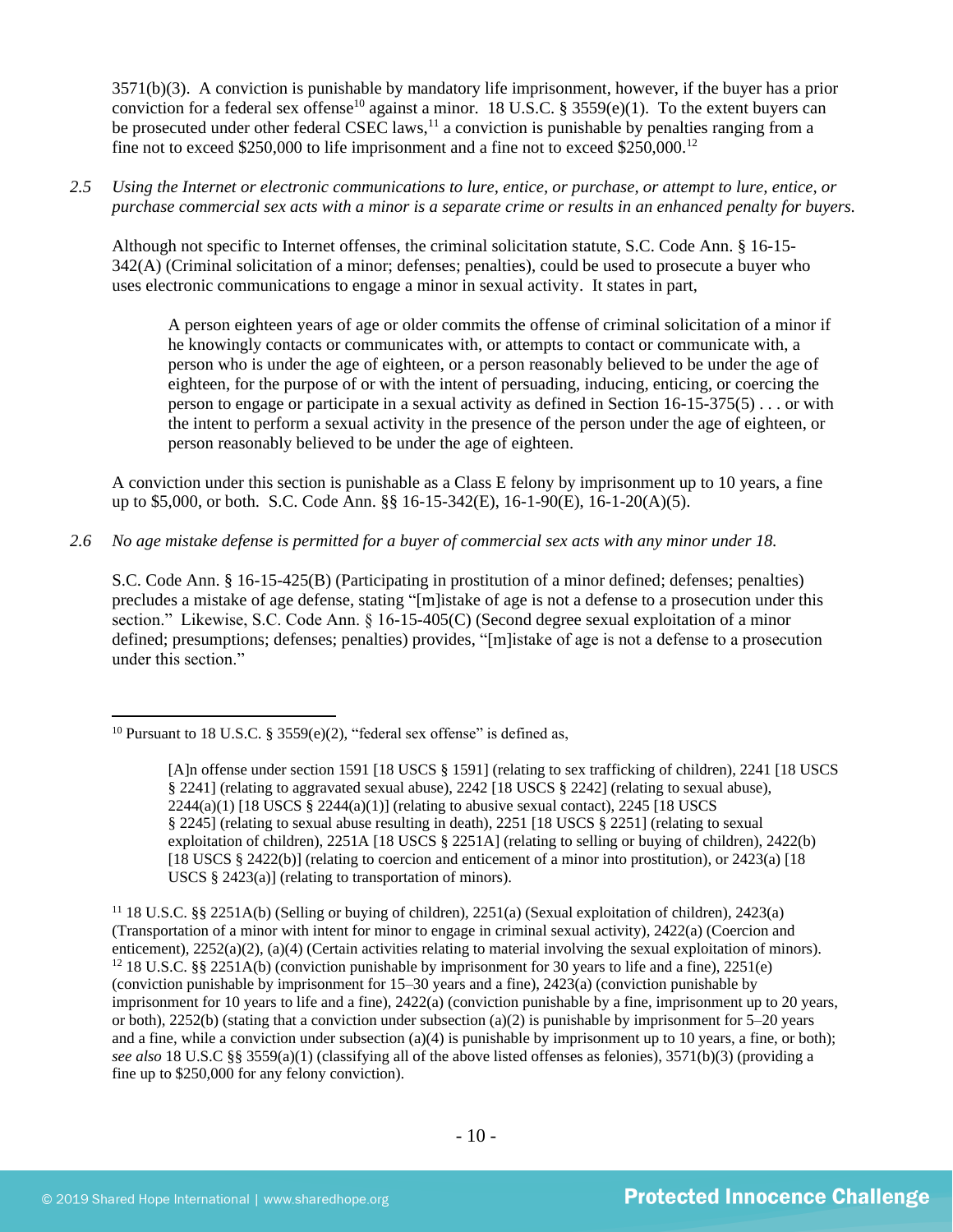Additionally, S.C. Code Ann. § 16-3-2020(I)(5) (Trafficking in persons; penalties; defenses), prohibits a buyer from asserting a defense concerning "mistake as to the victim's age, even if the mistake is reasonable." S.C. Code Ann. § 16-3-2020 (I) states,

Evidence of the following facts or conditions do not constitute a defense in a prosecution for a violation of [Article 19, Trafficking in Persons], nor does the evidence preclude a finding of a violation:

(5) mistake as to the victim's age, even if the mistake is reasonable.

However, S.C. Code Ann. § 16-3-830 (Reasonable belief as to majority of child as affirmative defense) states, "[i]t is an affirmative defense to a prosecution under this article [Sexual performance by children] that the defendant, in good faith, reasonably believed that the person who engaged in the sexual conduct was eighteen years of age or older."

*2.7 Base penalties for buying sex acts with a minor under 18 are sufficiently high and not reduced for older minors.*

South Carolina's trafficking law does not stagger penalties based on a minor's age and provides sufficiently high penalties. A conviction under S.C. Code § 16-3-2020 (A) (Trafficking in persons; penalties; defenses) is punishable by imprisonment for up to 30 years for a first conviction and up to 45 years for a second conviction. S.C Code Ann. § 16-3-2020(C).

Similarly, South Carolina's buyer-applicable CSEC law, S.C. Code Ann. § 16-15-425 (Participating in prostitution of a minor defined; defenses; penalties), does not stagger penalties based on a minor's age; however, penalties under this offense are not sufficiently high. A conviction under S.C. Code Ann. § 16-15-425 is only punishable by imprisonment for 2–5 years, without the possibility of parole or suspended sentence for the first 2 years. S.C. Code Ann. §§ 16-15-425(C), 16-1-90(F), 16-1-20(A)(6).

*2.8 Financial penalties for buyers of commercial sex acts with minors are sufficiently high to make it difficult for buyers to hide the crime.*

A buyer convicted under S.C. Code Ann. § 16-3-2020 (Trafficking in persons; penalties; defenses) may face severe financial penalties including mandatory restitution and asset forfeiture.<sup>13</sup> In addition, a victim of trafficking is entitled to all of the benefits, rights, and compensation granted under S.C. Code Ann. § 16-3-1110 (Definitions). S.C. Code Ann. §§ 16-3-2020(E), 16-3-2070.

Regarding restitution, S.C. Code Ann. § 16-3-2040(D) (Restitution for victims of trafficking) states,

Restitution . . .means payment for all injuries, specific losses, and expenses, including, but not limited to, attorney's fees, sustained by a crime victim resulting from an offender's criminal conduct pursuant to Section  $16-3-1110(12)(a)$ . In addition, the court may order an amount representing the value of the victim's labor or services.

Under S.C. Code Ann. § 16-3-1110(A)(11), (B),

 $(A) \ldots$ 

. . . .

. . . .

(11) "Restitution" means payment for all injuries, specific losses, and expenses sustained by a

<sup>&</sup>lt;sup>13</sup> *See infra* Component 3.4 for a comprehensive description of the financial penalties resulting from a violation of S.C. Code Ann. § 16-3-2020.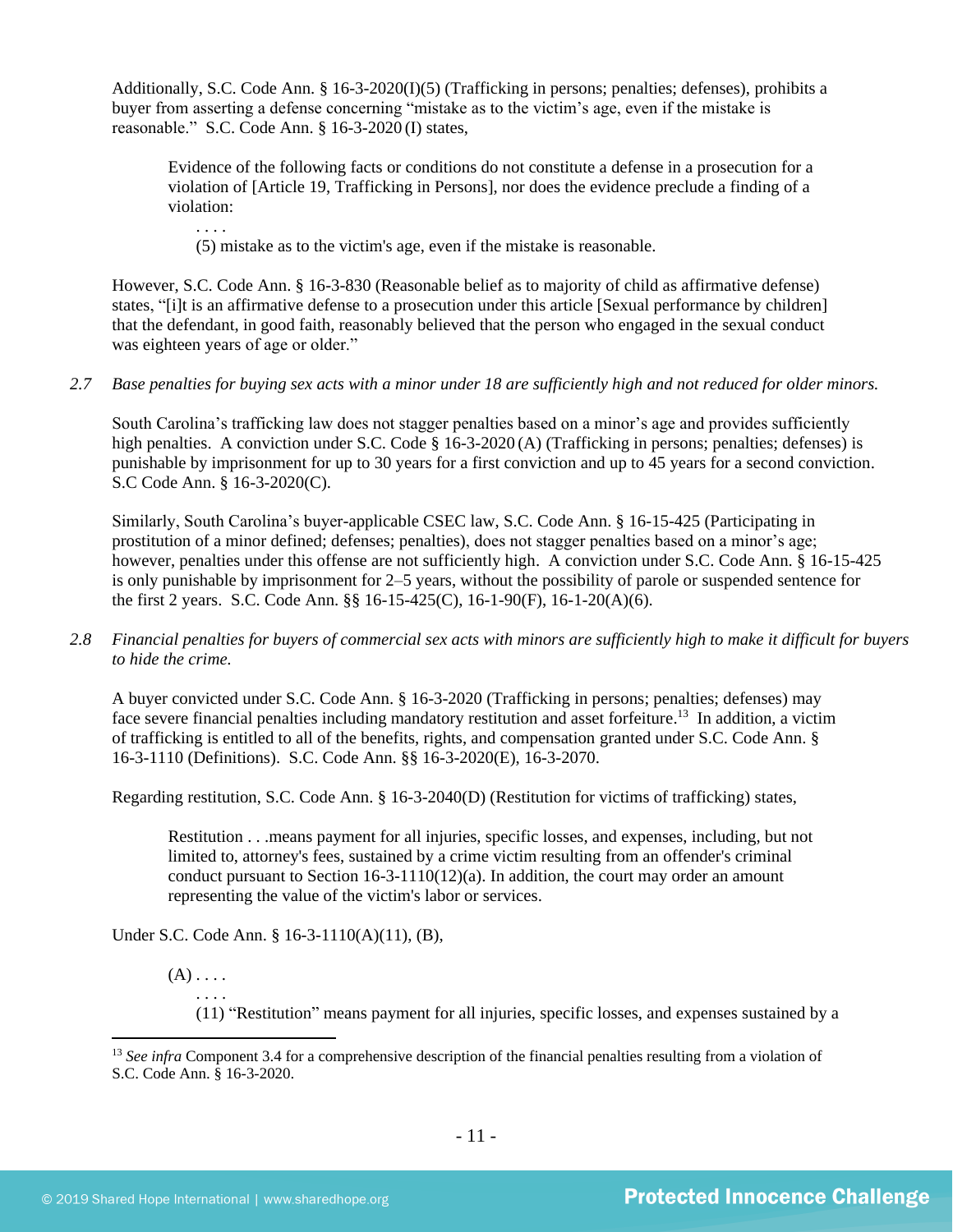crime victim resulting from an offender's criminal conduct. It includes, but is not limited to: (a) medical and psychological counseling expenses;

(b) specific damages and economic losses;

(c) funeral expenses and related costs;

- (d) vehicle impoundment fees;
- (e) child care costs; and

(f) transportation related to a victim's participation in the criminal justice process. (B) Restitution does not include awards for pain and suffering, wrongful death, emotional distress, or loss of consortium. Restitution orders do not limit any civil claims a crime victim may file.

A buyer may also be ordered to pay restitution to a victim's spouse, issue, descendants, or estate if "the victim of trafficking dies as a result of being trafficked." S.C. Code Ann. § 16-3-2040(B).

Any property related to or profited by the crime could be subject to civil forfeiture at the discretion of the court. S.C. Code Ann. § 16-3-2090 (Forfeiture). Under S.C. Code Ann. § 16-3-2090(A)(1), the following items are subject to forfeiture:

(a) all monies used, or intended for use, in violation of Section 16-3-2020;

(b) all property constituting the proceeds obtained directly or indirectly, for a violation of Section 16-3-2020;

(c) all property derived from the proceeds obtained, directly or indirectly, from any sale or exchange for pecuniary gain from a violation of Section 16-3-2020;

(d) all property used or intended for use, in any manner or part, to commit or facilitate the commission of a violation for pecuniary gain of Section 16-3-2020;

(e) all books, records, and research products and materials, including formulas, microfilm, tapes, and data which are used, or which have been positioned for use, in violation of Section 16-3- 2020;

(f) all conveyances including, but not limited to, trailers, aircraft, motor vehicles, and watergoing vessels, which are used or intended for use unlawfully to conceal or transport or facilitate a violation of Section 16-3-2020. No motor vehicle may be forfeited to the State under this item unless it is used, intended for use, or in any manner facilitates a violation of Section 16-3-2020; (g) all property including, but not limited to, monies, negotiable instruments, securities, or other things of value furnished or intended to be furnished by any person in exchange for any kind of services under Section 16-3-2020, and all proceeds including, but not limited to, monies, and real and personal property traceable to any exchange under Section 16-3-2020; and

(h) overseas assets of persons convicted of trafficking in persons also are subject to forfeiture to the extent they can be retrieved by the government.

. . . .

Seizure is permitted by process, or without process under S.C. Code Ann. § 16-3-2090(A)(2), which provides:

(a) seizure is incident to an arrest or a search under a search warrant or an inspection under an administrative inspection warrant;

(b) property subject to seizure has been the subject of a prior judgment in favor of the State in a criminal injunction or forfeiture proceeding based upon under Section 16-3-2020;

(c) the investigating agency has probable cause to believe that the property is directly or indirectly dangerous to health of safety; or

(d) the investigating agency has probable cause to believe that the property was used or is intended to be used in violation of Section 16-3-2020.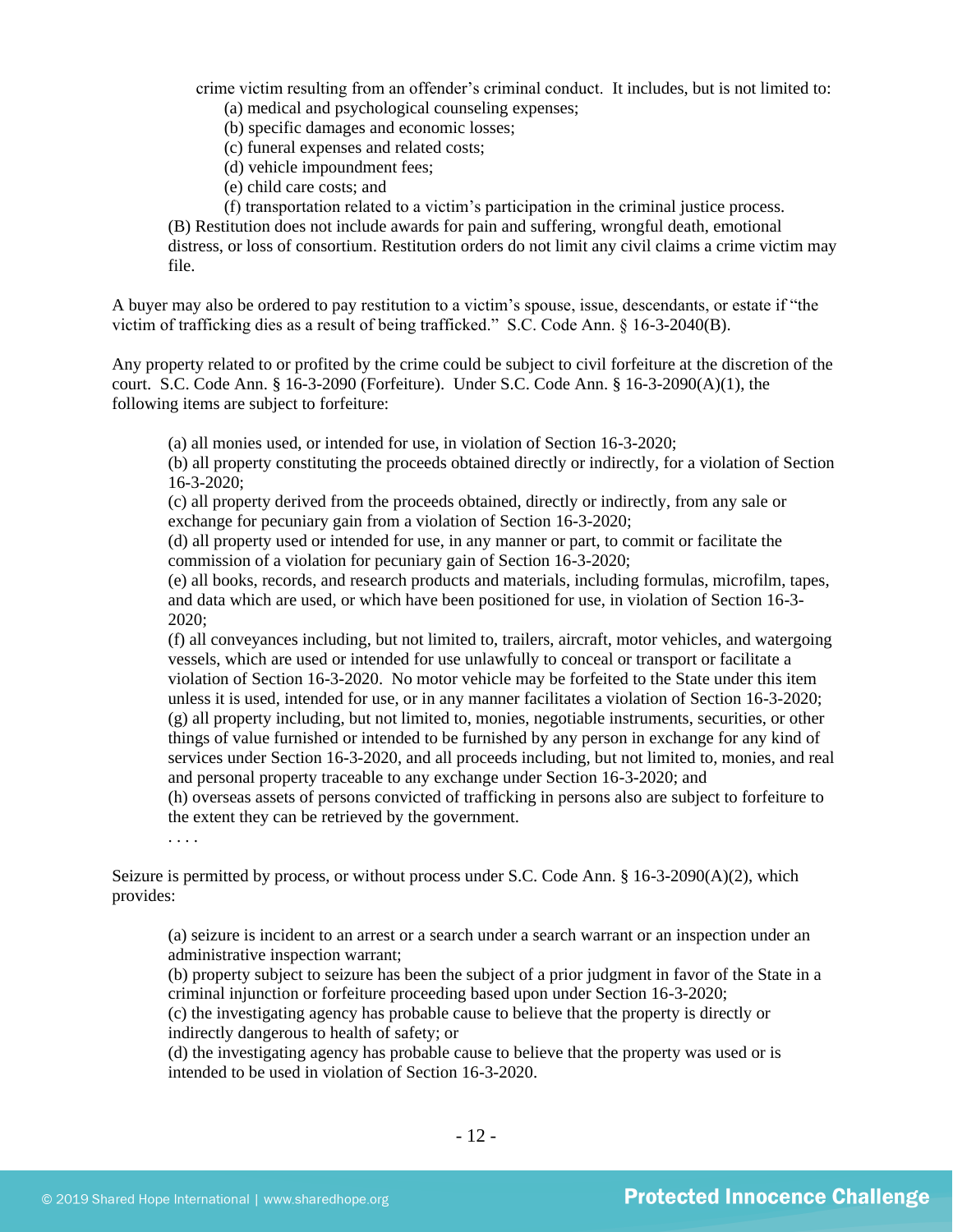In addition, buyers are subject to discretionary criminal asset forfeiture. The asset forfeiture law within Chapter 15, Article 3 (Obscenity, material harmful to minors, child exploitation, and child prostitution) allows for forfeiture for some crimes a buyer may commit. S.C. Code Ann. § 16-15-445(A) (Seizure and forfeiture of equipment used in committing violation; hearing; disposition of forfeited property; allocation of sale proceeds) states,

All equipment used directly by a person in committing a violation of Sections 16-15-305 [Disseminating, procuring or promoting obscenity unlawful], 16-15-342 [Criminal solicitation of a minor; defenses; penalties], 16-15-395 [First degree sexual exploitation of a minor defined; presumptions; defenses; penalties], 16-15-405 [Second degree sexual exploitation of a minor defined; presumptions; defenses; penalties], or 16-15-410 [Third degree sexual exploitation of a minor defined], including necessary software, may be seized by the law enforcement agency making the arrest and ordered forfeited by the court in which the conviction was obtained.

Seizure of the property may be executed at the time of arrest by the arresting agency. S.C. Code Ann. § 16-15-445(A). Disposition of forfeited property is governed by S.C. Code Ann. § 16-15-445(C), which states in part,

[P]roperty forfeited pursuant to court order must be destroyed by the arresting law enforcement agency, unless that law enforcement agency can show good cause for retaining the property. Ownership of property so retained vests in the arresting law enforcement agency which may use the property in the performance of its duties, destroy it, or sell it at public auction. Retained property may be sold at public auction . . . . After payment of the expenses of the auction, onehalf of the net proceeds may be retained by the arresting law enforcement agency, and one-half must be remitted to the State Treasurer for deposit to the credit of the Office of the Attorney General, South Carolina Crime Victim Services Division, Department of Crime Victim Compensation, Victim Compensation Fund.

Pursuant to S.C. Code Ann. § 16-3-2090(B)(7),

Disposition of forfeited property under this section must be accomplished as follows:

(a) Property forfeited under this subsection shall first be applied to payment to the victim. The return of the victim to his home country or other absence of the victim from the jurisdiction shall not prevent the victim from receiving compensation.

(b) The victim and the South Carolina Victims' Compensation Fund shall each receive onefourth, and law enforcement shall receive one-half of the value of the forfeited property. (c) If no victim is named, or reasonable attempts to locate a named victim for forfeiture and forfeiture fails, then all funds shall revert to the South Carolina Victims' Compensation Fund and law enforcement to be divided equally.

(d) If federal law enforcement becomes involved in the investigation, they shall equitably split the share local law enforcement receives under this section, if they request or pursue any of the forfeiture. The equitable split must be pursuant to 21 U.S.C. Section  $881(e)(1)(A)$  and (e)(3), 18 U.S.C. Section 981(e)(2), and 19 U.S.C. Section 1616a.

Otherwise, most crimes that buyers of commercial sex can be charged with, including the CSEC offense under S.C. Code Ann. § 16-15-425 (Participating in prostitution of a minor defined; defenses; penalties), do not have financial penalties and S.C. Code § 16-3-2020 (Trafficking in Persons) do not impose a mandatory fine. However, the non-commercial offense under S.C. Code Ann. § 16-15-342(E) (Criminal solicitation of a minor; defenses; policies), includes soliciting a minor for sexual purposes and subjects a buyer to a possible fine not to exceed \$5,000.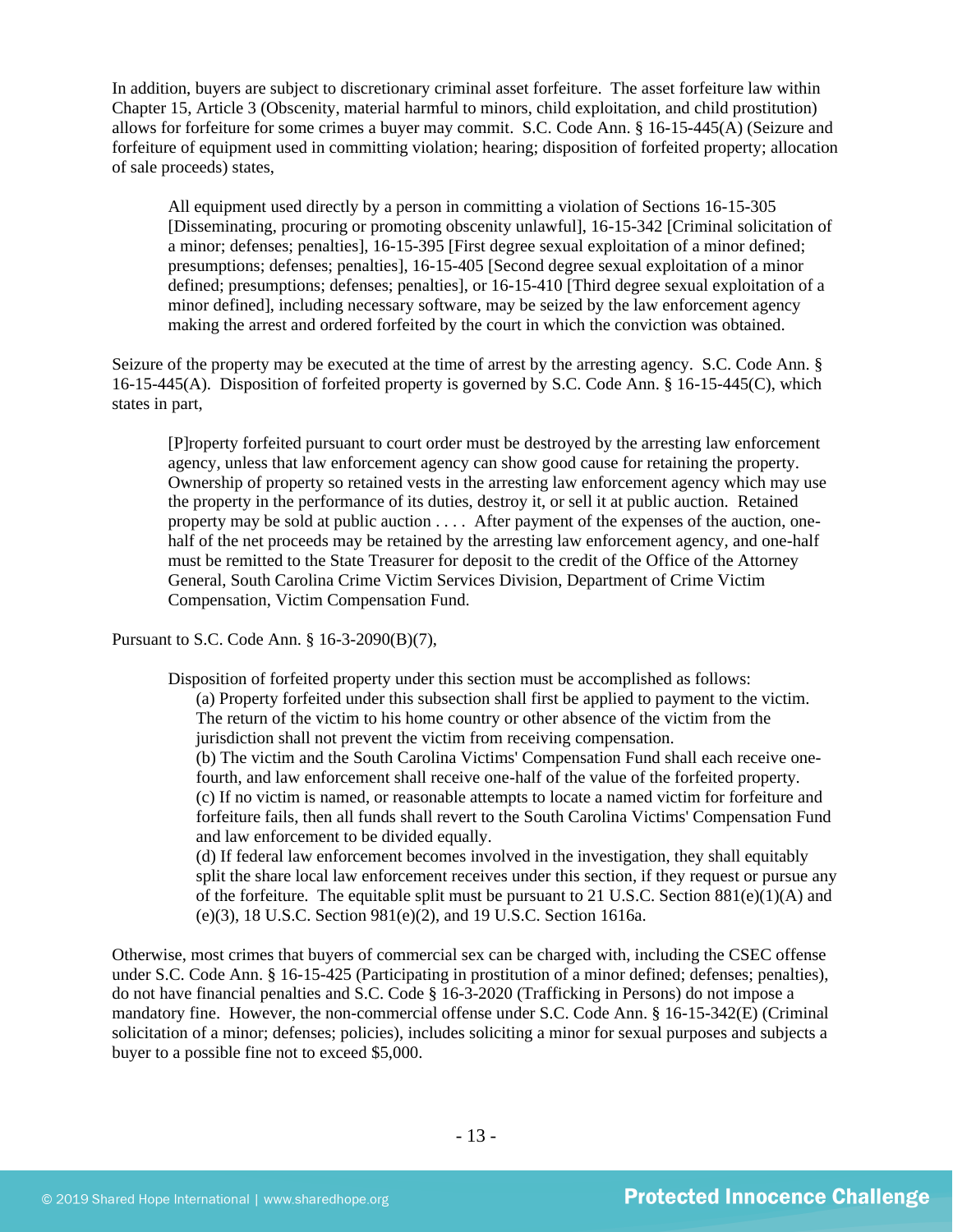- 2.8.1 Recommendation: Amend S.C. Code § 16-3-2020 (Trafficking in persons; penalties; defenses) and other CSEC offenses, including S.C. Code Ann. § 16-15-425 (Participating in prostitution of a minor defined; defenses; penalties), to include significant mandatory fines and amend S.C. Code Ann. § 16-15-342(E) (Criminal solicitation of a minor; defenses; penalties) to raise the fine and make it mandatory in cases of commercial sexual exploitation of a child.
- *2.9 Buying and possessing child sexual abuse material (CSAM) carries penalties as high as similar federal offenses.*

Buying child sexual abuse material (CSAM) is prohibited under S.C. Code Ann. § 16-15-405 (Second degree sexual exploitation of a minor defined; presumptions; defense; penalties), which states in part, "(A) An individual commits the offense of second degree sexual exploitation of a minor if, knowing the character or content of the material, he: . . . (2) distributes, transports, exhibits, receives, sells, purchases, exchanges, or solicits material that contains a visual representation of a minor engaged in sexual activity or appearing in a state of sexually explicit nudity when a reasonable person would infer the purpose is sexual stimulation." A violation of this statute is punishable by imprisonment for 2–10 years and the offender will not be eligible for parole or a suspended sentence for the first 2 years of the sentence. S.C. Code Ann. § 16-15-405(D).

Additionally, a buyer could be charged with S.C. Code Ann. § 16-15-410 (Third degree sexual exploitation of a minor defined; penalties; exception), which states in subsection (A), "An individual commits the offense of third degree sexual exploitation of a minor if, knowing the character or content of the material, he possesses material that contains a visual representation of a minor engaging in sexual activity or appearing in a state of sexually explicit nudity when a reasonable person would infer the purpose is sexual stimulation." A violation of this statute is punishable by imprisonment up to 10 years. S.C. Code Ann. § 16-15-410(C).

In comparison, a federal conviction for possession of  $CSAM<sup>14</sup>$  is generally punishable by imprisonment for 5– 20 years and a fine not to exceed \$250,000.<sup>15</sup> Subsequent convictions, however, are punishable by imprisonment up to 40 years and a fine not to exceed \$250,000.<sup>16</sup>

*2.10 Convicted buyers of commercial sex acts with minors are required to register as sex offenders*.

In South Carolina, a buyer must register when convicted of various offenses related to domestic minor sex

<sup>&</sup>lt;sup>14</sup> 18 U.S.C. §§ 2252(a)(2), (a)(4) (Certain activities relating to material involving the sexual exploitation of minors),  $2252A(a)(2)$ –(3) (Certain activities relating to material constituting or containing child pornography), 1466A(a), (b) (Obscene visual representations of the sexual abuse of children).

<sup>15</sup> 18 U.S.C. §§ 2252(b) (stating that a conviction under subsection (a)(2) is punishable by imprisonment for 5–20 years and a fine, while a conviction under subsection (a)(4) is punishable by imprisonment up to 10 years, a fine, or both), 2252A(b)(1) (a conviction is punishable by imprisonment for 5–20 years and a fine), 1466A(a), (b) (stating that a conviction under subsection (a) is "subject to the penalties provided in section  $2252A(b)(1)$ ," imprisonment for 5–20 years and a fine, while a conviction under subsection (b) is "subject to the penalties provided in section 2252A(b)(2)," imprisonment up to 10 years, a fine, or both); *see also* 18 U.S.C. §§ 3559(a)(1) (classifying all of the above listed offenses as felonies), 3571(b)(3) (providing a fine up to \$250,000 for any felony conviction). <sup>16</sup> 18 U.S.C. §§ 2252(b) (stating if a person has a prior conviction under subsection (a)(2), or a list of other statutes, a conviction is punishable by a fine and imprisonment for 15–40 years, but if a person has a prior conviction under subsection (a)(4), or a list of other statutes, a conviction is punishable by a fine and imprisonment for  $10-20$  years),  $2252A(b)(1)$  (stating if a person has a prior conviction under subsection (a)(2), (a)(3), or a list of other statutes, a conviction is punishable by a fine and imprisonment for  $15-40$  years),  $1466A(a)$ , (b) (stating that the penalty scheme for section 2252A(b) applies); *see also* 18 U.S.C. §§ 3559(a)(1) (classifying all of the above listed offenses as felonies), 3571(b)(3) (providing a fine up to \$250,000 for any felony conviction).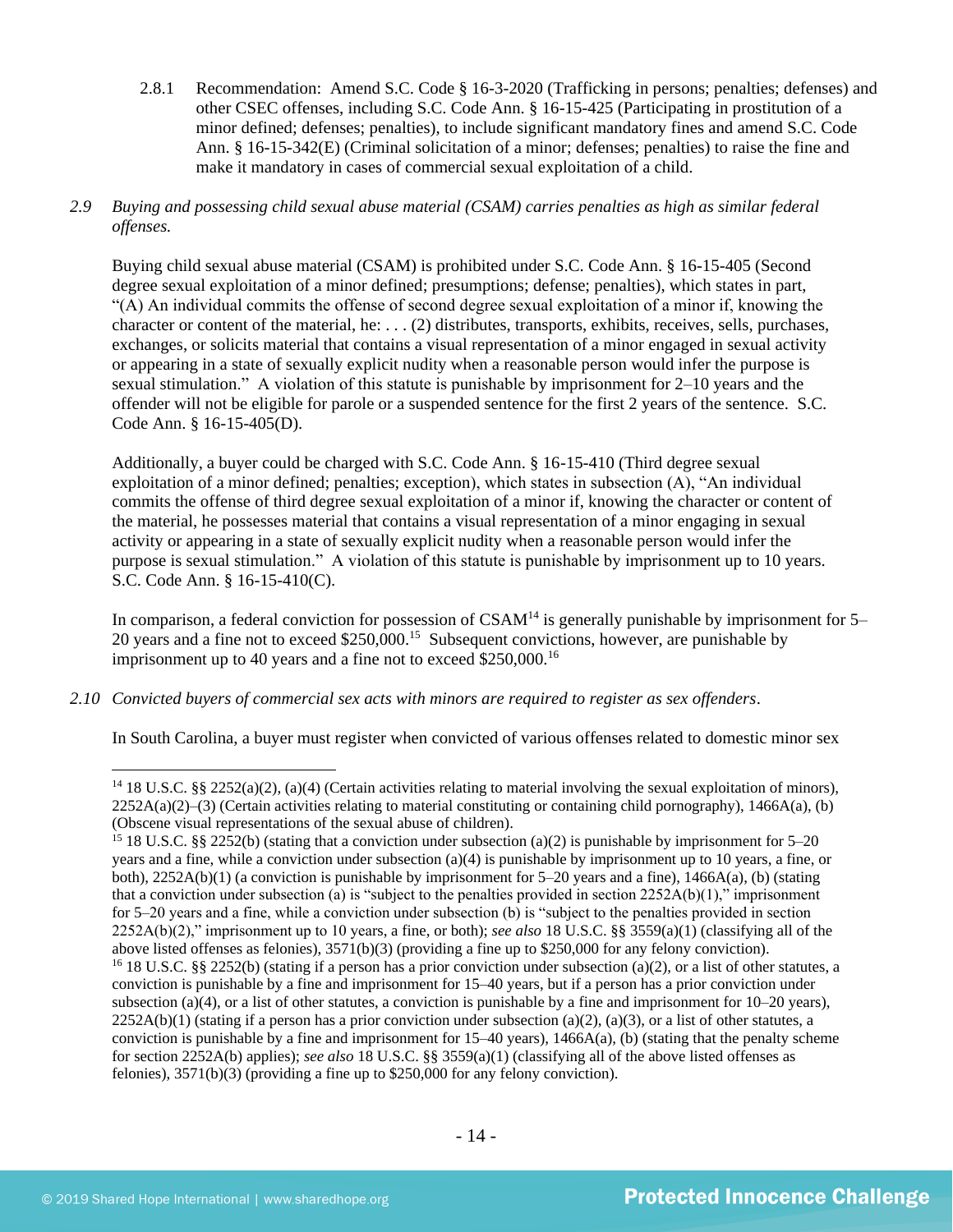trafficking, pursuant to S.C. Code Ann. § 23-3-430 (Sex offender registry; convictions and not guilty by reason of insanity findings requiring registration). Specifically, registration is required for, among other things, a violation of S.C. Code Ann. § 16-3-2020 (Trafficking in persons; penalties; defenses ) and any offense falling within Title 16, Chapter 15, Article 3 (Obscenity, material harmful to minors, child exploitation, and child prostitution) when a minor is involved, which includes S.C. Code Ann. § 16-15- 425 (Participating in prostitution of a minor; defense; penalties) and § 16-15-342 (Criminal solicitation of a minor; defenses; penalties). S.C. Code Ann.§ 23-3-430(A), (C)(13), (17).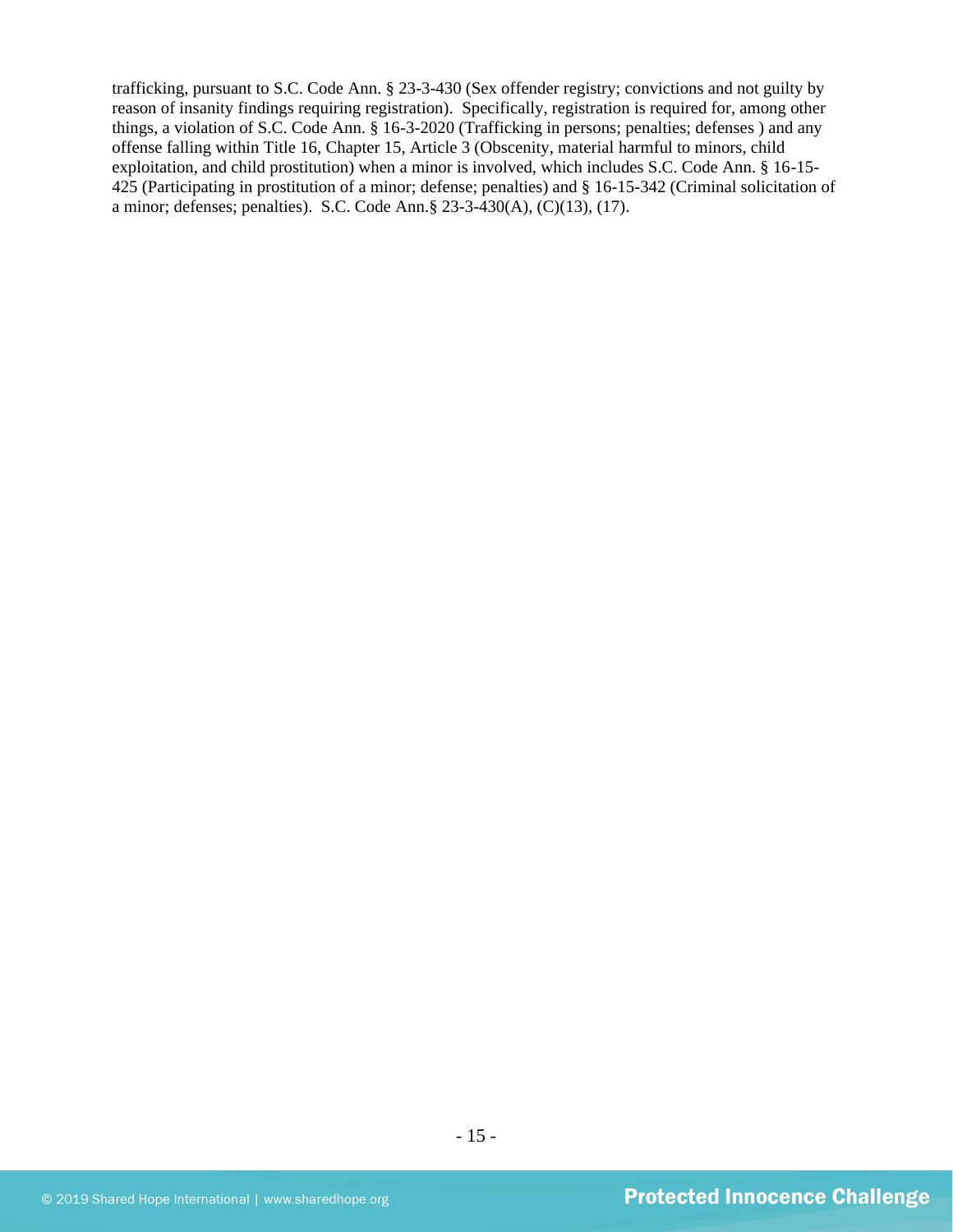#### **FRAMEWORK ISSUE 3: CRIMINAL PROVISIONS FOR TRAFFICKERS**

#### *Legal Components:*

- *3.1 Penalties for trafficking a child for sexual exploitation are as high as federal penalties.*
- *3.2 Creating and distributing child sexual abuse material (CSAM) carries penalties as high as similar federal offenses.*
- *3.3 Using the Internet or electronic communications to lure, entice, recruit, or sell commercial sex acts with a minor is a separate crime or results in an enhanced penalty for traffickers.*
- *3.4 Financial penalties for traffickers, including asset forfeiture, are sufficiently high.*
- *3.5 Convicted traffickers are required to register as sex offenders.*
- *3.6 Laws relating to parental custody and termination of parental rights include sex trafficking or commercial sexual exploitation of children (CSEC) offenses as grounds for sole custody or termination in order to prevent traffickers from exploiting their parental rights as a form of control.*

*\_\_\_\_\_\_\_\_\_\_\_\_\_\_\_\_\_\_\_\_\_\_\_\_\_\_\_\_\_\_\_\_\_\_\_\_\_\_\_\_\_\_\_\_\_\_\_\_\_\_\_\_\_\_\_\_\_\_\_\_\_\_\_\_\_\_\_\_\_\_\_\_\_\_\_\_\_\_\_\_\_\_\_\_\_\_\_\_\_\_\_\_\_\_*

#### *Legal Analysis:*

*3.1 Penalties for trafficking a child for sexual exploitation are as high as federal penalties.* 

S.C. Code Ann. § 16-3-2020 (A)(1) (Trafficking in persons; penalties; defenses) states that "[a] person who recruits, entices, solicits, isolates, harbors, transports, provides, or obtains, or so attempts, a victim, knowing that the victim will be subjected to sex trafficking, or for the purposes of sex trafficking . . . through any means . . . is guilty of trafficking in persons." A first offense is a felony punishable by up to 30 years imprisonment, while a second and subsequent offenses are punishable by a maximum of 45 years imprisonment. S.C. Code Ann. § 16-3-2020(C).

Under S.C. Code Ann. § 16-15-415 (Promoting prostitution of a minor defined; defenses; penalties), "(A) An individual commits the offense of promoting prostitution of a minor if he knowingly: (1) entices, forces, encourages, or otherwise facilitates a minor to participate in prostitution; or (2) supervises, supports, advises, or promotes the prostitution of or by a minor." A conviction under this statute is a Class C felony punishable by imprisonment for 3–20 years. S.C. Code Ann. §§ 16-15-415(A), (C), 16-1-  $90(C)$ , 16-1-20(A)(3). The trafficker is not eligible for parole or suspended sentence during the first 3 years. S.C. Code Ann. § 16-15-415(C).

S.C. Code Ann. § 16-15-395(A) (First degree sexual exploitation of a minor defined; presumption; defenses; penalties), which includes when a person "uses, employs, induces, coerces, encourages, or facilitates a minor to engage in or assist others to engage in sexual activity or appear in a state of sexually explicit nudity when a reasonable person would infer the purpose is sexual stimulation for a live performance or for the purpose of producing material that contains a visual representation depicting this activity," is a Class C felony punishable by imprisonment for 3–20 years. S.C. Code Ann. §§ 16-15- 395(A), (D), 16-1-90(C), 16-1-20(A)(3). The trafficker would not be eligible for parole or suspended sentence in the first 3 years. S.C. Code Ann. § 16-15-395(D).

S.C. Code Ann. § 16-3-810 (Engaging child for sexual performance; penalty), a Class C felony, criminalizes, among other things, employing or inducing a child less than 18 "to engage in a sexual performance." S.C. Code Ann. §§ 16-3-810(a), 16-1-90(C). A violation of this section is punishable by imprisonment for a maximum of 20 years. S.C. Code Ann. §§ 16-3-810(b), 16-3-653(2), 16-1-90(C), 16-  $1-20(A)(3)$ .

Lastly, a trafficker can be found guilty of the Class E felony under S.C. Code Ann. § 16-15-342 (Criminal solicitation of a minor; defenses; penalties), "if he knowingly contacts or communicates with, or attempts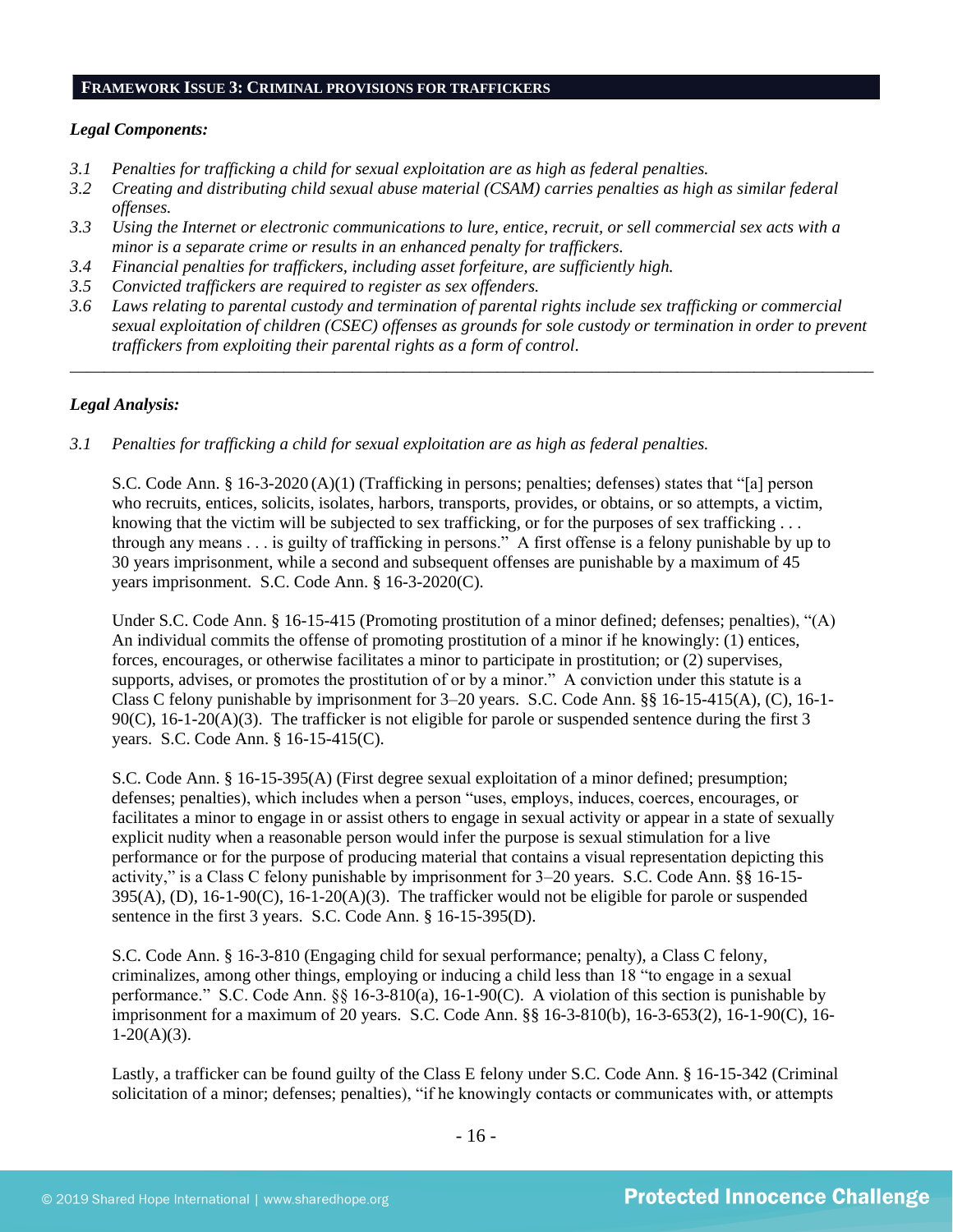to contact or communicate with, a person who is under the age of eighteen, or a person reasonably believed to be under the age of eighteen, for the purpose of or with the intent of persuading, inducing, enticing, or coercing the person to engage or participate in a sexual activity as defined in Section 16-15- 375(5) . . . or with the intent to perform a sexual activity in the presence of the person under the age of eighteen, or person reasonably believed to be under the age of eighteen." A violation of this section is a Class E felony punishable by imprisonment up to 10 years, a fine not to exceed \$5,000, or both. S.C. Code Ann. §§ 16-15-342(A), (E), 16-1-90(E), 16-1-20(A)(5).

In comparison, if the victim is under the age of 14, a conviction under the Trafficking Victims Protection Act (TVPA) for child sex trafficking is punishable by 15 years to life imprisonment and a fine not to exceed \$250,000. 18 U.S.C. §§ 1591(b)(1),  $3559(a)(1)$ ,  $3571(b)(3)$ . If the victim is between the ages of 14–17, a conviction is punishable by 10 years to life imprisonment and a fine not to exceed \$250,000. 18 U.S.C. §§ 1591(b)(2),  $3559(a)(1)$ ,  $3571(b)(3)$ . A conviction is punishable by mandatory life imprisonment, however, if the trafficker has a prior conviction for a federal sex offense<sup>17</sup> against a minor. 18 U.S.C. § 3559(e)(1).

## *3.2 Creating and distributing child sexual abuse material (CSAM) carries penalties as high as similar federal offenses*.

Under S.C. Code Ann. § 16-3-810 (Engaging child for sexual performance; penalty), a person who "employ[s], authorize[s], or induce[s] a child younger than eighteen years of age to engage in a sexual performance" is guilty of second degree criminal sexual conduct, which is punishable by imprisonment up to 20 years. S.C. Code Ann. §§ 16-3-810, 16-3-653(2).

Similarly, under S.C. Code Ann. § 16-15-405 (Second degree sexual exploitation of a minor defined; presumptions; defenses; penalties), a person who, among other things,

knowing the character or content of the material, . . . records, photographs, films, develops, duplicates, produces, or creates digital electronic file material that contains a visual representation of a minor engaged in sexual activity or appearing in a state of sexually explicit nudity when a reasonable person would infer the purpose is sexual stimulation

will face between 2 and 10 years imprisonment. S.C. Code Ann. § 16-15-405(A)(1), (D). The offender will not be eligible for parole or suspended sentence for the first 2 years. S.C. Code Ann. § 16-15-405(D).

In comparison, if the victim is under the age of 14, a conviction under the TVPA for child sex trafficking is punishable by 15 years to life imprisonment and a fine not to exceed \$250,000. 18 U.S.C. §§  $1591(b)(1)$ ,  $3559(a)(1)$ ,  $3571(b)(3)$ . If the victim is between the ages of  $14-17$ , a conviction is punishable by 10 years to life imprisonment and a fine not to exceed \$250,000. 18 U.S.C. §§ 1591(b)(2), 3559(a)(1), 3571(b)(3). A conviction is punishable by mandatory life imprisonment, however, if the trafficker has a prior conviction for a federal sex offense<sup>18</sup> against a minor. 18 U.S.C. § 3559(e)(1). Additionally, a federal conviction for distribution of child sexual abuse material  $(CSAM)^{19}$  is generally punishable by

<sup>&</sup>lt;sup>17</sup> See supra note [10](#page-9-0) for the definition of "federal sex offense."

<sup>&</sup>lt;sup>18</sup> *See supra* note [10](#page-9-0) for the definition of "federal sex offense."

<sup>&</sup>lt;sup>19</sup> 18 U.S.C. §§ 2252(a)(1), (a)(2), (a)(3) (Certain activities relating to material involving the sexual exploitation of minors),  $2252A(a)(2)$ , (a)(3) (Certain activities relating to material constituting or containing child pornography), 1466A(a) (Obscene visual representations of the sexual abuse of children).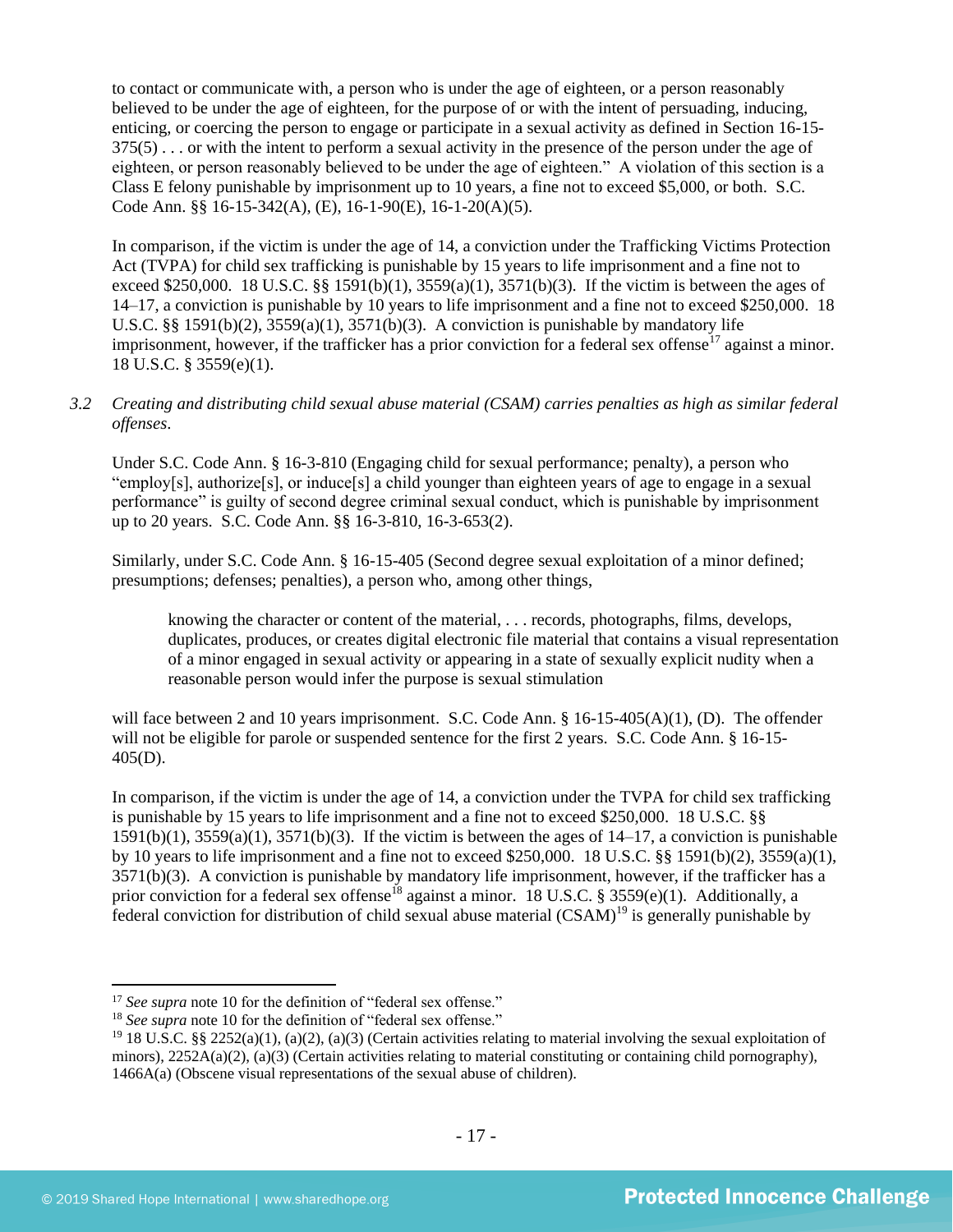imprisonment for  $5-20$  years and a fine not to exceed \$250,000.<sup>20</sup> Subsequent convictions, however, are punishable by imprisonment up to 40 years and a fine not to exceed  $$250,000$ <sup>21</sup>

*3.3 Using the Internet or electronic communications to lure, entice, recruit, or sell commercial sex acts with a minor is a separate crime or results in an enhanced penalty for traffickers.* 

Although not specific to Internet offenses, S.C. Code Ann. § 16-15-342(A) (Criminal solicitation of a minor; defenses; penalties) could be used to prosecute a trafficker who uses electronic communications to entice a minor to participate in sexual activity. It states,

A person eighteen years of age or older commits the offense of criminal solicitation of a minor if he knowingly contacts or communicates with, or attempts to contact or communicate with, a person who is under the age of eighteen, or a person reasonably believed to be under the age of eighteen, for the purpose of or with the intent of persuading, inducing, enticing, or coercing the person to engage or participate in a sexual activity as defined in Section 16-15-375(5) . . . or with the intent to perform a sexual activity in the presence of the person under the age of eighteen, or person reasonably believed to be under the age of eighteen.

A violation of this statute is a Class E felony punishable by imprisonment for 10 years, a fine up to \$5,000, or both. S.C. Code Ann. §§ 16-15-342(E), 16-1-90(E), 16-1-20(A)(5).

*3.4 Financial penalties for traffickers, including asset forfeiture, are sufficiently high*.

A trafficker convicted of trafficking under S.C. Code Ann. § 16-3-2020 (Trafficking in persons; penalties; defenses) faces mandatory restitution orders and asset forfeiture. Further, S.C. Code Ann. § 16-3-2020(E) states, "the victim of trafficking in persons [is entitled] to all benefits, rights, and compensation granted pursuant to Section 16-3-1110."

Regarding restitution, S.C. Code Ann. § 16-3-2040 (D) (Restitution for victims of trafficking) defines restitution as

payment for all injuries, specific losses, and expenses, including, but not limited to, attorney's fees, sustained by a crime victim resulting from an offender's criminal conduct pursuant to Section  $16-3-1110(12)(a)$ . In addition, the court may order an amount representing the value of the victim's labor or services.

Under S.C. Code Ann. § 16-3-1110(A)(11), (B) (Definitions),

<sup>&</sup>lt;sup>20</sup> 18 U.S.C. §§ 2252(b) (stating that a conviction under subsection (a)(1), (a)(2), or (a)(3) is punishable by imprisonment for 5–20 years and a fine), 2252A(b)(1) (a conviction is punishable by imprisonment for 5–20 years and a fine), 1466A(a), (b) (stating that a conviction under subsection (a) is "subject to the penalties provided in section 2252A(b)(1)," imprisonment for 5–20 years and a fine, while a conviction under subsection (b) is "subject to the penalties provided in section 2252A(b)(2)," imprisonment up to 10 years, a fine, or both); *see also* 18 U.S.C. §§ 3559(a)(1) (classifying all of the above listed offenses as felonies),  $3571(b)(3)$  (providing a fine up to \$250,000 for any felony conviction).

<sup>&</sup>lt;sup>21</sup> 18 U.S.C. §§ 2252(b) (stating if a person has a prior conviction under subsection (a)(1), (a)(2), or (a)(3) or a list of other statutes, a conviction is punishable by a fine and imprisonment for 15–40 years), 2252A(b)(1) (stating if a person has a prior conviction under subsection (a)(2), (a)(3), or a list of other statutes, a conviction is punishable by a fine and imprisonment for  $15-40$  years),  $1466A(a)$ , (b) (stating that the penalty scheme for section  $2252A(b)$ applies); *see also* 18 U.S.C. §§ 3559(a)(1) (classifying all of the above listed offenses as felonies), 3571(b)(3) (providing a fine up to \$250,000 for any felony conviction).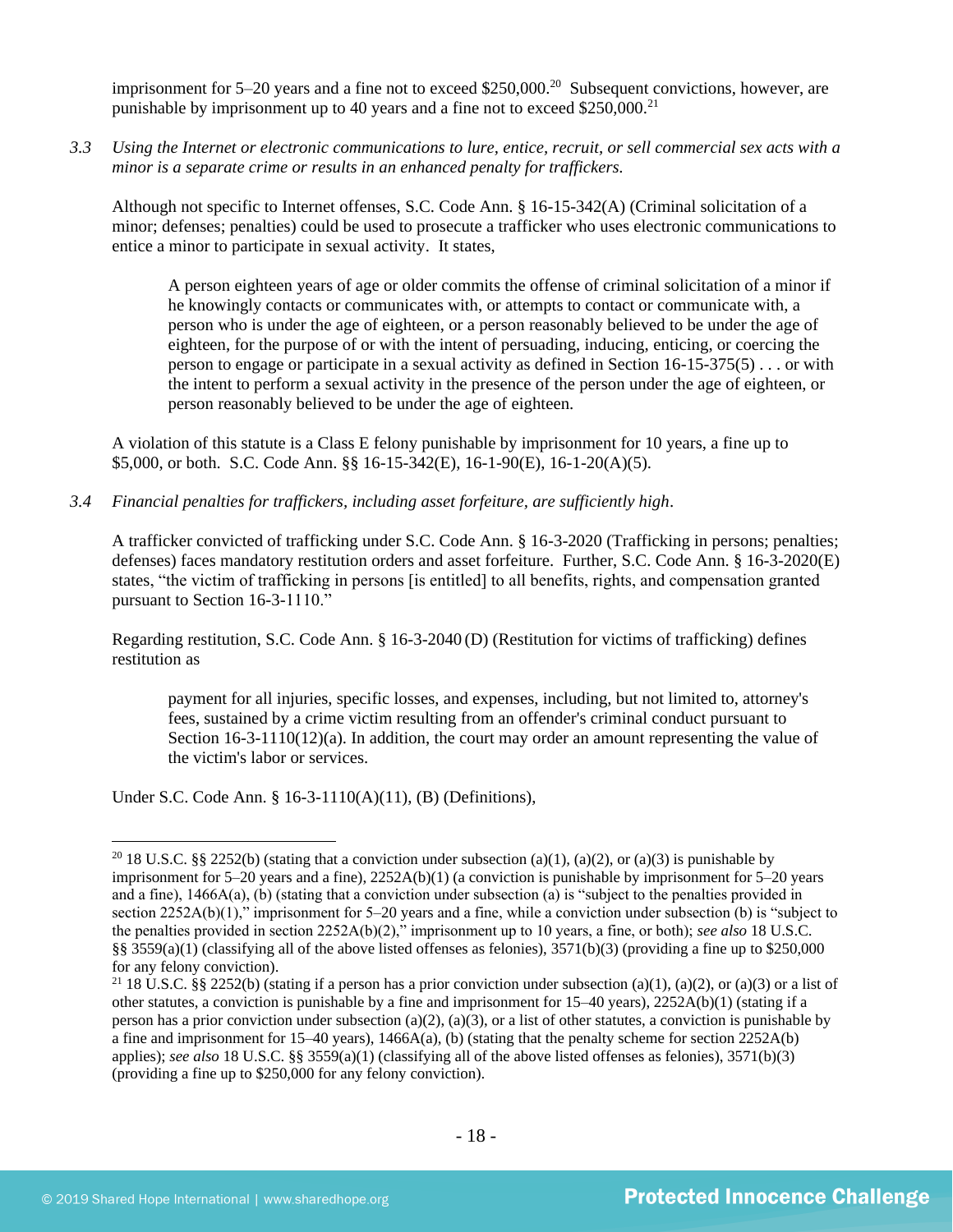$(A)$  . . . .

. . . .

(11) Restitution means payment for all injuries, specific losses, and expenses sustained by a crime victim resulting from an offender's criminal conduct. It includes, but is not limited to:

(a) medical and psychological counseling expenses;

(b) specific damages and economic losses;

(c) funeral expenses and related costs;

(d) vehicle impoundment fees;

(e) child care costs; and

(f) transportation related to a victim's participation in the criminal justice process. (B) Restitution does not include awards for pain and suffering, wrongful death, emotional distress, or loss of consortium. Restitution orders do not limit any civil claims a crime victim may file.

A trafficker may also be ordered to pay restitution to a victim's spouse, issue, descendants, or estate if "the victim of trafficking dies as a result of being trafficked." S.C. Code Ann. § 16-3-2040(B).

Additionally, under S.C. Code Ann. § 16-3-2090(A)(1) (Forfeiture), the following items are subject to discretionary civil forfeiture:

(a) all monies used, or intended for use, in violation of Section 16-3-2020;

(b) all property constituting the proceeds obtained directly or indirectly, for a violation of Section 16-3-2020;

(c) all property derived from the proceeds obtained, directly or indirectly, from any sale or exchange for pecuniary gain from a violation of Section 16-3-2020;

(d) all property used or intended for use, in any manner or part, to commit or facilitate the commission of a violation for pecuniary gain of Section 16-3-2020;

(e) all books, records, and research products and materials, including formulas, microfilm, tapes, and data which are used, or which have been positioned for use, in violation of Section 16-3- 2020;

(f) all conveyances including, but not limited to, trailers, aircraft, motor vehicles, and watergoing vessels, which are used or intended for use unlawfully to conceal or transport or facilitate a violation of Section 16-3-2020. No motor vehicle may be forfeited to the State under this item unless it is used, intended for use, or in any manner facilitates a violation of Section 16-3-2020; (g) all property including, but not limited to, monies, negotiable instruments, securities, or other things of value furnished or intended to be furnished by any person in exchange for any kind of services under Section 16-3-2020, and all proceeds including, but not limited to, monies, and real and personal property traceable to any exchange under Section 16-3-2020; and

(h) overseas assets of persons convicted of trafficking in persons also are subject to forfeiture to the extent they can be retrieved by the government.

"The Attorney General or his designee or the circuit solicitor or his designee has the burden of proof to establish by a preponderance of the evidence that the property is subject to forfeiture. If the judge finds a forfeiture, he shall then determine the lienholder's interest<sup>22</sup> as provided in this article." S.C. Code Ann. § 16-3-2090(B)(2).

<sup>&</sup>lt;sup>22</sup> An innocent owner, manager, or owner of a licensed rental agency or any common carrier or carrier of goods for hire may apply to the court of common pleas for the return of any item seized. Notice of hearing or rule to show cause accompanied by copy of the application must be directed to all persons and agencies entitled to notice. If the judge denies the application, the hearing may proceed as a forfeiture hearing. S.C. Code Ann. § 16-3-2090(C)(1).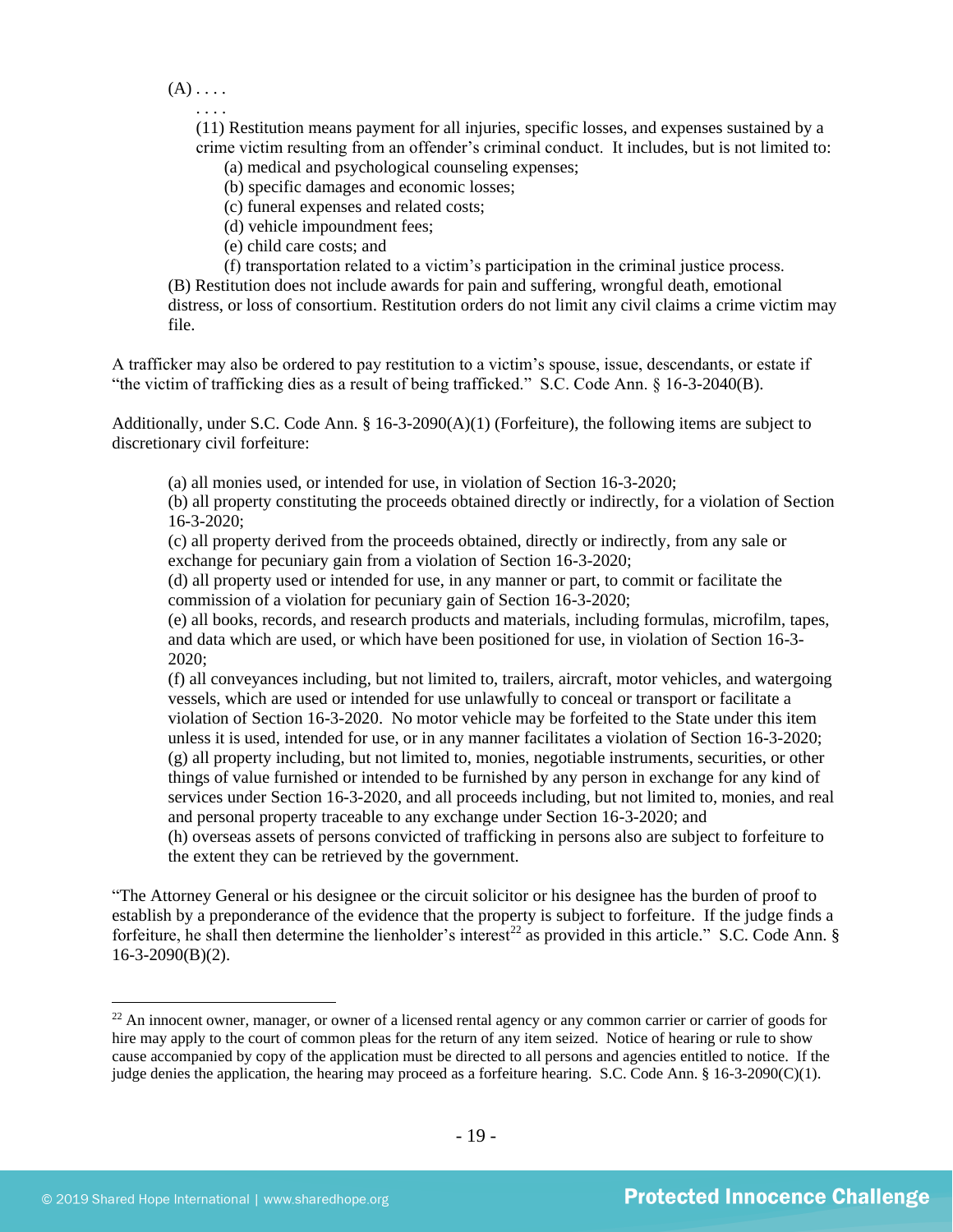Property may be seized upon process or without process under S.C. Code Ann. § 16-3-2090(A)(2) which provides:

(a) seizure is incident to an arrest or a search under a search warrant or an inspection under an administrative inspection warrant;

(b) property subject to seizure has been the subject of a prior judgment in favor of the State in a criminal injunction or forfeiture proceeding based upon under Section 16-3-2020; (c) the investigating agency has probable cause to believe that the property is directly or indirectly dangerous to health of safety; or

(d) the investigating agency has probable cause to believe that the property was used or is intended to be used in violation of Section 16-3-2020.

In addition, the discretionary criminal asset forfeiture law within Chapter 15, Article 3 (Obscenity, material harmful to minors, child exploitation, and child prostitution) allows for forfeiture for some crimes a trafficker may commit. S.C. Code Ann. § 16-15-445(A) (Seizure and forfeiture of equipment used in committing violation; hearing; disposition of forfeited property; allocation of sale proceeds) states,

All equipment used directly by a person in committing a violation of Sections 16-15-305 [Disseminating, procuring or promoting obscenity unlawful], 16-15-342 [Criminal solicitation of a minor; defenses; penalties], 16-15-395 [First degree sexual exploitation of a minor defined; presumptions; defenses; penalties], 16-15-405 [Second degree sexual exploitation of a minor defined; presumptions; defenses; penalties], or 16-15-410 [Third degree sexual exploitation of a minor defined], including necessary software, may be seized by the law enforcement agency making the arrest and ordered forfeited by the court in which the conviction was obtained.

Although no fines apply if convicted under S.C. Code Ann. § 16-3-2020 (Trafficking in persons; penalties; defenses) or CSEC laws, a conviction under S.C. Code Ann. § 16-15-342(A) (Criminal solicitation of a minor; defenses; penalties) may include as part of the sentence a fine up to \$5,000. S.C. Code Ann. § 16-15-342 (E). Similarly, a person convicted under S.C. Code Ann. § 16-15-387 (Employment of person under eighteen to appear in public state of sexually explicit nudity; mistake of age; penalties) could receive a fine not to exceed \$5,000. S.C. Code Ann. § 16-15-387(B).

- 3.4.1 Recommendation: Amend South Carolina's CSEC laws and S.C. Code Ann. § 16-3-2020 (Trafficking in persons; penalties; defenses) to include mandatory fines.
- 3.4.2 Recommendation: Amend S.C. Code Ann. § 16-15-445(A) (Seizure and forfeiture of equipment used in committing violation; hearing; disposition of forfeited property; allocation of sale proceeds) to include all violations of South Carolina's CSEC laws and S.C. Code Ann. § 16-3-2020 (Trafficking in persons; penalties; defenses) as grounds under which traffickers' assets could be seized and forfeited.

## *3.5 Convicted traffickers are required to register as sex offenders.*

In South Carolina, a trafficker must register when convicted of various offenses related to domestic minor sex trafficking. S.C. Code Ann. § 23-3-430. Specifically, registration is required for, among other things, a violation of S.C. Code Ann. § 16-3-2010 (Trafficking in persons; penalties; defenses) and any offense falling within Title 16, Chapter 15, Article 3 (Obscenity, material harmful to minors, child exploitation, and child prostitution) when a minor is involved. S.C. Code Ann. §  $23-3-430(A)$ , (C)(13), (17).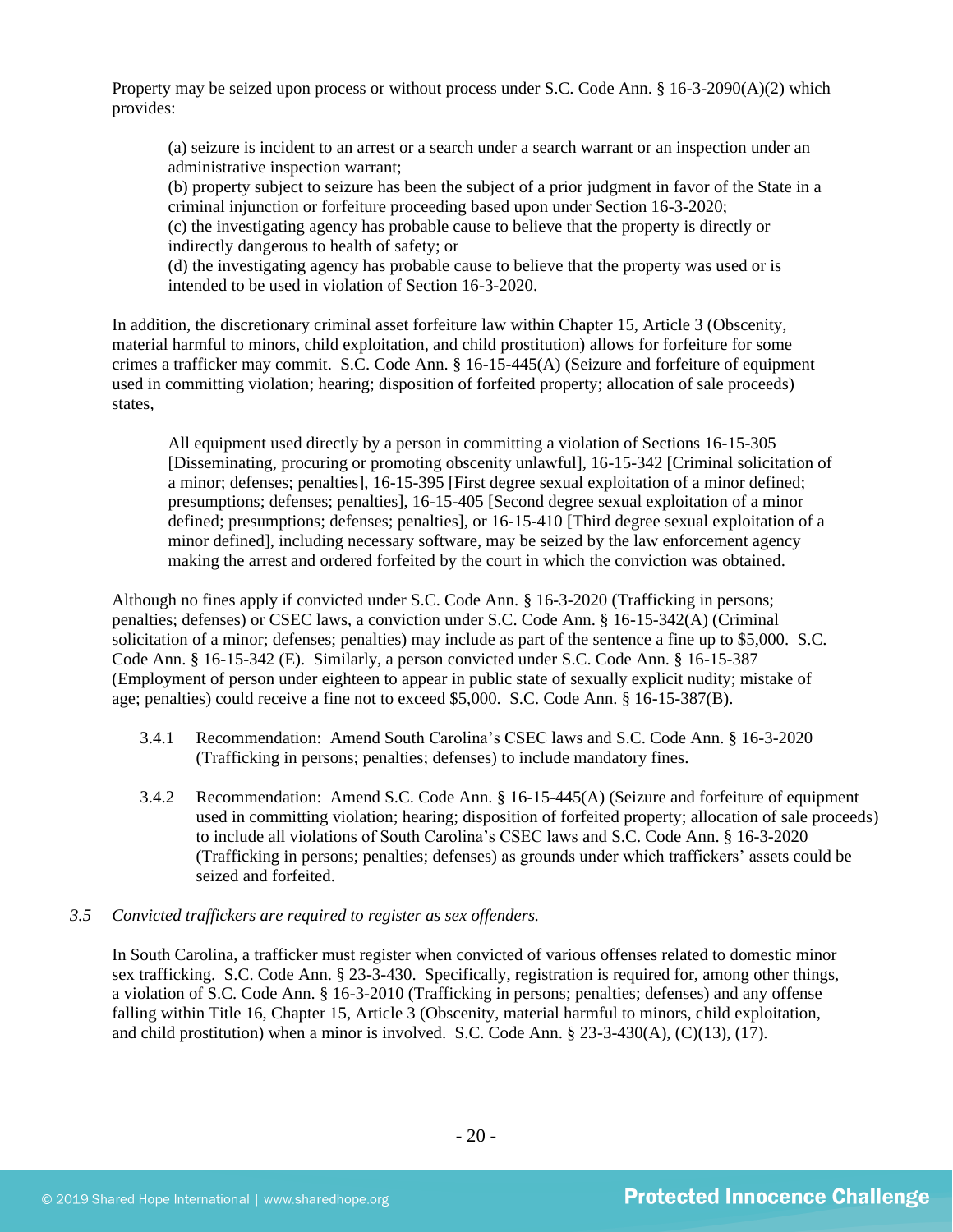*3.6 Laws relating to parental custody and termination of parental rights include sex trafficking or commercial sexual exploitation of children (CSEC) offenses as grounds for sole custody or termination in order to prevent traffickers from exploiting their parental rights as a form of control.* 

Human trafficking and other CSEC convictions may be grounds for termination of parental rights in South Carolina. Pursuant to S.C. Code Ann. § 63-7-2570(9) (Grounds), a parent can lose rights if the court finds termination to be "in the best interest of the child" and if the court also makes one or more findings, including that

[t]he physical abuse of a child of the parent resulted in the death or admission to the hospital for in-patient care of that child and the abuse is the act for which the parent has been convicted of or pled guilty or nolo contendere to committing, aiding, abetting, conspiring to commit, or soliciting an offense against the person as provided for in Chapter 3, Title 16, criminal domestic violence as defined in Section 16-25-20, criminal domestic violence of a high and aggravated nature as defined in Section 16-25-65, or an assault and battery offense as provided in Article 7, Chapter 3, Title 16.

Offenses within Title 16, Chapter 3 include S.C. Code Ann. § 16-3-2020 (Trafficking in persons; penalties; defenses), § 16-3-810 (Engaging a child for sexual performance; penalty), and § 16-3-820 (Producing, directing or promoting sexual performance by child; penalty). Therefore, in cases where the trafficker's actions resulted in hospitalization of the minor victim, parental rights can be terminated, but if the minor victim was not hospitalized, the statute does not provide for the termination of parental rights. S.C. Code Ann. § 63-7-2570(9).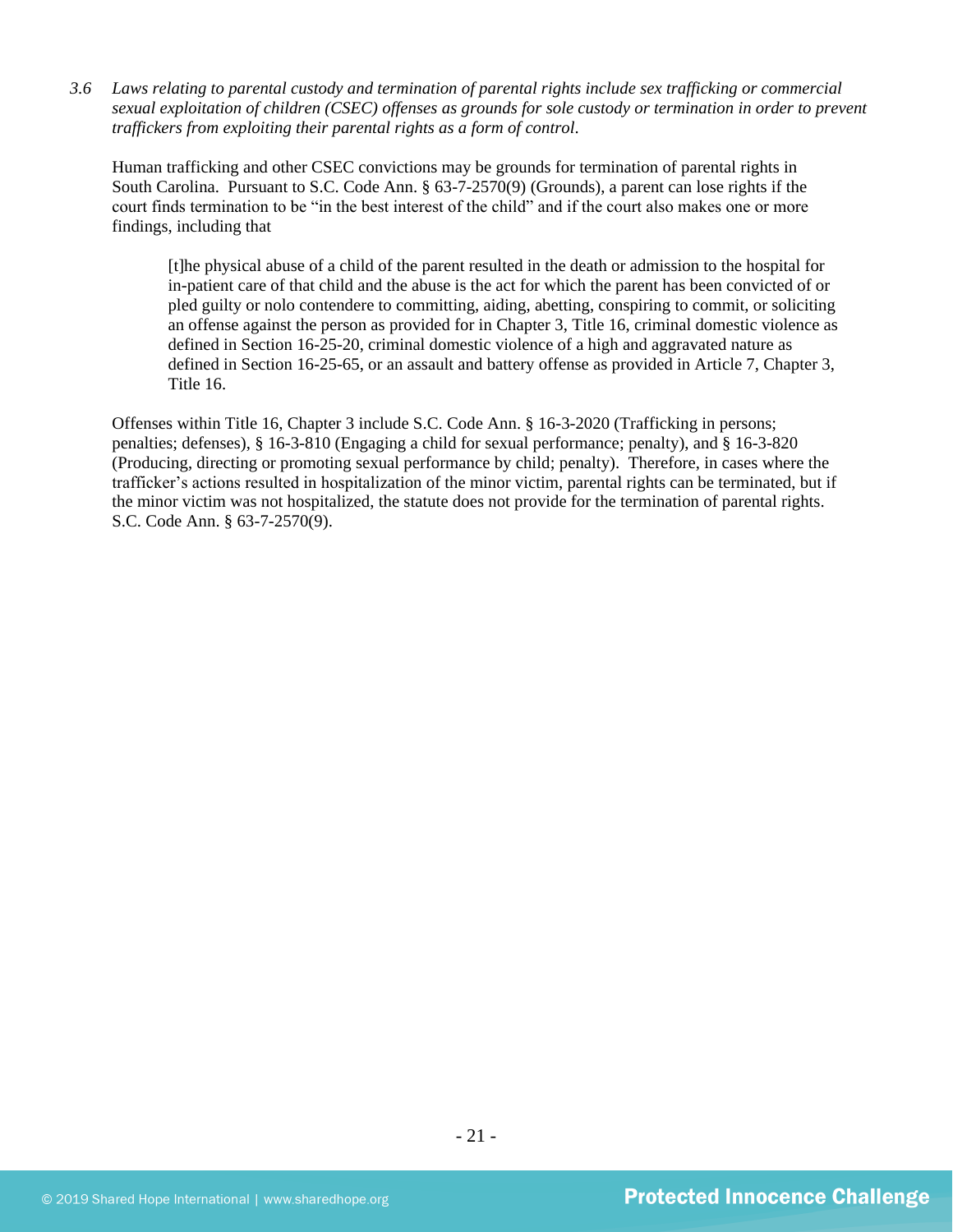#### **FRAMEWORK ISSUE 4: CRIMINAL PROVISIONS FOR FACILITATORS**

#### *Legal Components:*

- *4.1 The acts of assisting, enabling, or financially benefitting from child sex trafficking are included as criminal offenses in the state sex trafficking statute.*
- *4.2 Financial penalties, including asset forfeiture laws, are in place for those who benefit financially from or aid and assist in committing domestic minor sex trafficking.*
- *4.3 Promoting and selling child sex tourism is illegal.*
- *4.4 Promoting and selling child sexual abuse material (CSAM) carries penalties as high as similar federal offenses. \_\_\_\_\_\_\_\_\_\_\_\_\_\_\_\_\_\_\_\_\_\_\_\_\_\_\_\_\_\_\_\_\_\_\_\_\_\_\_\_\_\_\_\_\_\_\_\_\_\_\_\_\_\_\_\_\_\_\_\_\_\_\_\_\_\_\_\_\_\_\_\_\_\_\_\_\_\_\_\_\_\_\_\_\_\_\_\_\_\_\_\_\_\_*

#### *Legal Analysis:*

*4.1 The acts of assisting, enabling, or financially benefitting from child sex trafficking are included as criminal offenses in the state sex trafficking statute*.

S.C. Code Ann. § 16-3-2020 (A)(1), (2) (Trafficking in persons; penalties; defenses) makes it a crime to facilitate sex trafficking of minors, stating,

A person is guilty of trafficking in persons if he:

(1) recruits, entices, solicits, isolates, harbors, transports, provides, or obtains, or so attempts, a victim, knowing that the victim will be subjected to, or for the purpose of, sex trafficking . . . through any means or who benefits, financially or by receiving anything of value, from participation in a venture which has engaged in an act described in this subsection, is guilty of trafficking in persons.

(2) aids, abets, or conspires with another person to violate the criminal provisions of this section.

A first offense is punishable by no more than 30 years imprisonment, while a second and subsequent offenses are punishable by a maximum of 45 years imprisonment. S.C. Code Ann. § 16-3-2020(C).

Furthermore, business owners who use their businesses to participate in a violation of this article are subject to imprisonment by no more than 10 years in addition to the other penalties prescribed in this article. S.C. Code Ann. § 16-3-2020(D). S.C. Code Ann. § 16-3-2030 (A) (Criminal liability of principal owners of business; penalties) states,

The principal owners of a business, a business entity, including a corporation, partnership, charitable organization, or another legal entity, that knowingly aids or participates in an offense provided in this article is criminally liable for the offense and will be subject to a fine or loss of business license in the State, or both. In addition, the court may consider disgorgement of profit from activity in violation of this article and disbarment from state and local government contracts.

Under S.C. Code Ann. §  $16-15-415(A)(1)$  (Promoting prostitution of a minor defined; defenses, penalties), "(A) An individual commits the offense of promoting prostitution of a minor if he knowingly: (1) entices, forces, encourages, or otherwise facilitates a minor to participate in prostitution." This offense is a Class C felony punishable by imprisonment for 3–20 years and the offender is not eligible for parole or suspended sentence for the first 3 years. S.C. Code Ann. §§ 16-15-415(C), 16-1-90(C), 16-1-  $20(A)(3)$ .

Under S.C. Code Ann. § 16-15-395(A) (First degree sexual exploitation of a minor defined; presumptions; defenses; penalties),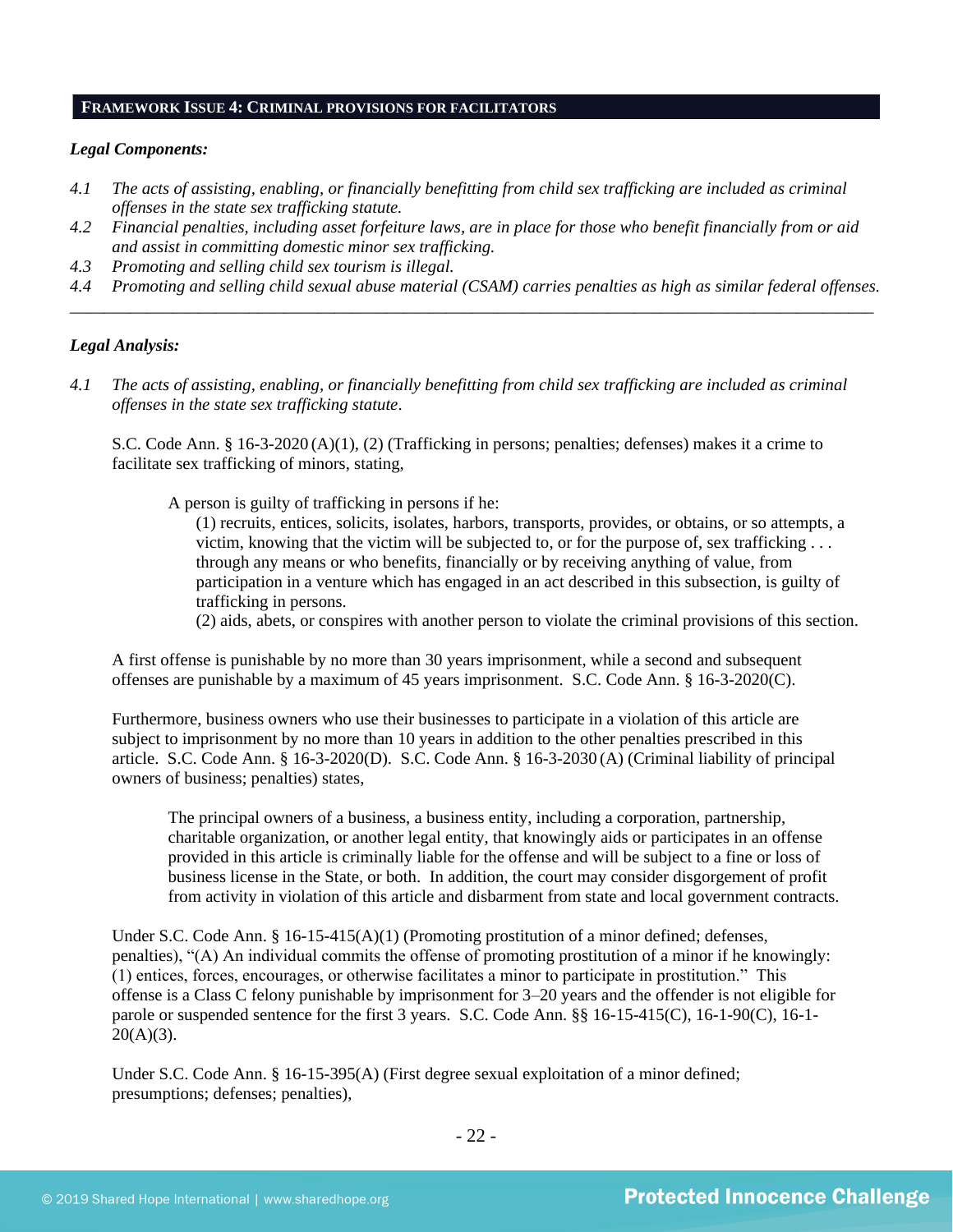An individual commits the offense of first degree sexual exploitation of a minor if, knowing the character or content of the material or performance, he:

(1) uses, employs, induces, coerces, encourages, or facilitates a minor to engage in or assist others to engage in sexual activity or appear in a state of sexually explicit nudity when a reasonable person would infer the purpose is sexual stimulation for a live performance or for the purpose of producing material that contains a visual representation depicting this activity;

. . . .

(3) transports or finances the transportation of a minor through or across this State with the intent that the minor engage in sexual activity for a live performance or for the purpose of producing material that contains a visual representation depicting this activity; or

(4) records, photographs, films, develops, duplicates, produces, or creates a digital electronic file for sale or pecuniary gain material that contains a visual representation depicting a minor engaged in sexual activity.

This crime is a Class C felony punishable by imprisonment for 3–20 years, and the offender is not eligible for parole or suspended sentence for the first 3 years. S.C. Code Ann. § 16-15-395(D), 16-1-90(C), 16-1-  $20(A)(3)$ .

Although not specifically directed to domestic minor sex trafficking victims, S.C. Code Ann. § 58-23- 1320 (Use of taxi for prostitution or lewd act or transporting person to place for such purpose) states,

It shall be unlawful for the driver of any such taxi to permit any person to occupy or use such taxi for the purpose of prostitution or for any other lewd or indecent act, knowing or having reasonable cause to know that it is being used or is to be used for any such purpose, or to direct, take or transport or offer or agree to take or transport any person to any building or place knowing or having reasonable cause to know that the purpose of such directing, taking or transporting is prostitution or any other lewd or indecent act.

A violation of this provision is a misdemeanor punishable by a fine up to \$100 or imprisonment up to 30 days. S.C. Code Ann. § 58-23-1410.

*4.2 Financial penalties, including asset forfeiture laws, are in place for those who benefit financially from or aid and assist in committing domestic minor sex trafficking.*

No fines apply to facilitators who are convicted under S.C. Code Ann. § 16-3-2020 (Trafficking in persons; penalties; defenses) or CSEC laws. However, if a facilitator is convicted under S.C. Code Ann. § 16-3-2020(E) (Trafficking in persons; penalties; defenses), the facilitator is subject to mandatory orders of restitution and asset forfeiture. Further, "the victim of trafficking in persons [is entitled] to all benefits, rights, and compensation granted pursuant to Section 16-3-1110." S.C. Code Ann. §§ 16-3-2020(E), 16- 3-2070.

Regarding restitution, S.C. Code Ann. § 16-3-2040(D) (Restitution for victims of trafficking) defines restitution as

payment for all injuries, specific losses, and expenses, including, but not limited to, attorney's fees, sustained by a crime victim resulting from an offender's criminal conduct pursuant to Section 16-3-1110(12)(a). In addition, the court may order an amount representing the value of the victim's labor or services.

Under S.C. Code Ann. § 16-3-1110(A)(11), (B) (Definitions),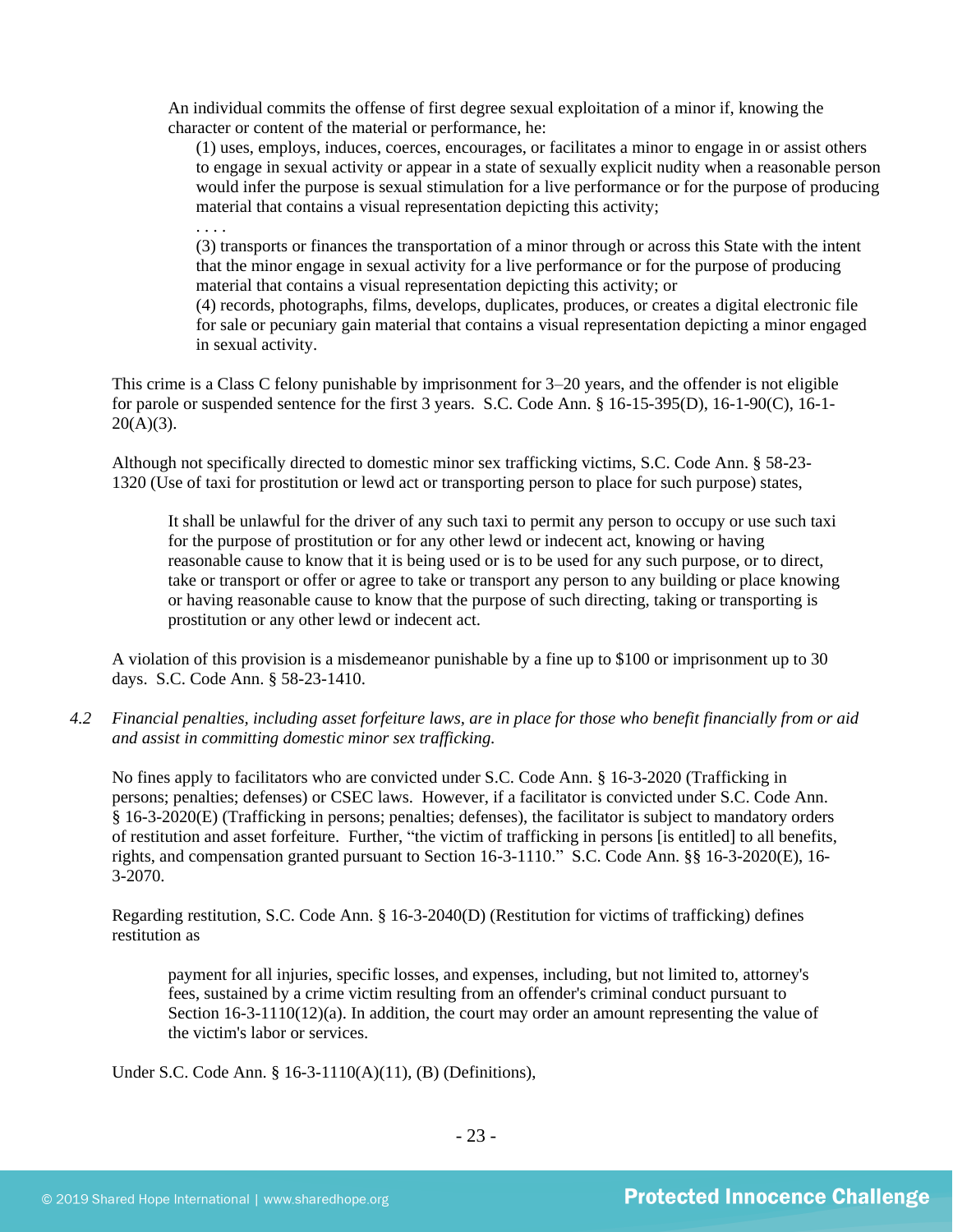$(A)$  . . . .

. . . .

(11) "Restitution" means payment for all injuries, specific losses, and expenses sustained by a crime victim resulting from an offender's criminal conduct. It includes, but is not limited to:

(a) medical and psychological counseling expenses;

(b) specific damages and economic losses;

(c) funeral expenses and related costs;

(d) vehicle impoundment fees;

(e) child care costs; and

(f) transportation related to a victim's participation in the criminal justice process. (B) Restitution does not include awards for pain and suffering, wrongful death, emotional distress, or loss of consortium. Restitution orders do not limit any civil claims a crime victim may file.

A trafficker may also be ordered to pay restitution to a victim's spouse, issue, descendants, or estate if "the victim of trafficking dies as a result of being trafficked." S.C. Code Ann. § 16-3-2040(B).

A violation may also result in a forfeiture of the following items under S.C. Code Ann. § 16-3-2090(A)(1) (Forfeiture):

(a) all monies used, or intended for use, in violation of Section 16-3-2020;

(b) all property constituting the proceeds obtained directly or indirectly, for a violation of Section 16-3-2020;

(c) all property derived from the proceeds obtained, directly or indirectly, from any sale or exchange for pecuniary gain from a violation of Section 16-3-2020;

(d) all property used or intended for use, in any manner or part, to commit or facilitate the commission of a violation for pecuniary gain of Section 16-3-2020;

(e) all books, records, and research products and materials, including formulas, microfilm, tapes, and data which are used, or which have been positioned for use, in violation of Section 16-3- 2020;

(f) all conveyances including, but not limited to, trailers, aircraft, motor vehicles, and watergoing vessels, which are used or intended for use unlawfully to conceal or transport or facilitate a violation of Section 16-3-2020. No motor vehicle may be forfeited to the State under this item unless it is used, intended for use, or in any manner facilitates a violation of Section 16-3-2020; (g) all property including, but not limited to, monies, negotiable instruments, securities, or other things of value furnished or intended to be furnished by any person in exchange for any kind of services under Section 16-3-2020, and all proceeds including, but not limited to, monies, and real and personal property traceable to any exchange under Section 16-3-2020; and

(h) overseas assets of persons convicted of trafficking in persons also are subject to forfeiture to the extent they can be retrieved by the government.

Property is subject to seizure upon process or without process under S.C. Code Ann. § 16-3-2090(A)(2) which provides:

(a) seizure is incident to an arrest or a search under a search warrant or an inspection under an administrative inspection warrant;

(b) property subject to seizure has been the subject of a prior judgment in favor of the State in a criminal injunction or forfeiture proceeding based upon under Section 16-3-2020;

(c) the investigating agency has probable cause to believe that the property is directly or indirectly dangerous to health of safety; or

(d) the investigating agency has probable cause to believe that the property was used or is intended to be used in violation of Section 16-3-2020.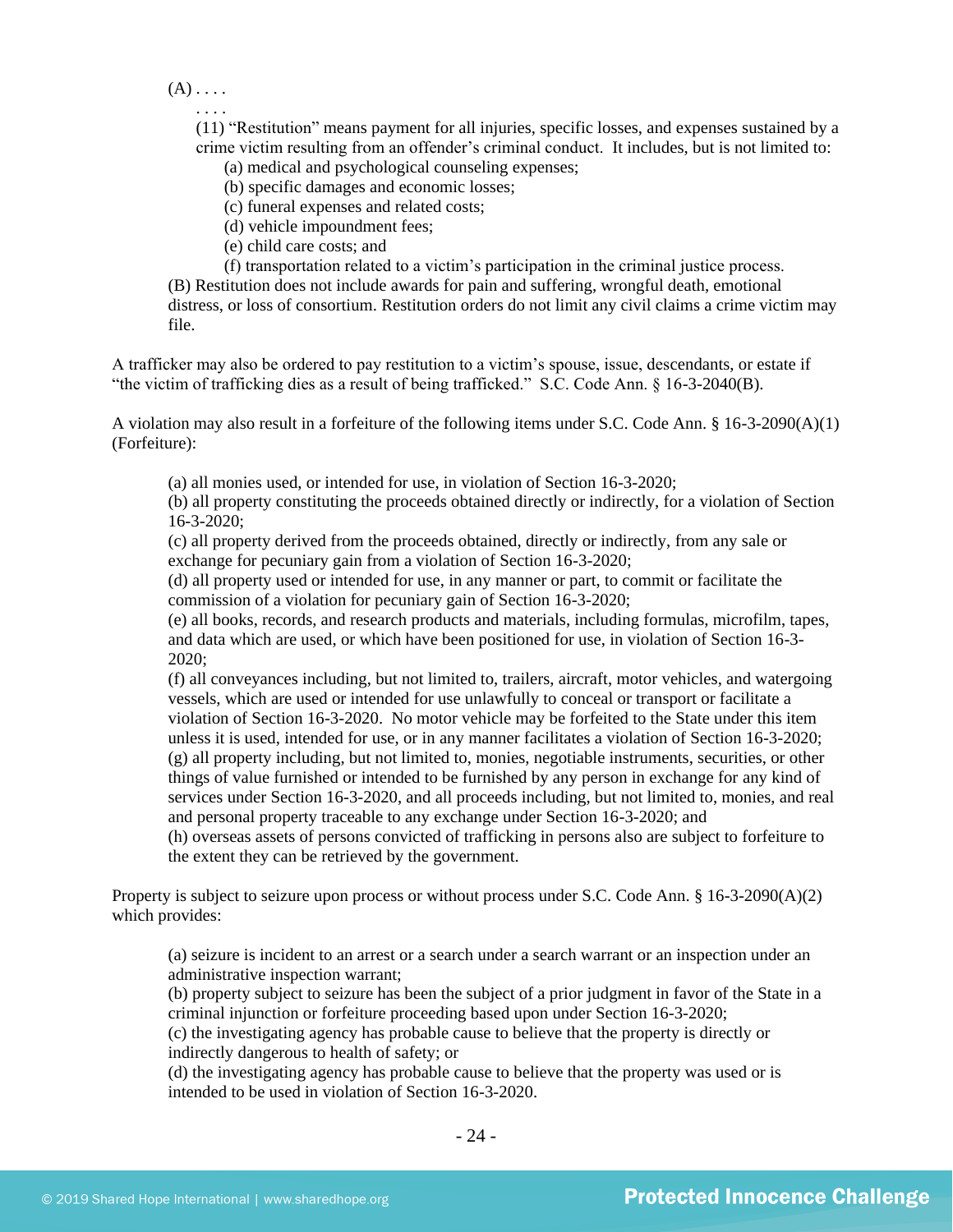Businesses who are in violation of S.C. Code Ann. § 16-3-2020 (Trafficking in persons; penalties; defenses) would also have to surrender their charters and face a revocation of their certificates to conduct business in the state. S.C. Code Ann.  $\S$  16-3-2030(B)(3).

The criminal asset forfeiture law within Title 16, Chapter 15, Article 3 (Obscenity, material harmful to minors, child exploitation, and child prostitution) is more limited and only allows for forfeiture in some crimes a facilitator may commit. S.C. Code Ann. § 16-15-445(A) (Seizure and forfeiture of equipment used in committing violation; hearing; disposition of forfeited property; allocation of sale proceeds) states,

All equipment used directly by a person in committing a violation of Sections 16-15-305 [Disseminating, procuring or promoting obscenity unlawful], 16-15-342 [Criminal solicitation of a minor; defenses; penalties], 16-15-395 [First degree sexual exploitation of a minor defined; presumptions; defenses; penalties], 16-15-405 [Second degree sexual exploitation of a minor defined; presumptions; defenses; penalties], or 16-15-410 [Third degree sexual exploitation of a minor defined], including necessary software, may be seized by the law enforcement agency making the arrest and ordered forfeited by the court in which the conviction was obtained.

- 4.2.1 Recommendation: Amend South Carolina's CSEC laws and S.C. Code Ann. § 16-3-2020 (Trafficking in persons; penalties; defenses) to include mandatory fines for facilitators.
- 4.2.2 Recommendation: Amend S.C. Code Ann. § 16-15-445(A) (Seizure and forfeiture of equipment used in committing violation; hearing; disposition of forfeited property; allocation of sale proceeds) to require facilitators who violate any of South Carolina's CSEC laws or S.C. Code Ann. § 16-3- 2020 (Trafficking in persons; penalties; defenses) to forfeit property used in or acquired through the commission of the crime.
- *4.3 Promoting and selling child sex tourism is illegal*.

There is no South Carolina law that addresses sex tourism.

- 4.3.1 Recommendation: Enact a law that prohibits selling or offering to sell travel services that include or facilitate travel for the purpose of engaging in commercial sexual exploitation of a minor or prostitution of a minor, if the travel is occurring in South Carolina.
- *4.4 Promoting and selling child sexual abuse material (CSAM) carries penalties as high as similar federal offenses*.

Under S.C. Code Ann. § 16-3-820(a) (Producing, directing or promoting sexual performance by child; penalty), "[i]t is unlawful for any person to produce, direct, or promote a performance that includes sexual conduct by a child younger than eighteen years of age." "Promote" is defined as "to procure, manufacture, issue, sell, give, provide, lend, mail, deliver, transfer, transmit, publish, distribute, circulate, disseminate, present, exhibit, or advertise or to offer or agree to do any of the above." S.C. Code Ann. § 16-3-800(4).

Additionally, S.C. Code Ann. § 16-15-405(A)(2) (Second degree sexual exploitation of a minor defined; presumptions; defenses; penalties) criminalizes the facilitating actions of a person who, "knowing the character or content of the material, . . . distributes, transports, exhibits, receives, sells, purchases, exchanges, or solicits material that contains a visual representation of a minor engaged in sexual activity or appearing in a state of sexually explicit nudity when a reasonable person would infer the purpose is sexual stimulation."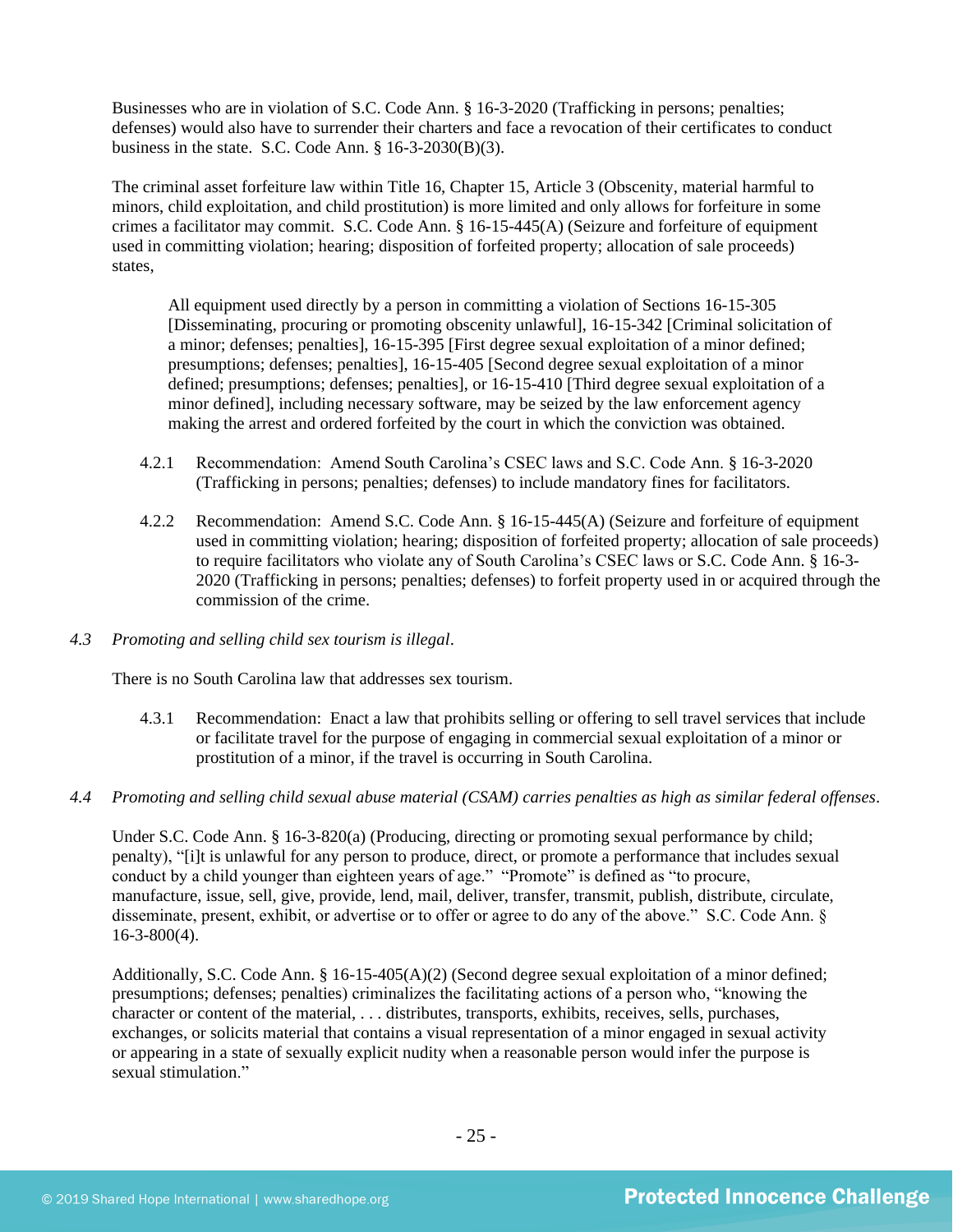Under S.C. Code Ann. § 16-15-395(A) (First degree sexual exploitation of a minor defined; presumptions; defenses; penalties),

An individual commits the offense of first degree sexual exploitation of a minor if, knowing the character or content of the material or performance, he:

(1) uses, employs, induces, coerces, encourages, or facilitates a minor to engage in or assist others to engage in sexual activity or appear in a state of sexually explicit nudity when a reasonable person would infer the purpose is sexual stimulation for a live performance or for the purpose of producing material that contains a visual representation depicting this activity;

. . . .

(3) transports or finances the transportation of a minor through or across this State with the intent that the minor engage in sexual activity for a live performance or for the purpose of producing material that contains a visual representation depicting this activity; or

(4) records, photographs, films, develops, duplicates, produces, or creates a digital electronic file for sale or pecuniary gain material that contains a visual representation depicting a minor engaged in sexual activity.

This crime is a Class C felony punishable by imprisonment for 3–20 years, and the offender is not eligible for parole or suspended sentence for the first 3 years. S.C. Code Ann. §§ 16-15-395(D), 16-1-90(C), 16-  $1-20(A)(3)$ .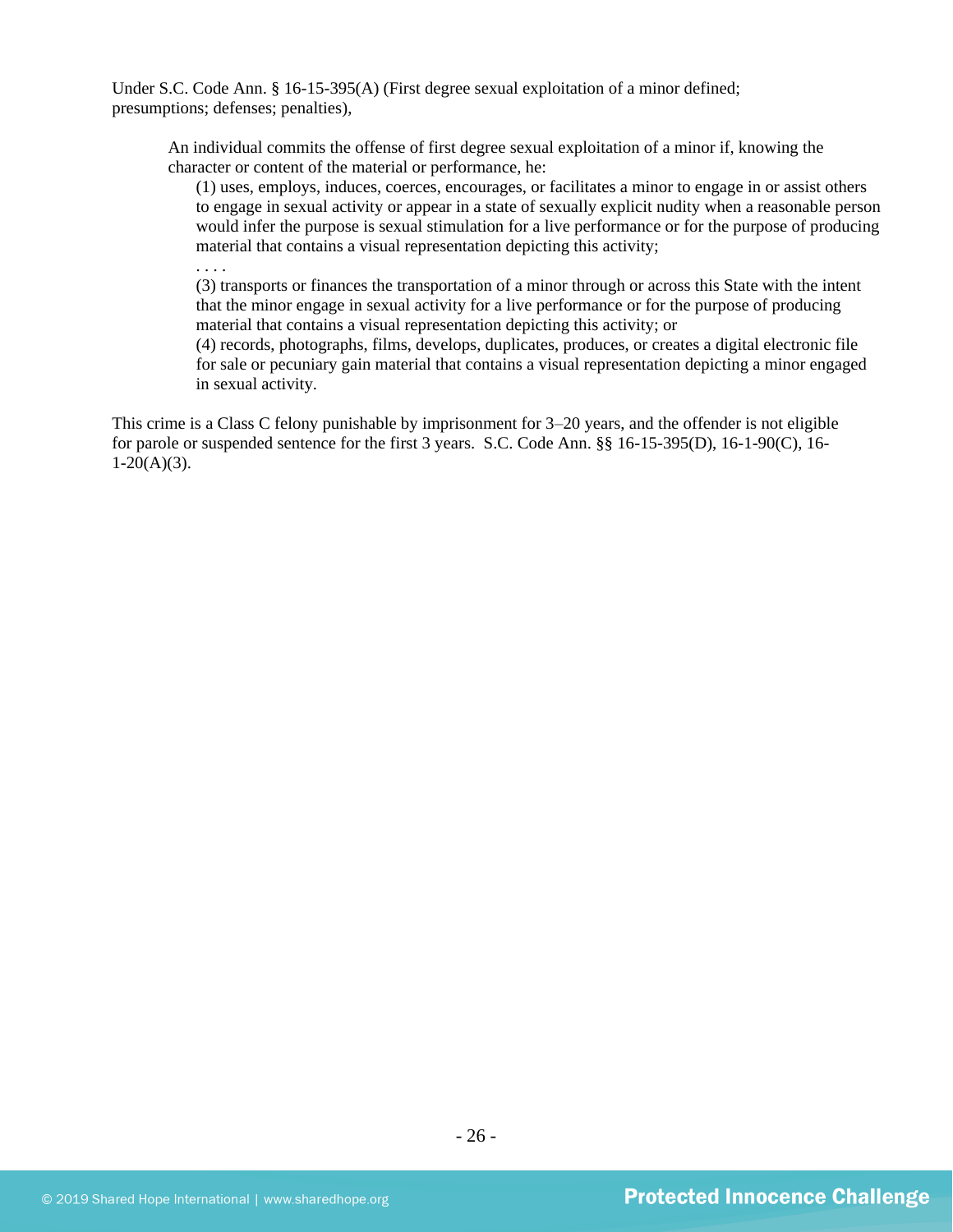#### **FRAMEWORK ISSUE 5: PROTECTIVE PROVISIONS FOR THE CHILD VICTIMS**

#### *Legal Components:*

- *5.1 Victims under the core child sex trafficking offense include all commercially sexually exploited children.*
- *5.2 The state sex trafficking statute expressly prohibits a defendant asserting a defense based on the willingness of the minor under 18 to engage in the commercial sex act.*
- *5.3 State law prohibits the criminalization of minors under 18 for prostitution offenses.*
- *5.4 State law provides a non-punitive avenue to specialized services through one or more points of entry.*
- *5.5 Child sex trafficking is identified as a type of abuse and neglect within child protection statutes.*
- *5.6 The definition of "caregiver" or another related term in the child welfare statutes is not a barrier to a sex trafficked child accessing the protection of child welfare.*
- *5.7 Crime victims' compensation is specifically available to a child victim of sex trafficking or commercial sexual exploitation of children (CSEC).*
- *5.8 Victim-friendly procedures and protections are provided in the trial process for minors under 18.*
- *5.9 Child sex trafficking victims may vacate delinquency adjudications and expunge related records for prostitution and other offenses arising from trafficking victimization, without a waiting period.*
- *5.10 Victim restitution and civil remedies for victims of domestic minor sex trafficking or commercial sexual exploitation of children (CSEC) are authorized by law.*
- *5.11 Statutes of limitations for civil and criminal actions for child sex trafficking or commercial sexual exploitation of children (CSEC) offenses are eliminated or lengthened to allow prosecutors and victims a realistic opportunity to pursue criminal action and legal remedies.*

*\_\_\_\_\_\_\_\_\_\_\_\_\_\_\_\_\_\_\_\_\_\_\_\_\_\_\_\_\_\_\_\_\_\_\_\_\_\_\_\_\_\_\_\_\_\_\_\_\_\_\_\_\_\_\_\_\_\_\_\_\_\_\_\_\_\_\_\_\_\_\_\_\_\_\_\_\_\_\_\_\_\_\_\_\_\_\_\_\_\_\_\_\_\_*

## *Legal Analysis:*

*5.1 Victims under the core child sex trafficking offense include all commercially sexually exploited children.<sup>23</sup>*

Under South Carolina's core sex trafficking offense, S.C. Code Ann. § 16-3-2020 (Trafficking in persons; penalties; defenses), all commercially sexually exploited children are included as victims of sex trafficking. The definition of sex trafficking under S.C. Code Ann. § 16-3-2010(7) (Definitions) does not require proof of force, fraud, or coercion when the victim is a minor,  $24$  and the definition of sex trafficking under S.C. Code Ann. § 16-3-2020(A)(2) provides criminal liability for buyers of sex with minors without requiring that the child be under the control of a third party trafficker.<sup>25</sup> Consequently, all commercially sexually exploited children may access the protections, services, and benefits intended for child sex trafficking victims.

*5.2 The state sex trafficking statute expressly prohibits a defendant from asserting a defense based on the willingness of a minor under 18 to engage in the commercial sex act.*

South Carolina's trafficking statute prohibits a defendant from asserting a defense to prosecution based on the willingness of the minor to engage in the commercial sex act. S.C. Code Ann. § 16-3-2020 (I)(3) (Trafficking in persons; penalties; defenses) states, "the implied or express consent of a victim to acts which violate the

<sup>23</sup> See generally SHARED HOPE INTERNATIONAL, "Eliminating the Third Party Control Barrier to Identifying Juvenile Sex Trafficking Victims," JuST Response Policy Paper (2015), [http://sharedhope.org/wp](http://sharedhope.org/wp-content/uploads/2015/08/Policy-Paper_Eliminating-Third-Party-Control_Final1.pdf)[content/uploads/2015/08/Policy-Paper\\_Eliminating-Third-Party-Control\\_Final1.pdf](http://sharedhope.org/wp-content/uploads/2015/08/Policy-Paper_Eliminating-Third-Party-Control_Final1.pdf) (discussing need to include all commercially sexually exploited children within sex trafficking definitions and corresponding need to include buyer conduct in core sex trafficking offenses regardless of whether victim is under control of a third party).

<sup>24</sup> *See supra* Component 1.1.

<sup>25</sup> *See supra* Component 2.1.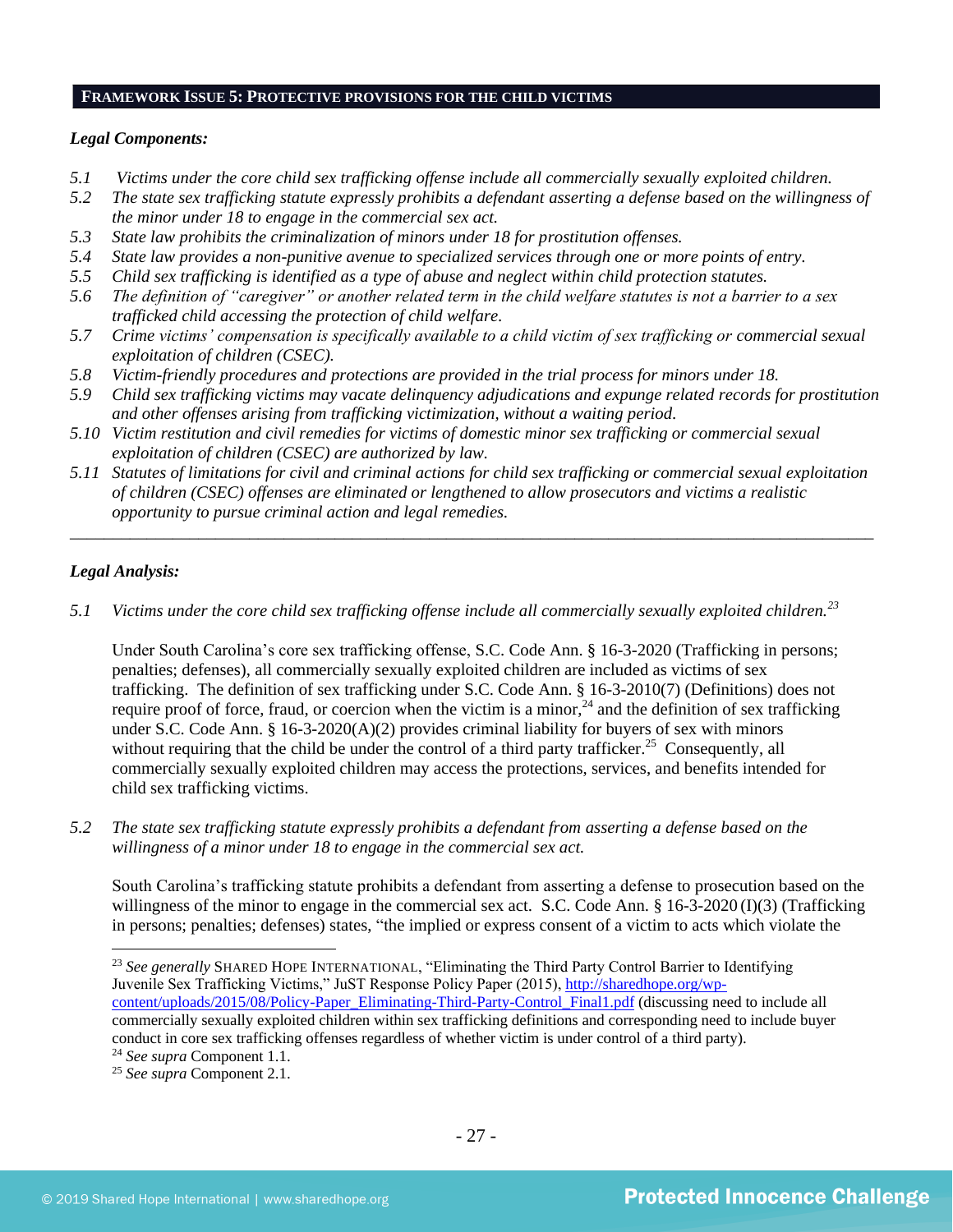provisions of this section do not constitute a defense to violations of this section . . . ."

*5.3 State law prohibits the criminalization of minors under 18 for prostitution offenses.<sup>26</sup>*

Although South Carolina's prostitution offense, S.C. Code Ann. § 16-15-90(1) (Prostitution; lewdness, assignation, and prostitution generally), is age neutral, South Carolina's human trafficking offense prohibits the criminalization of minor victims for prostitution. S.C. Code Ann. § 16-3-2020(G) (Trafficking in persons; penalties; defenses) states in part,

If the victim was a minor at the time of the offense, the victim of human trafficking in persons may not be prosecuted in court pursuant to this article [Trafficking in Persons] or a prostitution offense, if it is determined after investigation that the victim committed the offense as a direct result of, or incidental or related to, trafficking.

Therefore, while the state prostitution statute, S.C. Code Ann. § 16-15-90(1) does not prevent minors under 18 years of age from facing prosecution for prostitution-related offenses, minors identified as victims of child sex trafficking are provided a specific exemption from criminalization for prostitution and trafficking offenses.

- 5.3.1 Recommendation: Clarify S.C. Code Ann. § 16-15-90(1) (Prostitution; lewdness, assignation, and prostitution generally) to specify that all minors shall be protected from criminal or delinquency charges for prostitution-related offenses.<sup>27</sup>
- *5.4 State law provides a non-punitive avenue to specialized services through one or more points of entry.*

A juvenile sex trafficking victim is not subject to prosecution for prostitution.<sup>28</sup> Further, a minor victim may receive specialized services through "certified specialized service providers" and the Human Trafficking Acute Crisis Care and Resource Centers under the auspices of the Office of the Attorney General. S.C. Code Ann. § 16-3-2020(H) (Trafficking in persons; penalties; defenses). Pursuant to S.C. Code Ann. § 16-3-2020(H),

The human trafficking specialized service providers must be certified by the Attorney General through criteria established by the Human Trafficking Task Force. The Attorney General, through the task force, must also establish necessary criteria for Human Trafficking Acute Crisis Care and Resource Centers to be established in the communities in South Carolina. Once the service providers are certified and the assessment centers are open, the information must be disseminated to the family court bench and bar as well as law enforcement to be utilized in carrying out the mandates of this statute. The court must determine the most appropriate way to provide specialized services to the juveniles to address the concerns relating to human trafficking.

However, S.C. Code Ann. § 16-3-2020(H) does not provide a mechanism for referring or connecting child victims to such services outside of the family court system. As a result, some juvenile sex trafficking victims may not benefit from services provided through the Resource Centers and certified

<sup>&</sup>lt;sup>26</sup> For more information regarding recent federal legislation impacting this component see: http://go.sharedhope.org/stateimpactmemo.

<sup>&</sup>lt;sup>27</sup> See generally SHARED HOPE INTERNATIONAL, "Seeking Justice: Legal approaches to eliminate criminal liability for child sex trafficking victims" (2018), https://sharedhope.org/wp-content/uploads/2018/08/ANALYSIS-OF-STATUTORY-APPROACHES\_ver7.pdf (discussing need to eliminate a minor's criminal liability for prostitution and other offenses committed pursuant to trafficking victimization and to establish a statutory avenue to specialized services).

<sup>&</sup>lt;sup>28</sup> See supra Component 5.3 for provisions concerning the non-criminalization of minors for prostitution offenses.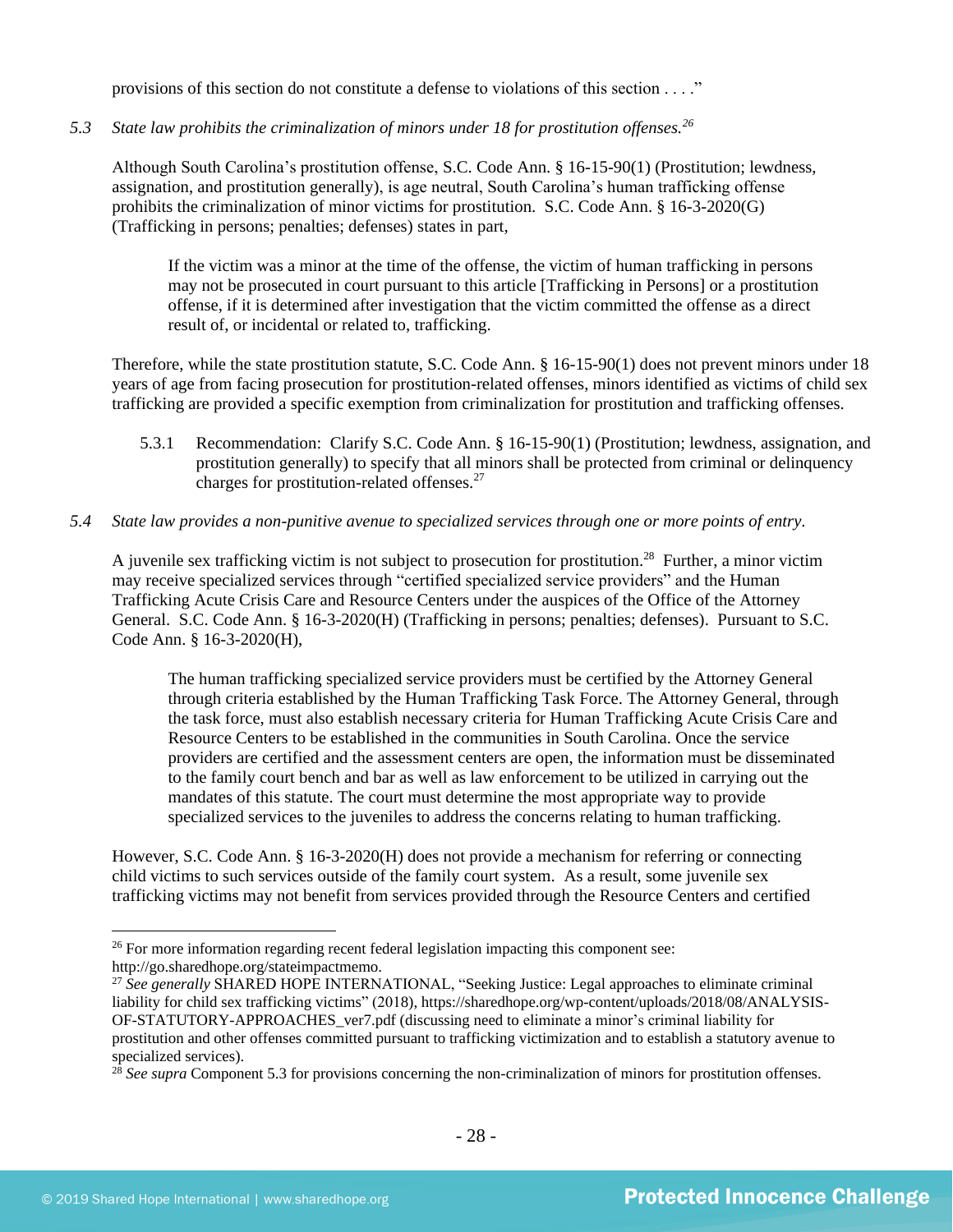service providers.

*5.5 Child sex trafficking is identified as a type of abuse and neglect within child protection statutes.<sup>29</sup>*

Child sex trafficking is specifically defined as a type of abuse or neglect under the definition of "child abuse or neglect" pursuant to S.C. Code Ann. § 63-7-20(6)(b) (Definitions). S.C. Code Ann. § 63-7-  $20(6)(b)$  states,

"Child abuse or neglect" or "harm" occurs when: . . . (b) a child is a victim of trafficking in persons as defined in Section 16-3-2010, including sex trafficking, regardless of whether the perpetrator is a parent, guardian, or other person responsible for the child's welfare. Identifying a child as a victim of trafficking in persons does not create a presumption that the parent, guardian, or other individual responsible for the child's welfare abused, neglected, or harmed the child.

*5.6 The definition of "caregiver" or another related term in the child welfare statutes is not a barrier to a sex trafficked child accessing the protection of child welfare.*

Under S.C. Code Ann. § 63-7-20(4) (Definitions). "caregiver" is limited to a child's "foster parent, kindship foster parent, or employee of a group home . . . ." However, the definition of "child abuse or neglect" under S.C. Code Ann. § 63-7-20(6)(b) expressly defines "trafficking in persons" as a form of child abuse and neglect, regardless of whether a parent or caregiver is responsible for the child's exploitation. S.C. Code Ann. § 63-7-  $20(6)(b)$  states,

"[c]hild abuse or neglect" or "harm" occurs when: . . . (b) a child is a victim of trafficking in persons as defined in Section 16-3-2010, including sex trafficking, regardless of whether the perpetrator is a parent, guardian, or other person responsible for the child's welfare. Identifying a child as a victim of trafficking in persons does not create a presumption that the parent, guardian, or other individual responsible for the child's welfare abuse, neglected, or harmed the child.

Therefore, victims of non-familial child sex trafficking who come to the attention of child welfare do not face statutory barriers in accessing the care and protection of child welfare.

*5.7 Crime victims' compensation is specifically available to a child victim of sex trafficking or commercial sexual exploitation of children (CSEC).*

The state Victim's Compensation Fund is codified at S.C. Code Ann. § 16-3-1110 et seq. It defines "victim" in part as "a person who suffers direct or threatened physical, emotional, or financial harm as the result of an act by someone else, which is a crime." S.C. Code Ann. § 16-3-1110(A)(8) (Definitions). Additionally, victims of trafficking "are considered victims for the purposes of the Victims' Bill of Rights and are entitled to all appropriate forms of compensation available pursuant to the State Crime Victim's Compensation Fund." S.C. Code Ann. § 16-3-2070(A). All crimes at the state and federal level are included in the definition of a crime, with the exception of some vehicular crimes. S.C. Code Ann. § 16-  $3-1110(A)(6)$ .

Under S.C. Code Ann. § 16-3-1170(A) (Basis for award),

No award may be made unless: (1) a crime was committed;

<sup>&</sup>lt;sup>29</sup> For more information regarding recent federal legislation impacting this component see: http://go.sharedhope.org/stateimpactmemo.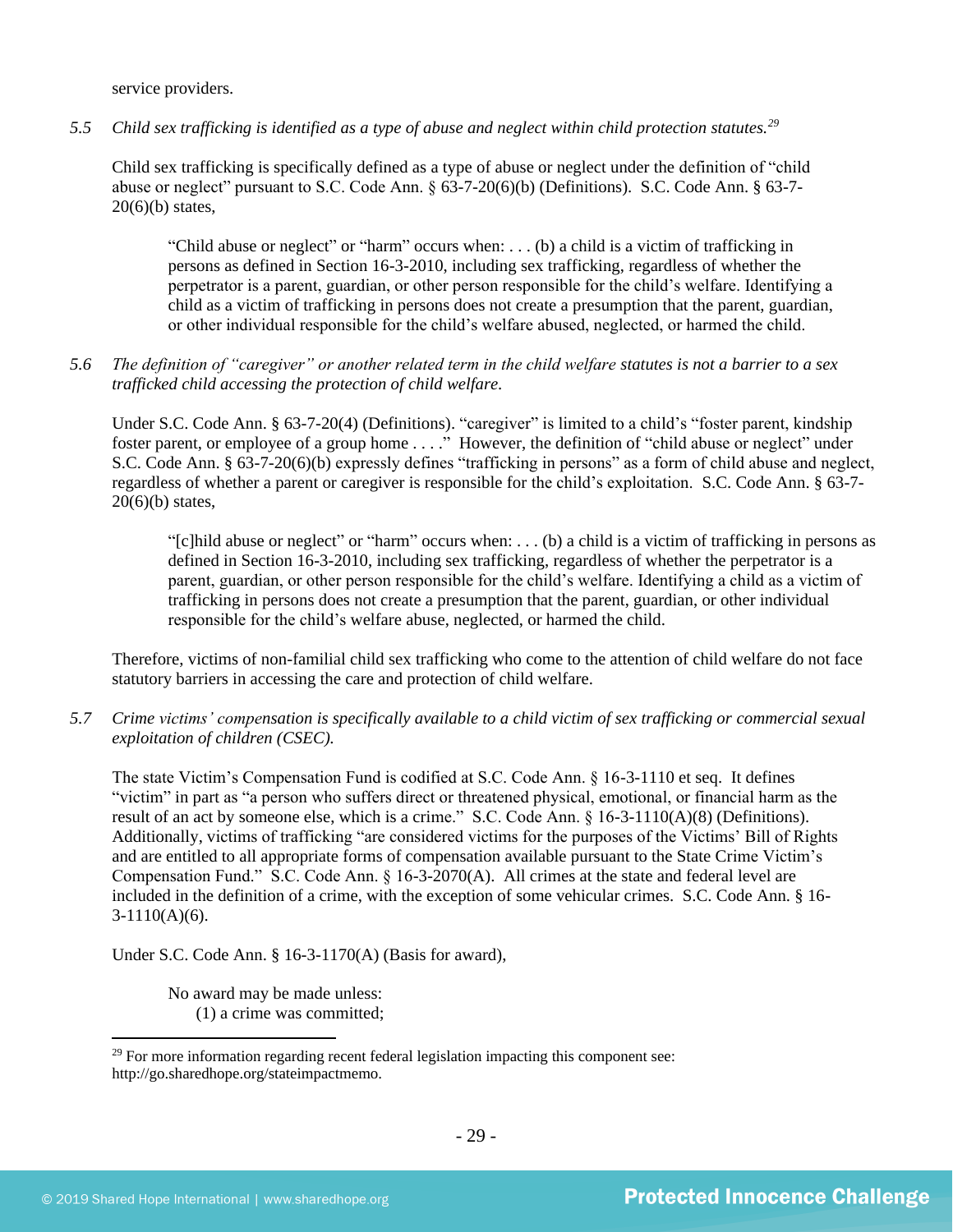(2) the crime directly resulted in physical or psychic trauma to the victim;

(3) the crime was promptly reported to the proper authority and recorded in police records; and

(4) the claimant or other award recipient has fully cooperated with all law enforcement agencies and with the Office of the Attorney General, South Carolina Crime Victim Services Division, Department of Crime Victim Compensation.

Under S.C. Code Ann. § 16-3-1170(B), barring the "showing of special circumstances or causes which justify the delay," crimes reported after more than 48 hours are not "promptly reported." Furthermore, pursuant to S.C. Code Ann. § 16-3-1200 (Conduct of victim or intervener contributing to infliction of injury), an award may be reduced or rejected based on a determination that "because of his conduct the victim or intervener of such crime contributed to the infliction of his injury . . . ." Similarly, a person is ineligible if he or she "committed or aided in the commission of the crime upon which the claim is based or engaged in other unlawful activity which contributed to or aggravated the resulting injury." S.C. Code Ann. § 16-3-1220(1) (Persons ineligible for award).

Additionally, a claim must generally be filed within "one hundred eighty days after the latest of the following events: (1) the occurrence of the crime upon which the claim is based; (2) the death of the victim; (3) the discovery by the law enforcement agency that the occurrence was the result of crime; or (4) the manifestation of a mental or physical injury is diagnosed as a result of a crime committed against a minor." S.C. Code Ann. § 16-3-1230(B) (Claim filed on behalf of minor or incompetent; time limitations). This requirement potentially limits the ability of domestic minor sex trafficking victims to gain compensation dependent upon how the "occurrence" of the crime is defined because many victims may not come forward and report the crime due to the ongoing effects of trafficking. South Carolina allows for extending the filing period "[u]pon good cause shown"; however, "'[g]ood cause' for the above purposes includes reliance upon advice of an official victim assistance specialist who either misinformed or neglected to inform a victim of rights and benefits of the Victim Compensation Fund but does not mean simply ignorance of the law." S.C. Code Ann. § 16-3-1230(C).

5.7.1 Recommendation: Amend S.C. Code Ann. § 16-3-1220(1) (Persons ineligible for award) and § 16- 3-1200 (Conduct of victim or intervener contributing to infliction of injury) to ensure that domestic minor sex trafficking victims are not ineligible due to crimes their traffickers forced them to commit. Also, amend S.C. Code Ann. § 16-3-1170(B) (Basis for award) and § 16-3-1230 (Claim filed on behalf of minor or incompetent; time limitations) to relax the time requirements in cases of domestic minor sex trafficking.

## *5.8 Victim-friendly procedures and protections are provided in the trial process for minors under 18.*

South Carolina has a few victim-friendly criminal justice procedures. According to S.C. Code Ann. § 16- 3-659.1(1) (Criminal sexual conduct: admissibility of evidence concerning victim's sexual conduct), evidence of a victim's past sexual conduct or reputation is inadmissible in certain cases, including cases of first, second, or third degree criminal sexual conduct, criminal sexual conduct with a minor, and sex trafficking. However, under the provision, "evidence of the victim's sexual conduct with the defendant or evidence of specific instances of sexual activity with persons other than the defendant introduced to show source or origin of semen, pregnancy, or disease about which evidence has been introduced previously at trial is admissible if the judge finds that such evidence is relevant to a material fact and issue in the case and that its inflammatory or prejudicial nature does not outweigh its probative value. Evidence of specific instances of sexual activity which would constitute adultery and would be admissible under rules of evidence to impeach the credibility of the witness may not be excluded." Nevertheless, for victims of sex trafficking, "the victim's sexual history or history of commercial sexual activity, the specific instances of the victim's sexual conduct, opinion evidence of the victim's sexual conduct, and reputation evidence of the victim's sexual conduct" may not constitute a defense. S.C. Code Ann.  $\S$  16-3-2020(I)(1)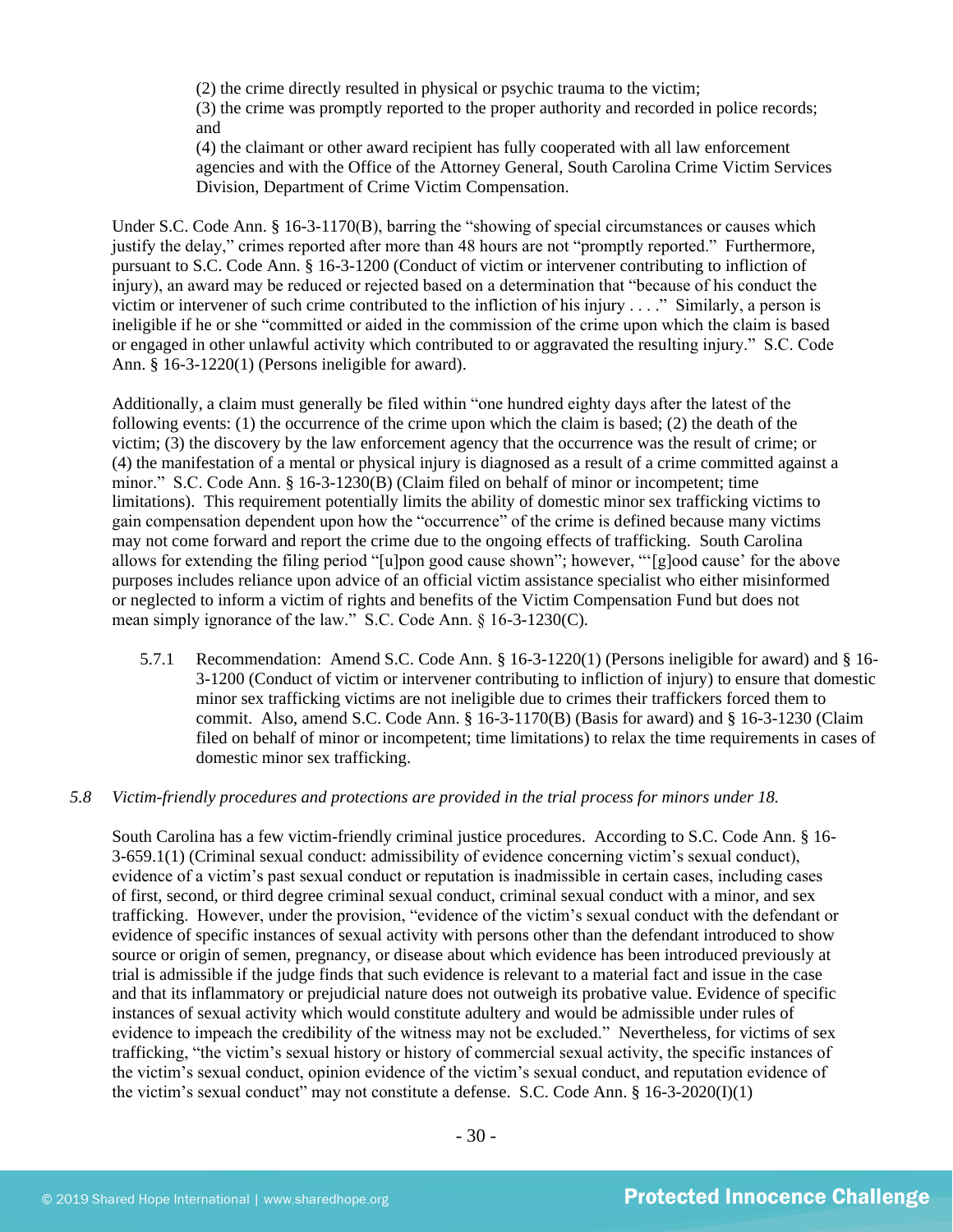(Trafficking in persons; penalties; defenses).

Also, for victims of rape, S.C. Code Ann. § 16-3-660 (Deposition testimony of rape victim or victim of assault with intent to ravish) states that "the deposition of [the female witness who is alleged to have been assaulted may] be taken at a time and place designated in such order within the county in which the trial is to be had . . . ." The procedure for these depositions requires that only the witness, the accused, and the attorneys be present at the taking of the deposition. S.C. Code Ann. § 16-3-670. According to S.C. Code Ann. § 16-3-700 (Reading deposition to jury), "Such deposition shall be read to the jury upon the trial and shall be considered by them as though such testimony had been given orally in court." South Carolina also provides for the destruction of these depositions when the case is closed and appeals have both been taken and settled or the time for taking an appeal has elapsed. S.C. Code Ann. § 16-3-720.

Further, S.C. Code Ann. § 16-3-730 (Publishing name of victim of criminal sexual conduct unlawful) states,

Whoever publishes or causes to be published the name of any person upon whom the crime of criminal sexual conduct has been committed or alleged to have been committed in this State in any newspaper, magazine or other publication shall be deemed guilty of a misdemeanor and, upon conviction thereof, shall be punished by a fine of not more than one thousand dollars or imprisonment of not more than three years. The provisions of this section shall not apply to publications made by order of court.

Under S.C. Code Ann. § 16-3-2070(B) (Compensation for victims of trafficking; identity of victim and victim's family confidential), "in a prosecution for violations of the criminal provisions of [trafficking in persons], the identity of the victim and the victim's family must be kept confidential by ensuring that names and identifying information of the victim and victim's family are not released to the public, including by the defendant."

S.C. Code Ann. § 17-23-175(A) (Admissibility of out-of-court statement of child under twelve; determination of trustworthiness; notice to adverse party) allows for out-of-court statements for children under 12 to be admissible if certain conditions are met:

In a general sessions court proceeding or a delinquency proceeding in family court, an out-ofcourt statement of a child<sup>30</sup> is admissible if:

(1) the statement was given in response to questioning conducted during an investigative interview of the child;

(2) an audio and visual recording of the statement is preserved on film, videotape, or other electronic means, except as provided in subsection (F);

(3) the child testifies at the proceeding and is subject to cross- examination on the elements of the offense and the making of the out-of-court statement; and

(4) the court finds, in a hearing conducted outside the presence of the jury, that the totality of the circumstances surrounding the making of the statement provides particularized guarantees of trustworthiness.

 $30$  A "child" for the purposes of this statute include "(1) a person who is under the age of twelve years at the time of the making of the statement or who functions cognitively, adaptively, or developmentally under the age of twelve at the time of making the statement; and (2) a person who is the alleged victim of, or witness to, a criminal act for which the defendant, upon conviction, would be required to register pursuant to the provisions of Article 7, Chapter 3, Title 23 [Sex offender registry]." S.C. Code Ann. § 17-23-175(C).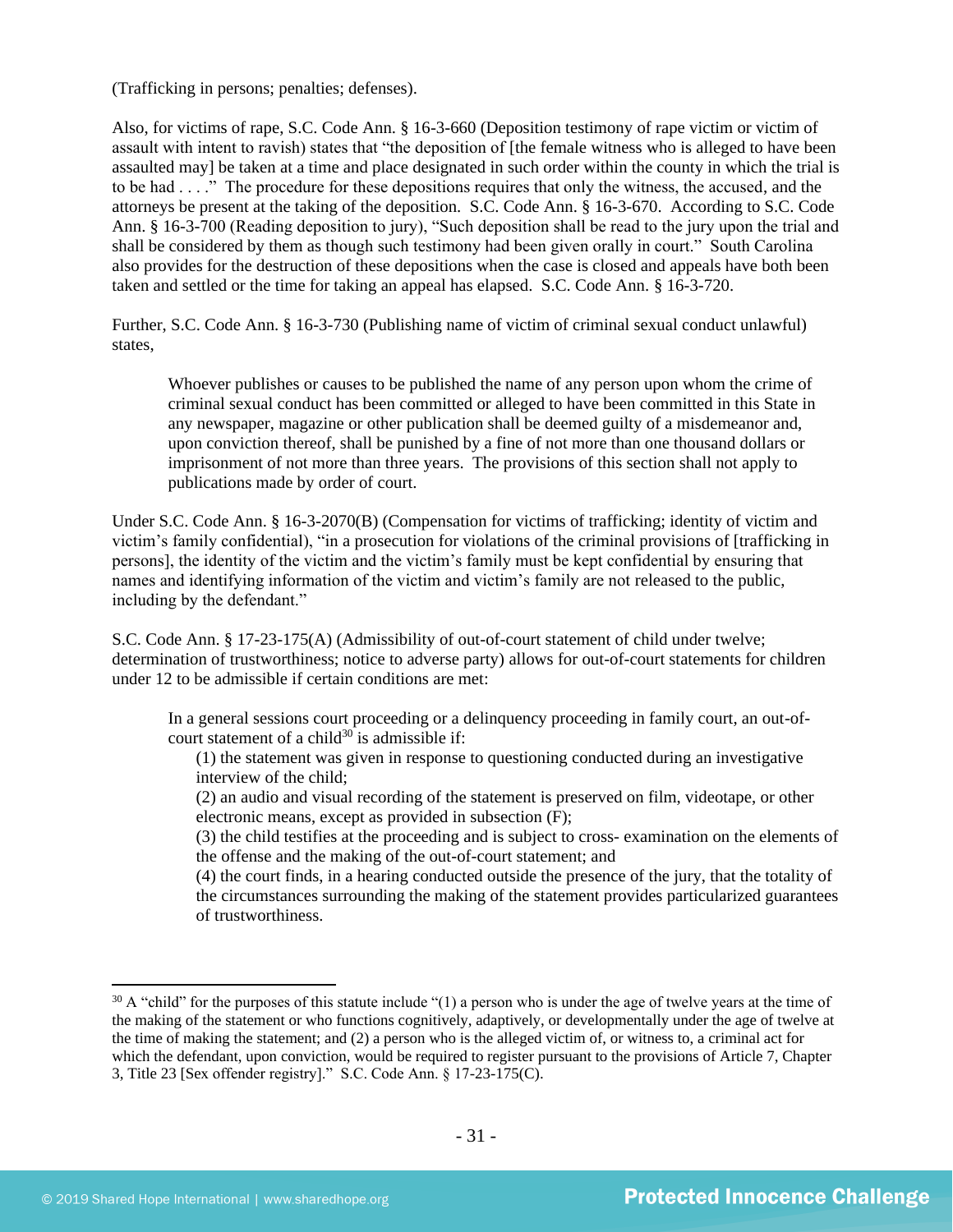*5.9 Child sex trafficking victims may vacate delinquency adjudications and expunge related records for prostitution and other offenses arising from trafficking victimization, without a waiting period.*

South Carolina law does not provide a mechanism for minors to vacate delinquency adjudications related to trafficking victimization, and juvenile records may only be expunged after a waiting period.

Regarding record expungement, S.C. Code Ann. § 63-19-2050 (A)(1) (Petition for record destruction) provides,

A person who has been taken into custody for, charged with, or adjudicated delinquent for having committed a status or a nonviolent crime, as defined in Section 16–1–70, may petition the court for an order destroying all official records relating to:

- (a) being taken into custody;
- (b) the charges filed against the child;
- (c) the adjudication; and
- (d) disposition.

Generally, a court must grant expungement for a status offense and may grant expungement for multiple status offense or nonviolent offenses.<sup>31</sup> S.C. Code Ann. § 63-19-2050(C). However, certain eligibility requirements are listed; "[a] person may not petition the court if [he] has a prior adjudication for an offense that would carry a maximum term of imprisonment of five years or more if committed by an adult." S.C. Code Ann.  $\S 63-19-2050(A)(2)$ . In addition, the court must "not grant the expungement order unless [it] finds that the person" who is seeking to have the records destroyed "is at least seventeen years of age, has successfully completed any dispositional sentence imposed, has not been subsequently adjudicated for or convicted of any criminal offense, and does not have any criminal charges pending in family court or general sessions court." S.C. Code Ann. §  $63-19-2050(C)(3)$ .<sup>32</sup>

If granted, expungement serves to completely eliminate all evidence of the records and to "restore the person in the contemplation of the law to the status the person occupied before being taken into custody." S.C. Code Ann. § 63-19-2050(E).

A child under the age of 17 who has committed a non-violent offense that is either a misdemeanor; Class D, E, or F felony; or is punishable by a maximum sentence of no greater than 15 years is eligible for "youthful offender" status if the minor "has been bound over for proper criminal proceedings to the court of general sessions pursuant to Section 63-19-1210 . . . ." S.C. Code Ann. § 24-19-10(d)(i). Additionally, a minor who is at least 17 but less than 25 when convicted of an "offense that is not a violent crime, as defined in Section 16-1-60, and that is a misdemeanor; a Class D, Class E, or Class F felony; or a felony which provides for a maximum term of imprisonment of fifteen years or less" falls under the definition of "youthful offender." S.C. Code Ann. § 24-19-10(d)(ii). A youthful offender's criminal record may be

producing, directing, or promoting sexual performance by a child (Section 16-3-820); sexual exploitation of a minor first degree (Section 16-15-395); sexual exploitation of a minor second degree (Section 16-15- 405); promoting prostitution of a minor (Section 16-15-415); participating in prostitution of a minor (Section 16-15-425) . . . .

<sup>&</sup>lt;sup>31</sup> Pursuant to S.C. Code Ann. § 16-1-70 (Nonviolent crimes), nonviolent offenses are all crimes not specifically listed as violent crimes within S.C. Code Ann. § 16-1-60 (Violent crimes defined), which does not include the offense of prostitution, S.C. Code Ann. § 16-15-90 (Prostitution; lewdness, assignation and prostitution generally). However, violent crimes listed in S.C. Code Ann. § 16-1-60 do include:

 $32$  Under S.C. Code Ann. § 63-19-2050(F), "[f]or purposes of this section, an adjudication is considered a previous adjudication only if it occurred prior to the date the subsequent offense was committed."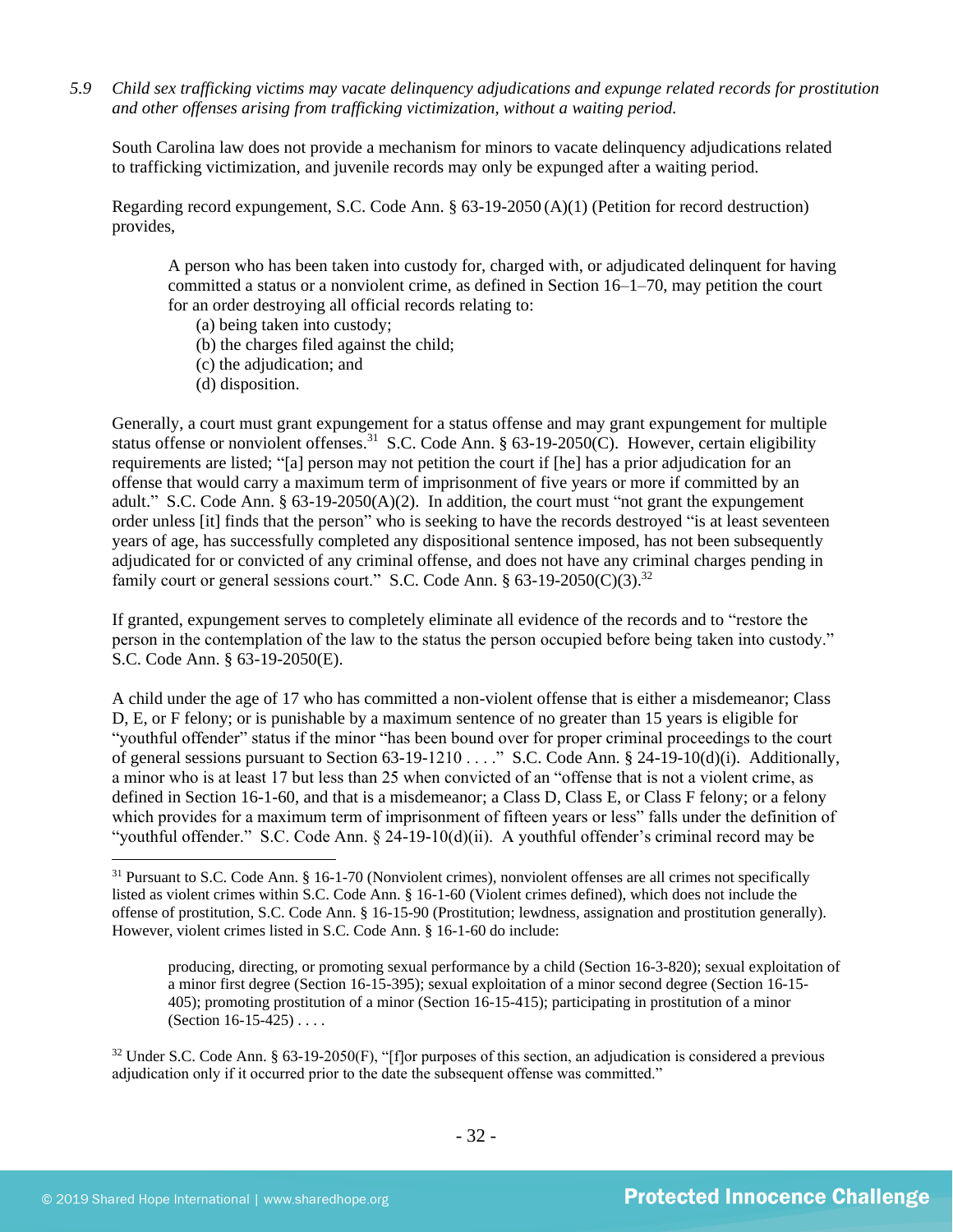expunged once pursuant to S.C. Code Ann. § 22-5-920(B) (Conviction as a youthful offender), which states in part,

(1) Following a first offense conviction as a youthful offender for which a defendant is sentenced pursuant to the provisions of Chapter 19, Title 24, Youthful Offender Act, the defendant, who has not been convicted of any offense, including an out-of-state offense, while serving the youthful offender sentence, including probation and parole, for a period of five years from the date of completion of his sentence, including probation and parole, may apply, or cause someone acting on his behalf to apply, to the circuit court for an order expunging the records of the arrest and conviction.

(2) However, this section does not apply to:

(a) an offense involving the operation of a motor vehicle;

(b) an offense classified as a violent crime in Section 16-1-60;

(c) an offense contained in Chapter 25, Title 16, except as otherwise provided in Section 16- 25-30; or

(d) an offense for which the individual is required to register in accordance with the South Carolina Sex Offender Registry Act.

(3) If the defendant has had no other conviction, to include out-of-state convictions, during the service of the youthful offender sentence, including probation and parole, during the five-year period following completion of his sentence, including probation and parole, for a first offense conviction as a youthful offender for which the defendant was sentenced pursuant to the provisions of Chapter 19, Title 24, Youthful Offender Act, the circuit court may issue an order expunging the records. No person may have his records expunged under this section more than once. A person may have his record expunged even though the conviction occurred before the effective date of this section. A person eligible for a sentence pursuant to the provisions of Chapter 19, Title 24, Youthful Offender Act, and who is not sentenced pursuant to those provisions, is not eligible to have his record expunged pursuant to the provisions of this section; however, a person who was convicted prior to June 2, 2010, and was a youthful offender as that term is defined in Section 24-19-10(d) is eligible to have his record expunged pursuant to the provisions of this section.

Because South Carolina's general expungement laws mandate a minimum 5 year waiting period or that a minor turn 17, child sex trafficking victims may face collateral consequences associated with having delinquency records during those periods.

Regarding vacatur, S.C. Code Ann. § 16-3-2020(F) (Trafficking in persons; penalties; defenses) allows victims of human trafficking to petition the court for vacatur of certain convictions. Specifically, S.C. Code Ann. § 16-3-2020(F) provides,

[a] victim of trafficking in persons convicted of a violation of this article [Trafficking in Persons] or prostitution may motion the court to vacate the conviction and expunge the record of the conviction. The court may grant the motion on a finding that the person's participation in the offense was a direct result of being a victim.

Pursuant to S.C. Code Ann. § 63-19-1410 (Adjudication), however, "[n]o adjudication by the court of the status of a child is a conviction . . . ." Because S.C. Code Ann. § 16-3-2020(F) applies specifically to "convictions," a delinquency adjudication cannot be vacated under S.C. Code Ann. § 16-3-2020(F).

5.9.1 Recommendation: Amend S.C. Code Ann. § 16-3-2020(F) (Trafficking in persons; penalties; defenses) to allow child sex trafficking victims to vacate delinquency adjudications and expunge related records for prostitution and other offenses arising from trafficking victimization, without a waiting period.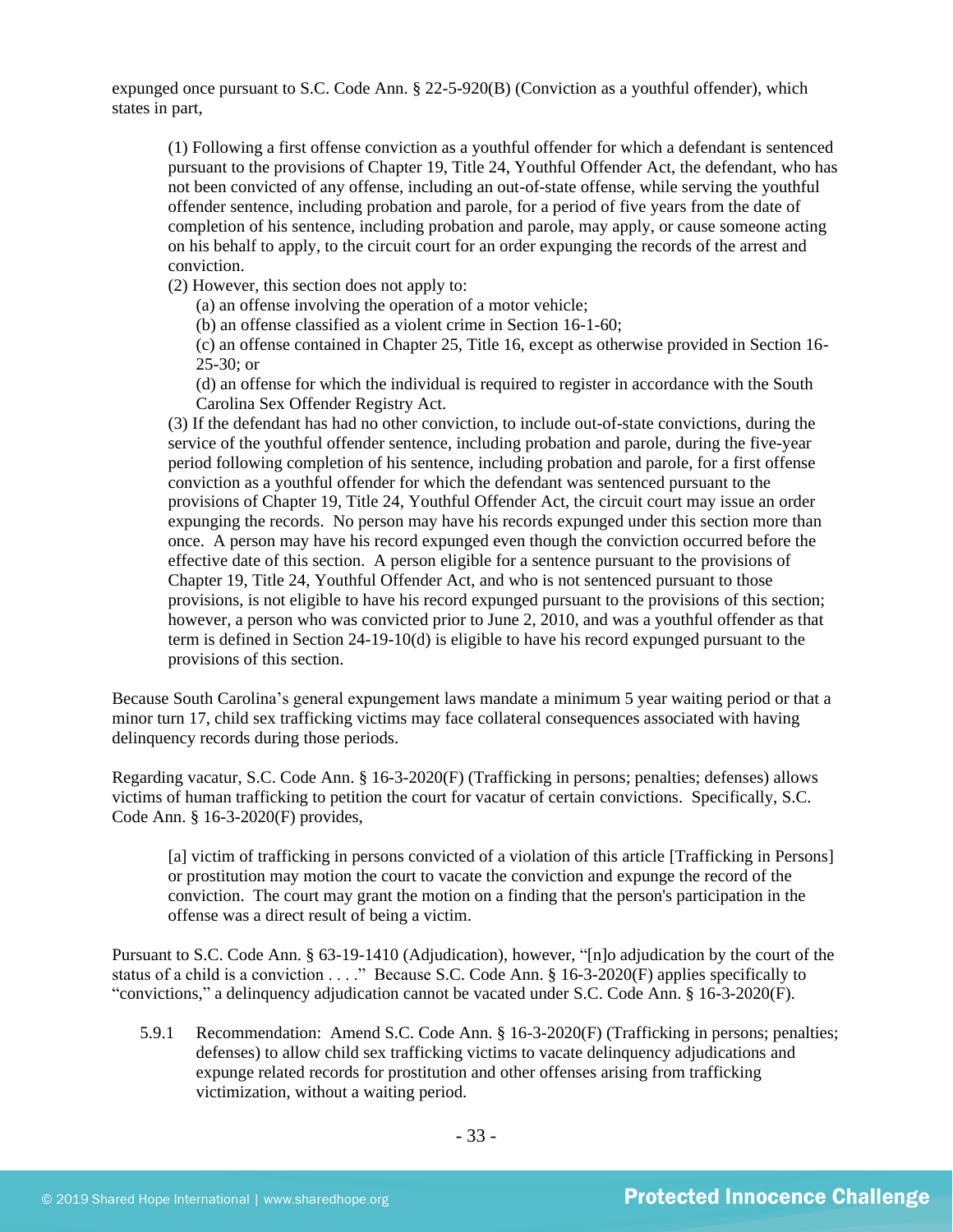*5.10 Victim restitution and civil remedies for victims of domestic minor sex trafficking or commercial sexual exploitation of children (CSEC) are authorized by law.* 

Under S.C. Code Ann. § 16-3-2060(A) (Civil action for victim of trafficking; statute of limitations),

[a] person who is a victim of trafficking in persons may bring a civil action in court of common pleas. The court may award actual damages, compensatory damages, punitive damages, injunctive relief, and other appropriate relief.<sup>33</sup> A prevailing plaintiff also must be awarded attorney's fees and costs. Treble damages must be awarded on proof of actual damages when the defendant's acts were willful and malicious.

A victim of trafficking or a surviving family member is also entitled to mandatory restitution from the offender under S.C. Code Ann. § 16-3-2040 (Restitution for victims of trafficking), which includes,

payment for all injuries, specific losses, and expenses, including, but not limited to, attorney's fees, sustained by a crime victim resulting from an offender's criminal conduct pursuant to Section 16-3-1110(12)(a). In addition, the court may order an amount representing the value of the victim's labor or services.

The victim is also entitled to one-fourth of the value of any forfeited property. S.C. Code Ann. § 16-3-  $2090(B)(7)(b).^{34}$ 

S.C. Code Ann. § 17-25-322(A) (Restitution to crime victim by person convicted of crime; hearing; determination of method, manner, and amount; entry of order) also states in part, "When a defendant is convicted of a crime which has resulted in pecuniary damages or loss to a victim, the court must hold a hearing to determine the amount of restitution due the victim or victims of the defendant's criminal acts." The following items may be considered by the court when determining the amount, method, or manner of restitution: "(1) the financial resources of the defendant and the victim and the burden that the manner or method of restitution will impose upon the victim or the defendant; (2) the ability of the defendant to pay restitution on an installment basis or on other conditions to be fixed by the court; (3) the anticipated rehabilitative effect on the defendant regarding the manner of restitution or the method of payment; (4) any burden or hardship upon the victim as a direct or indirect result of the defendant's criminal acts; (5) the mental, physical, and financial well-being of the victim." S.C. Code Ann. § 17-25-322(B). Additionally, subsection (E) provides, "An offender may not be granted a pardon until the restitution and collection fees required by the restitution order have been paid in full." S.C. Code Ann. § 17-25-322(E).

(a) Property forfeited under this subsection shall first be applied to payment to the victim. The return of the victim to his home country or other absence of the victim from the jurisdiction shall not prevent the victim from receiving compensation.

<sup>&</sup>lt;sup>33</sup> In the forfeiture of a defendant's property during a criminal investigation, "[a]ny property taken or detained under [Section 16-3-2090] is not subject to replevin but is considered to be in the custody of the investigating agency making the seizure subject only to the orders of the court having jurisdiction over the forfeiture proceedings. Property is forfeited and transferred to the government at the moment of illegal use. Seizure and forfeiture proceedings confirm the transfer." S.C. Code Ann. § 16-3-2090(A)(4).

<sup>&</sup>lt;sup>34</sup> Pursuant to S.C. Code Ann. § 16-3-2090(B)(7)(a), (b),

Disposition of forfeited property under this section must be accomplished as follows:

<sup>(</sup>b) The victim and the South Carolina Victims' Compensation Fund shall each receive one-fourth, and law enforcement shall receive one-half of the value of the forfeited property.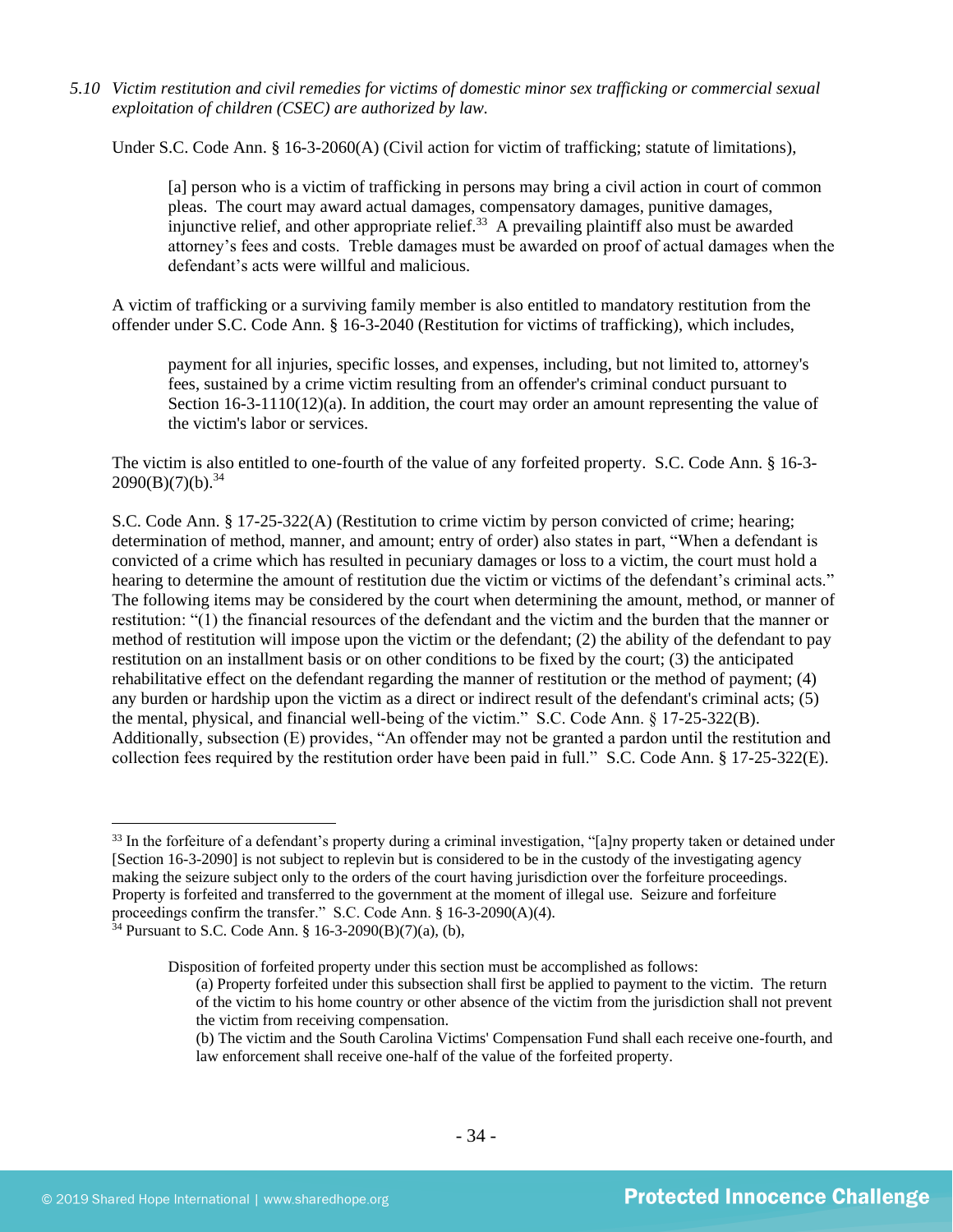*5.11 Statutes of limitations for civil and criminal actions for child sex trafficking or commercial sexual exploitation of children (CSEC) offenses are eliminated or lengthened to allow prosecutors and victims a realistic opportunity to pursue criminal action and legal remedies.* 

"South Carolina does not have a general statute of limitations for criminal actions; however, in a few very rare instances, a period of limitations is incorporated in specific criminal statutes."<sup>35</sup>

Civil actions based on sexual abuse or incest may be available to victims of domestic minor sex trafficking. S. C. Code Ann. § 15-3-555(A) (Statute of limitations for action based on sexual abuse or incest) states,

An action to recover damages for injury to a person arising out of an act of sexual abuse<sup>36</sup> or incest must be commenced within six years after the person becomes twenty-one years of age or within three years from the time of discovery by the person of the injury and the causal relationship between the injury and the sexual abuse or incest, whichever occurs later.

In the event the crime was perpetrated by a parent, subsection (B) states, "Parental immunity is not a defense against claims based on sexual abuse or incest that occurred before, on, or after this section's effective date." The statute of limitations for civil actions for trafficking victims authorized under S.C. Code Ann. § 16-3-2060(A) (Civil action for victim of trafficking; statute of limitations) is provided under S.C. Code Ann. § 16-3-2060 subsections (B)–(F) as follows:

(B) Pursuant to Section 16-3-1110, the applicable statute of limitations for a crime victim who has a cause of action against an incarcerated offender is tolled and does not expire until three years after the offender's sentence is completed, including probation and parole, or three years after release from commitment pursuant to Chapter 48, Title 44, whichever is later. However, this provision does not shorten any other tolling period of the state of limitations which may exist for the victim.

(C) The statute of limitations for the filing of a civil suit does not begin until a minor victim has reached the age of majority.

(D) If a victim entitled to sue is under a disability at the time the cause of action accrues, so that it is impossible or impractical for him to bring an action, then the time of the disability is not part of the time limited for the commencement of the action. Disability includes, but is not limited to, insanity, imprisonment, or other incapacity or incompetence.

(E) The running of the statute of limitations may be suspended when a victim could not have reasonably discovered the cause of action due to circumstances resulting from the trafficking situation, such as psychological trauma, cultural and linguistic isolation, and the inability to access services.

(F) A defendant is estopped to assert a defense of the statute of limitations when the expiration of the statute is due to conduct by the defendant inducing the victim to delay the filing of the action or placing the victim under duress.

<sup>35</sup> *Summary Court Judges Bench Book—Substantive and Procedural Law*, SOUTH CAROLINA JUDICIAL DEPARTMENT, http://www.judicial.state.sc.us/summaryCourtBenchBook/HTML/CriminalA.htm (last visited September 20, 2016).

<sup>36</sup> S.C Code Ann. § 17-25-135(2) defines "sexual abuse" as "(a) actual or attempted sexual contact with a child; or (b) permitting, enticing, encouraging, forcing, or otherwise facilitating a child's participation in prostitution or in a live performance or photographic representation of sexual activity or sexually explicit nudity; by any person including, but not limited to, a person responsible for the child's welfare, as defined in Section 63-7-20." However, S. C. Code Ann. § 15-3-555 does not cross reference this definition.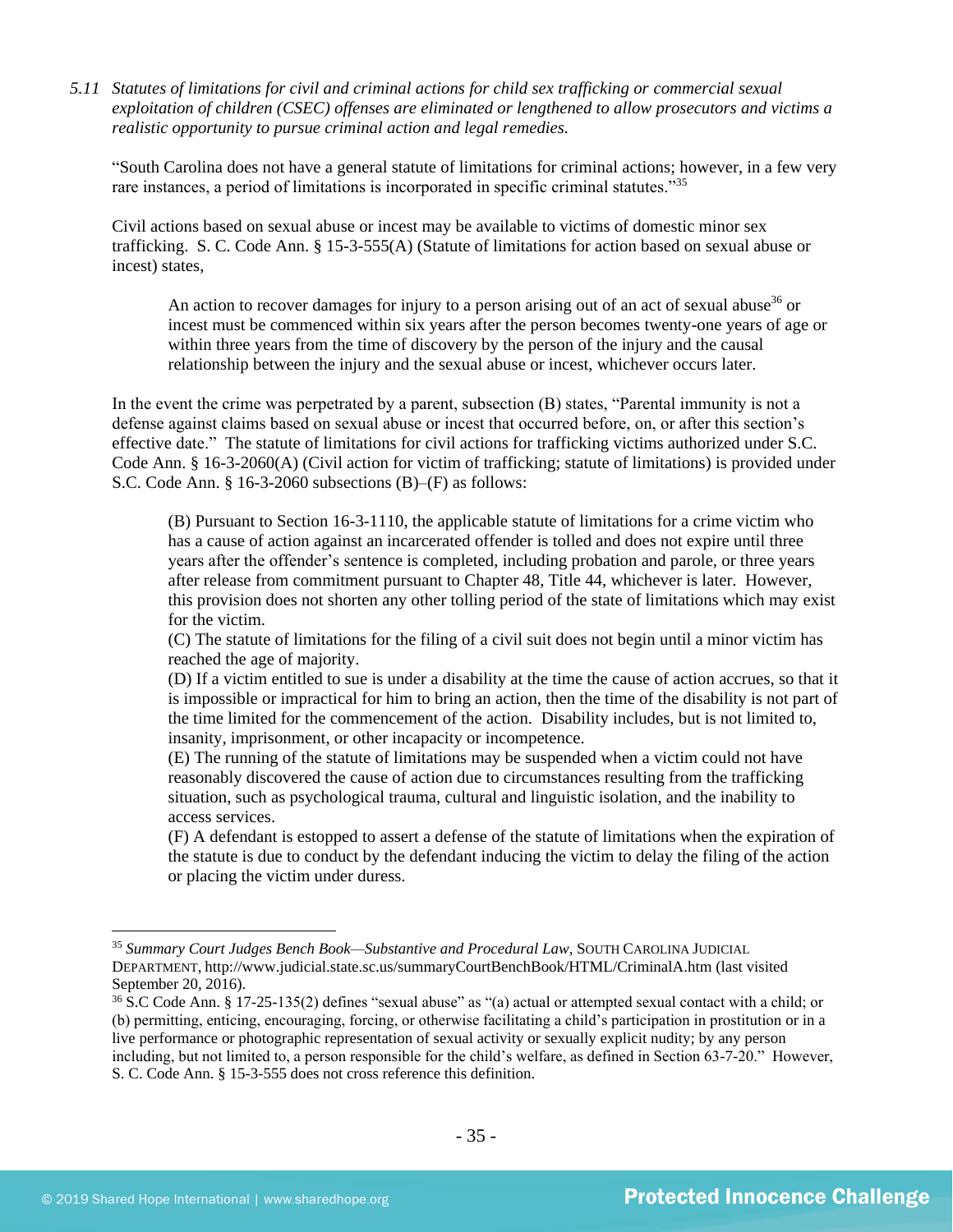#### **FRAMEWORK ISSUE 6: CRIMINAL JUSTICE TOOLS FOR INVESTIGATION AND PROSECUTIONS**

## *Legal Components:*

- *6.1 Training on human trafficking and domestic minor sex trafficking for law enforcement is statutorily mandated or authorized.*
- *6.2 Single party consent to audiotaping is permitted in law enforcement investigations.*
- *6.3 Wiretapping is an available tool to investigate domestic minor sex trafficking and commercial sexual exploitation of children (CSEC).*
- *6.4 Using a law enforcement decoy to investigate buying or selling commercial sex is not a defense to soliciting, purchasing, or selling sex with a minor.*
- *6.5 Using the Internet or electronic communications to investigate buyers and traffickers is a permissible investigative technique.*
- *6.6 State law requires reporting of missing children and located missing children.*

## *Legal Analysis:*

*6.1 Training on human trafficking and domestic minor sex trafficking for law enforcement is statutorily mandated or authorized.*

*\_\_\_\_\_\_\_\_\_\_\_\_\_\_\_\_\_\_\_\_\_\_\_\_\_\_\_\_\_\_\_\_\_\_\_\_\_\_\_\_\_\_\_\_\_\_\_\_\_\_\_\_\_\_\_\_\_\_\_\_\_\_\_\_\_\_\_\_\_\_\_\_\_\_\_\_\_\_\_\_\_\_\_\_\_\_\_\_\_\_\_\_\_\_*

South Carolina law authorizes law enforcement training on human trafficking. Specifically, S.C. Code Ann. § 16-3-2050(E) (Interagency task force established to develop and implement state plan for prevention of trafficking in persons; members; responsibilities; grants) states,

The task force shall consider carrying out the following activities either directly or through one or more of its constituent agencies:

. . . . (7) mandatory training for law enforcement agencies, prosecutors, and other relevant officials in addressing trafficking in persons;

. . . .

*6.2 Single party consent to audiotaping is permitted in law enforcement investigations.*

S.C. Code Ann. § 17-30-30(B) (Interception by employee of Federal Communications Commission, by person acting under color or law, and when party has given prior consent) permits single party consent to audiotaping. It states, "It is lawful under this chapter for a person acting under color of law to intercept a wire, oral, or electronic communication, where the person is a party to the communication or one of the parties to the communication has given prior consent to the interception." S.C. Code Ann. § 17-30-30(B). Subsection (C) states, "It is lawful under this chapter for a person not acting under color of law to intercept a wire, oral, or electronic communication where the person is a party to the communication or where one of the parties to the communication has given prior consent to the interception." S.C. Code Ann. § 17-30-30(C).

*6.3 Wiretapping is an available tool to investigate domestic minor sex trafficking and commercial sexual exploitation of children (CSEC).* 

Investigations related to domestic minor sex trafficking are not authorized to use wiretapping pursuant to S.C. Code Ann. § 17-30-70 (Orders authorizing interception). The offenses for which law enforcement can specifically use wiretapping are "murder (Section 16-3-10); assault and battery with intent to kill (Section 16-3- 620 - Repealed kidnapping (Section 16-3-910); voluntary manslaughter (Section 16-3-50); armed robbery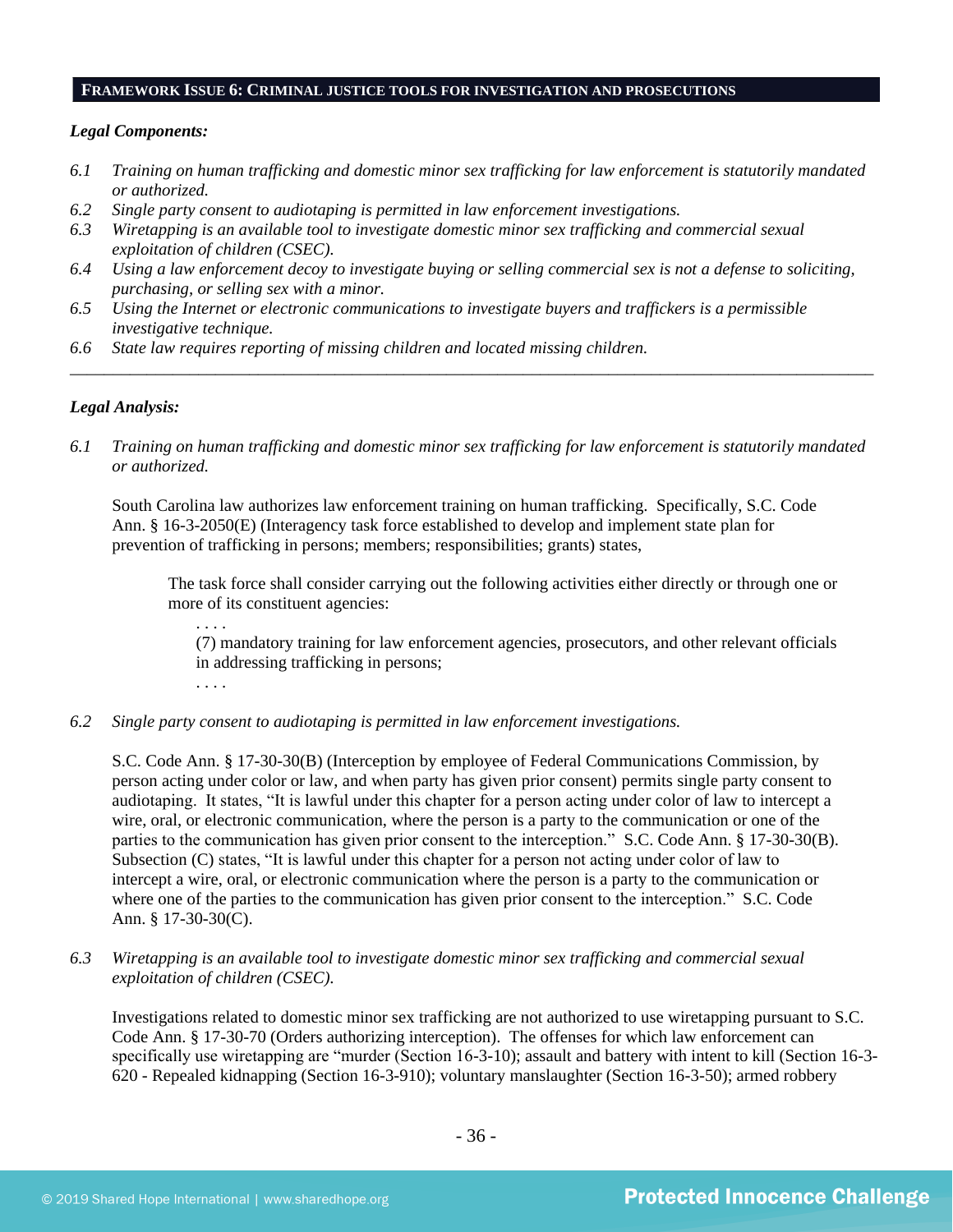(Section 16-11-330(A)); attempted armed robbery (Section 16-11-330(B)); drug trafficking as defined in Sections  $44-53-370(e)$  and  $44-53-375(C)$ ; arson in the first degree (Section 16-11-110(A)); arson in the second degree (Section 16-11-110(B)); accessory before the fact to commit any of the above offenses (Section 16-1- 40); or attempt to commit any of the above offenses (Section 16-1-80)." S.C. Code Ann. § 17-30-70(A)(1).

Additionally, pursuant to S.C. Code Ann. § 17-30-95(A) (Interception prior to obtaining order; oral notification of judge in emergency),

(A) Notwithstanding any other provision of this chapter, any agent of the South Carolina Law Enforcement Division specifically designated by the Attorney General or his designated Assistant Attorney General may intercept the wire, oral, or electronic communication if an application for an order approving the interception is made within forty-eight hours after the interception begins to occur, and the agent determines that more likely than not:

(1) an emergency exists that involves an offense provided for in Section 17-30-70 and an immediate danger of death or serious physical injury to any person or the danger of escape of a prisoner and requires that a wire, oral, or electronic communication be intercepted before an order authorizing the interception can, with due diligence, be obtained; and

(2) there are grounds upon which an order could be entered under this chapter to authorize the interception.

Therefore, since an offense authorizing emergency wiretapping must involve one of the same offenses listed for normal wiretapping investigations, domestic minor sex trafficking investigations may not use this law enforcement tactic.

- 6.3.1 Recommendation: Amend S.C. Code Ann. § 17-30-70(A)(1) (Orders authorizing interception) to include § 16-3-2020 (Trafficking in persons; penalties; defenses), § 16-15-415 (Promoting prostitution of a minor; defenses; penalties), § 16-15-395 (First degree sexual exploitation of a minor; presumptions' defenses; penalties), § 16-3-810 (Engaging child for sexual performance; penalty), and § 16-3-820 (Producing, directing or promoting sexual performance by child; penalty) as offenses for which law enforcement can utilize wiretapping.
- *6.4 Using a law enforcement decoy to investigate buying or selling commercial sex is not a defense to soliciting, purchasing, or selling sex with a minor.<sup>37</sup>*

S.C. Code Ann. § 16-15-342 (Criminal solicitation of a minor, defenses; penalties) expressly prohibits a defendant from raising a defense as to the use of a law enforcement decoy posing as a minor when a defendant is charged with soliciting, purchasing, or selling sex with a child. S.C. Code Ann. § 16-15-342(D) states, "[i]t is not a defense to a prosecution pursuant to this section, on the basis of consent or otherwise, that the person reasonably believed to be under the age of eighteen is a law enforcement agent or officer acting in an official capacity."

*6.5 Using the Internet or electronic communications to investigate buyers and traffickers is a permissible investigative technique.*

S.C. Code Ann. § 16-15-342(A) (Criminal solicitation of a minor; defenses; penalties) allows law enforcement to use the Internet or electronic communications to investigate buyers or traffickers because the offender need only "believe" the intended victim is a minor. S.C. Code Ann. § 16-15-342(A) states,

 $37$  The analysis in this component is predicated upon the recommendation in 2.1. being simultaneously or previously enacted.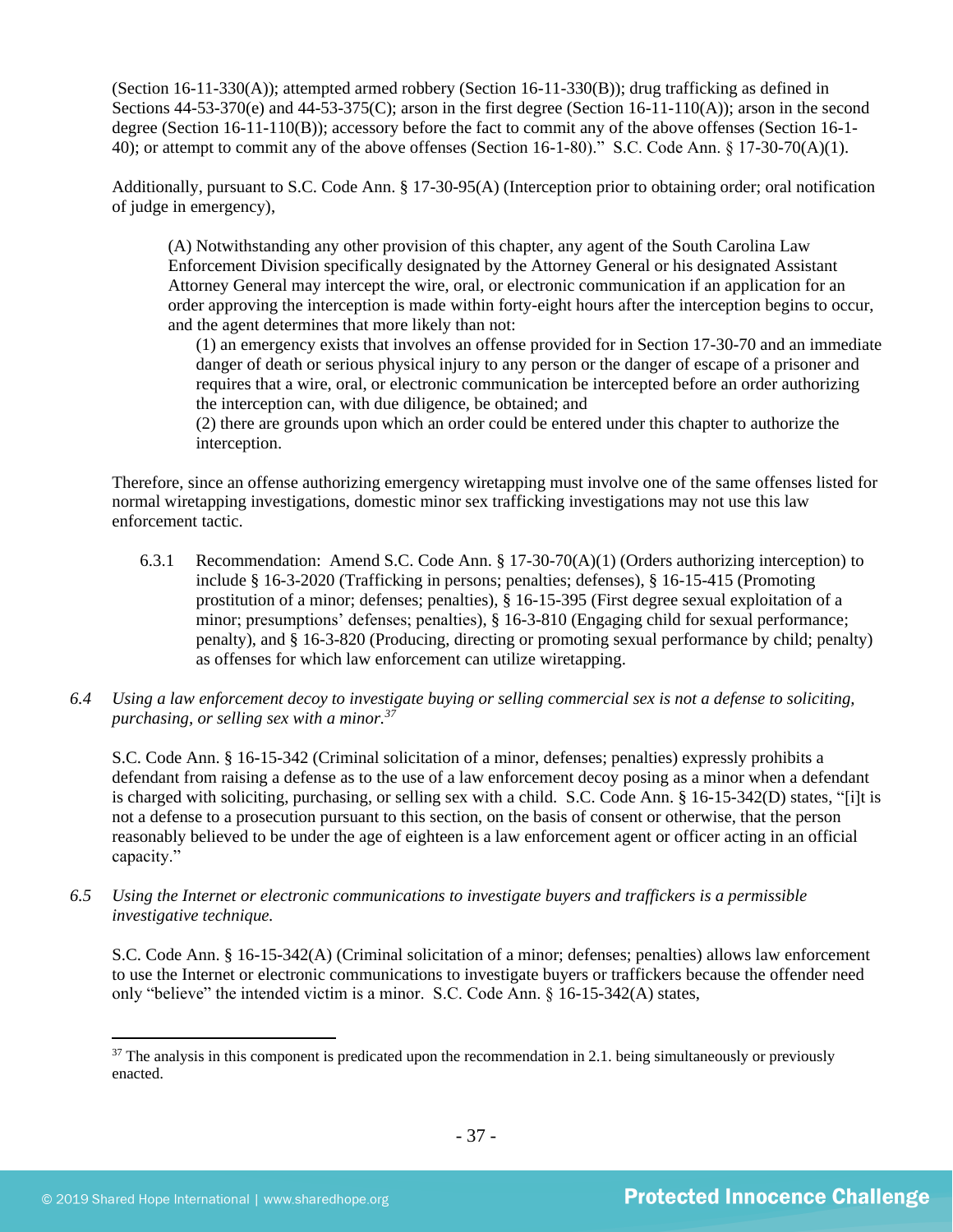A person eighteen years of age or older commits the offense of criminal solicitation of a minor if he knowingly contacts or communicates with, or attempts to contact or communicate with, a person who is under the age of eighteen, or a person reasonably believed to be under the age of eighteen, for the purpose of or with the intent of persuading, inducing, enticing, or coercing the person to engage or participate in a sexual activity as defined in Section  $16-15-375(5)^{38}$ ... or with the intent to perform a sexual activity in the presence of the person under the age of eighteen, or person reasonably believed to be under the age of eighteen.

Further, S.C. Code Ann. § 16-15-342(D) states, "It is not a defense to a prosecution pursuant to this section, on the basis of consent or otherwise, that the person reasonably believed to be under the age of eighteen is a law enforcement agent or officer acting in an official capacity." This crime is a Class E felony punishable by imprisonment for 10 years, a fine up to \$5,000, or both. S.C. Code Ann. §§ 16-15-342(E), 16-1-90(E), 16-1-  $20(A)(5)$ .

#### *6.6 State law requires reporting of missing children and located missing children.*

S.C. Code Ann. § 23-3-200 (Creation of Center; use of FBI file) states that the Missing Person Information Center ("MPIC") has the purpose of "serv[ing] as a central repository for information regarding missing persons and missing and exploited children, with special emphasis on missing children." Among other things, the MPIC collects and disseminates information on missing and exploited children and "distribute[s], both intrastate and interstate, a monthly bulletin of missing persons and missing children from South Carolina to law enforcement agencies." S.C. Code Ann. § 23-3-260(c), (e). Additionally, the MPIC "[m]aintain[s] all available information on any missing person or missing child including, but not limited to, the missing person report, fingerprints, blood types, dental information, and photographs." S.C. Code Ann. § 23-3-260(i). Pursuant to S.C. Code Ann. § 23-3-250 (Dissemination of missing persons data by law enforcement agencies), "A law enforcement agency, upon receipt of a missing person report by a parent, spouse, guardian, legal custodian, public or private agency or entity, or any person responsible for a missing person, immediately shall make arrangements for the entry of data about the missing person or missing child into the national missing persons file in accordance with criteria set forth by the FBI/NCIC, inform all of the agency's on-duty law enforcement officers of the missing person report, initiate a statewide broadcast to all other law enforcement agencies to be on the lookout for the individual, contact the agency's local media outlets when appropriate, and transmit a copy of the report to the MPIC."

Once a missing person is reported located, then the MPIC "shall instigate and confirm the deletion of the

<sup>38</sup> Pursuant to S.C. Code Ann. § 16-15-375(5),

<sup>&</sup>quot;Sexual activity" includes any of the following acts or simulations thereof:

<sup>(</sup>a) masturbation, whether done alone or with another human or animal;

<sup>(</sup>b) vaginal, anal, or oral intercourse, whether done with another human or an animal;

<sup>(</sup>c) touching, in an act of apparent sexual stimulation or sexual abuse, of the clothed or unclothed genitals, pubic area, or buttocks of another person or the clothed or unclothed breasts of a human female;

<sup>(</sup>d) an act or condition that depicts bestiality, sado-masochistic abuse, meaning flagellation or torture by or upon a person who is nude or clad in undergarments or in a costume which reveals the pubic hair, anus, vulva, genitals, or female breast nipples, or the condition of being fettered, bound, or otherwise physically restrained on the part of the one so clothed;

<sup>(</sup>e) excretory functions;

<sup>(</sup>f) the insertion of any part of a person's body, other than the male sexual organ, or of any object into another person's anus or vagina, except when done as part of a recognized medical procedure.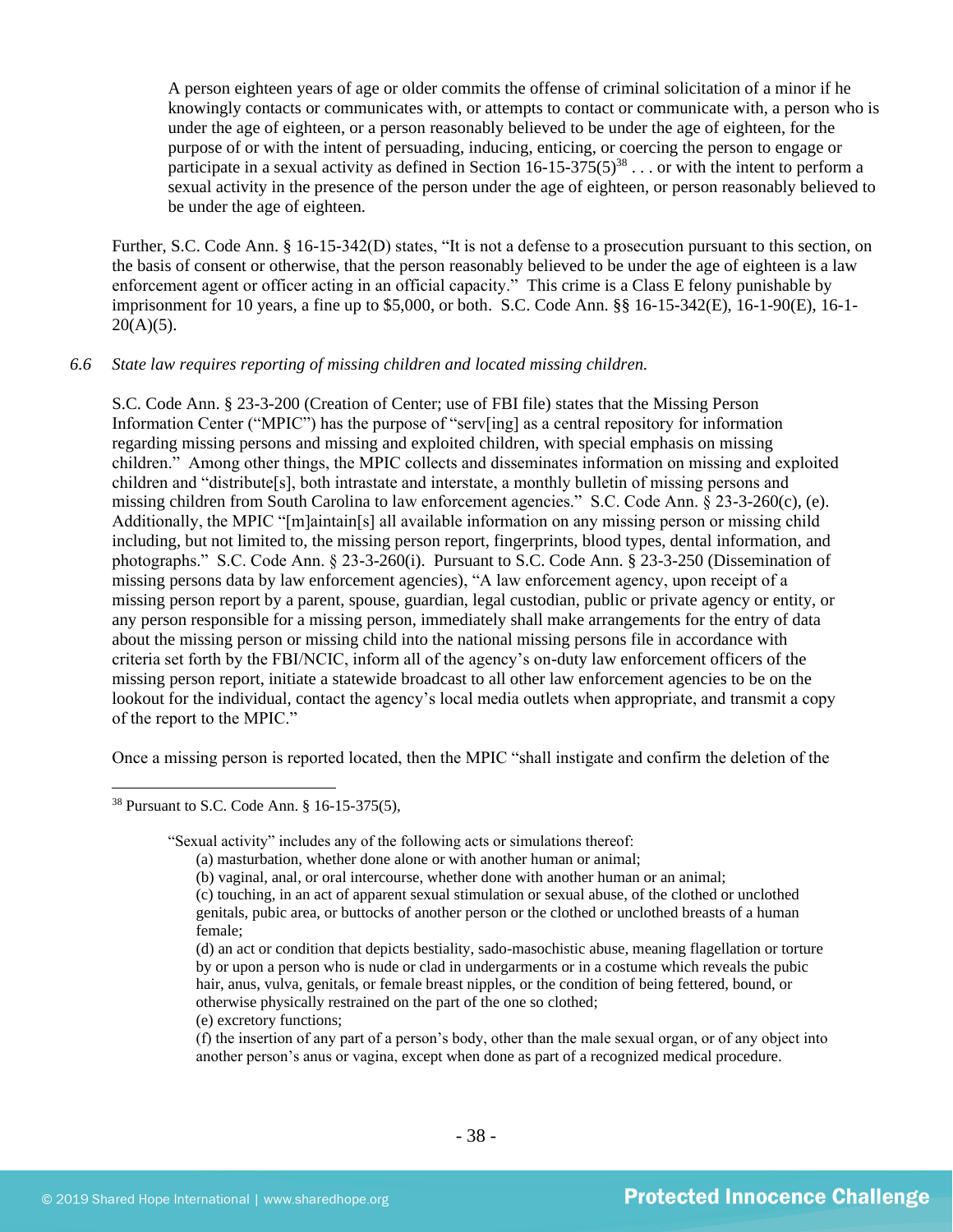individual's records from the FBI/NCIC's missing person file, as long as there are no grounds for criminal prosecution, and follow up with the local law enforcement agency having jurisdiction of the records." S.C. Code Ann. § 23-3-270.